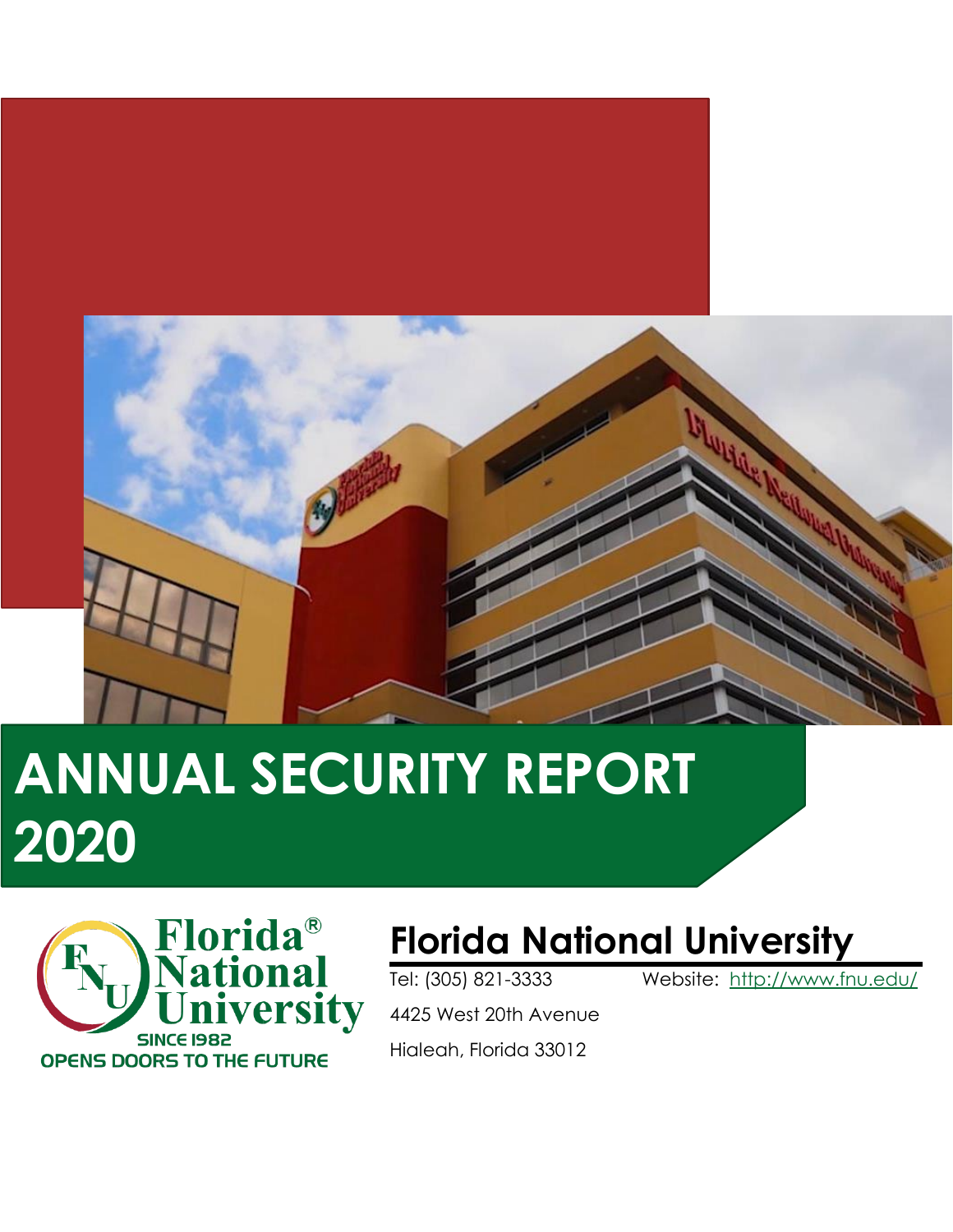

This page was intentionally left blank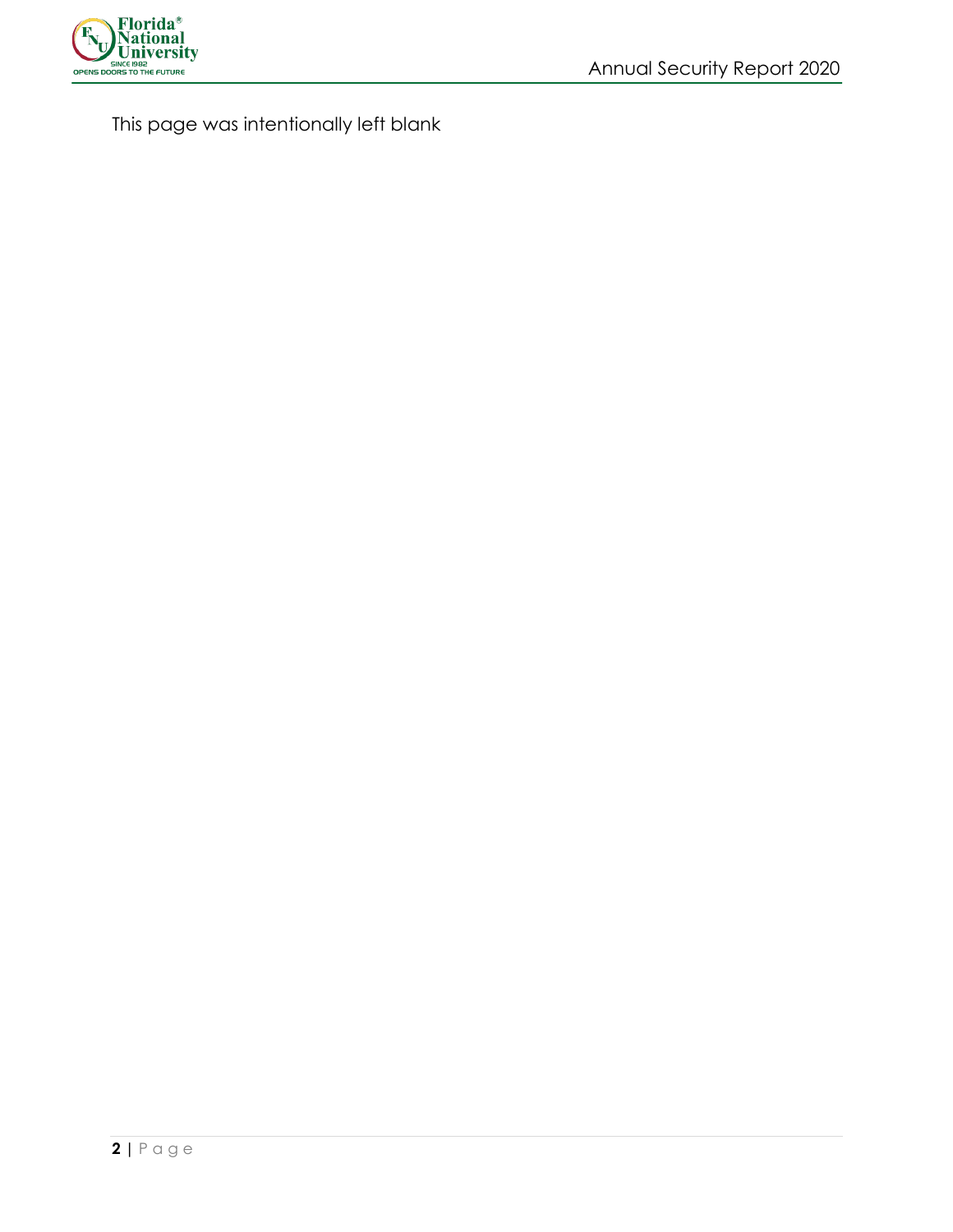

## <span id="page-2-0"></span>**TABLE OF CONTENTS**

| Reporting Of On-Campus Crimes And Incidents Compliance11           |  |
|--------------------------------------------------------------------|--|
|                                                                    |  |
|                                                                    |  |
|                                                                    |  |
|                                                                    |  |
|                                                                    |  |
|                                                                    |  |
|                                                                    |  |
|                                                                    |  |
|                                                                    |  |
|                                                                    |  |
|                                                                    |  |
|                                                                    |  |
|                                                                    |  |
|                                                                    |  |
|                                                                    |  |
|                                                                    |  |
|                                                                    |  |
|                                                                    |  |
|                                                                    |  |
| Dangerous Items Policy (Firearms, Fireworks, Bombs And Weapons) 19 |  |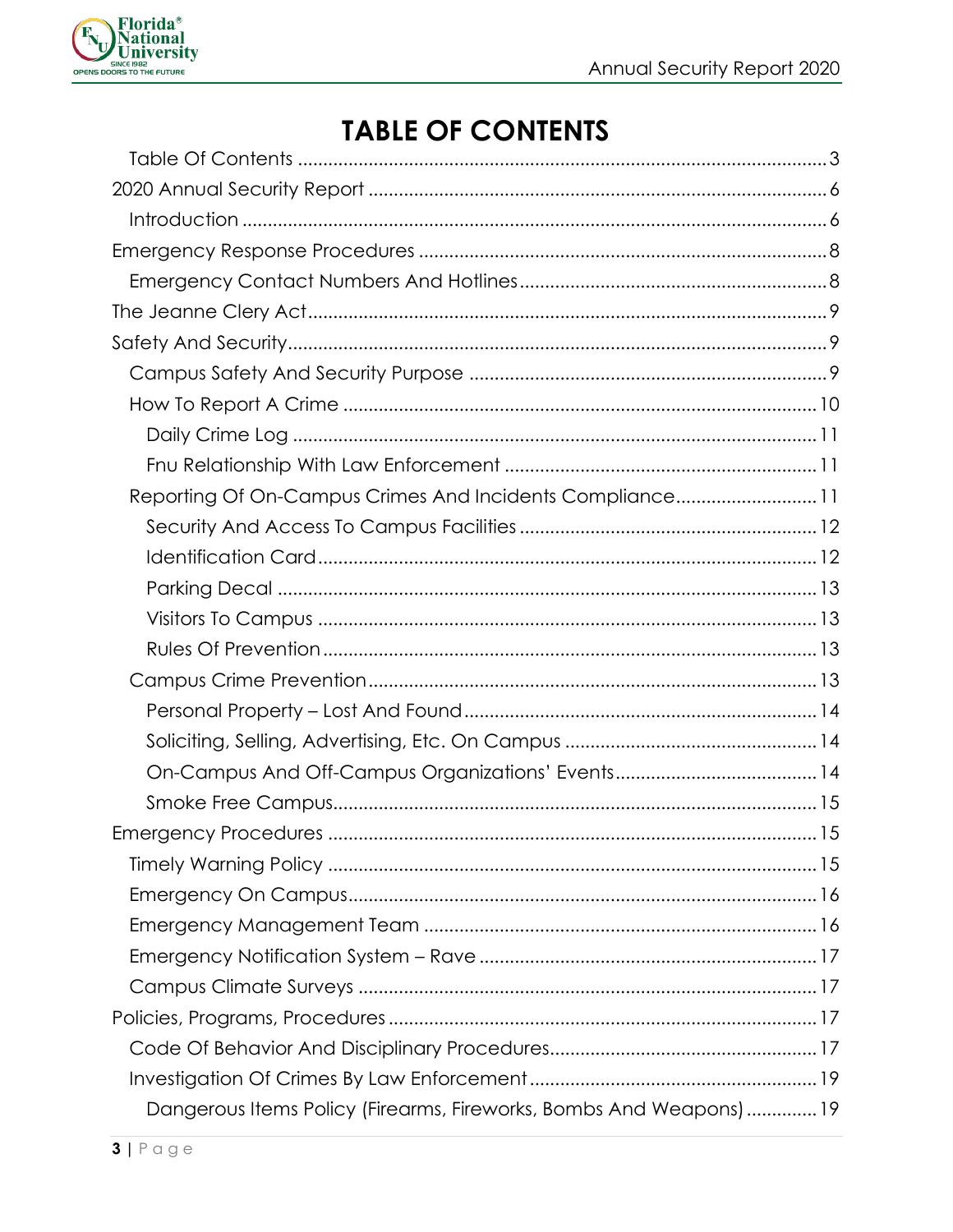

| University Policy On Drug And Alcohol Use On Campus  19              |  |
|----------------------------------------------------------------------|--|
|                                                                      |  |
|                                                                      |  |
| Sexual Crimes, Dating/Domestic Violence, & Stalking Information 20   |  |
| Procedures For Reporting Sex Discrimination And Sexual Harassment 22 |  |
|                                                                      |  |
|                                                                      |  |
|                                                                      |  |
|                                                                      |  |
|                                                                      |  |
|                                                                      |  |
|                                                                      |  |
|                                                                      |  |
|                                                                      |  |
|                                                                      |  |
|                                                                      |  |
|                                                                      |  |
|                                                                      |  |
|                                                                      |  |
|                                                                      |  |
|                                                                      |  |
|                                                                      |  |
|                                                                      |  |
|                                                                      |  |
|                                                                      |  |
|                                                                      |  |
|                                                                      |  |
|                                                                      |  |
|                                                                      |  |
|                                                                      |  |
|                                                                      |  |
|                                                                      |  |
|                                                                      |  |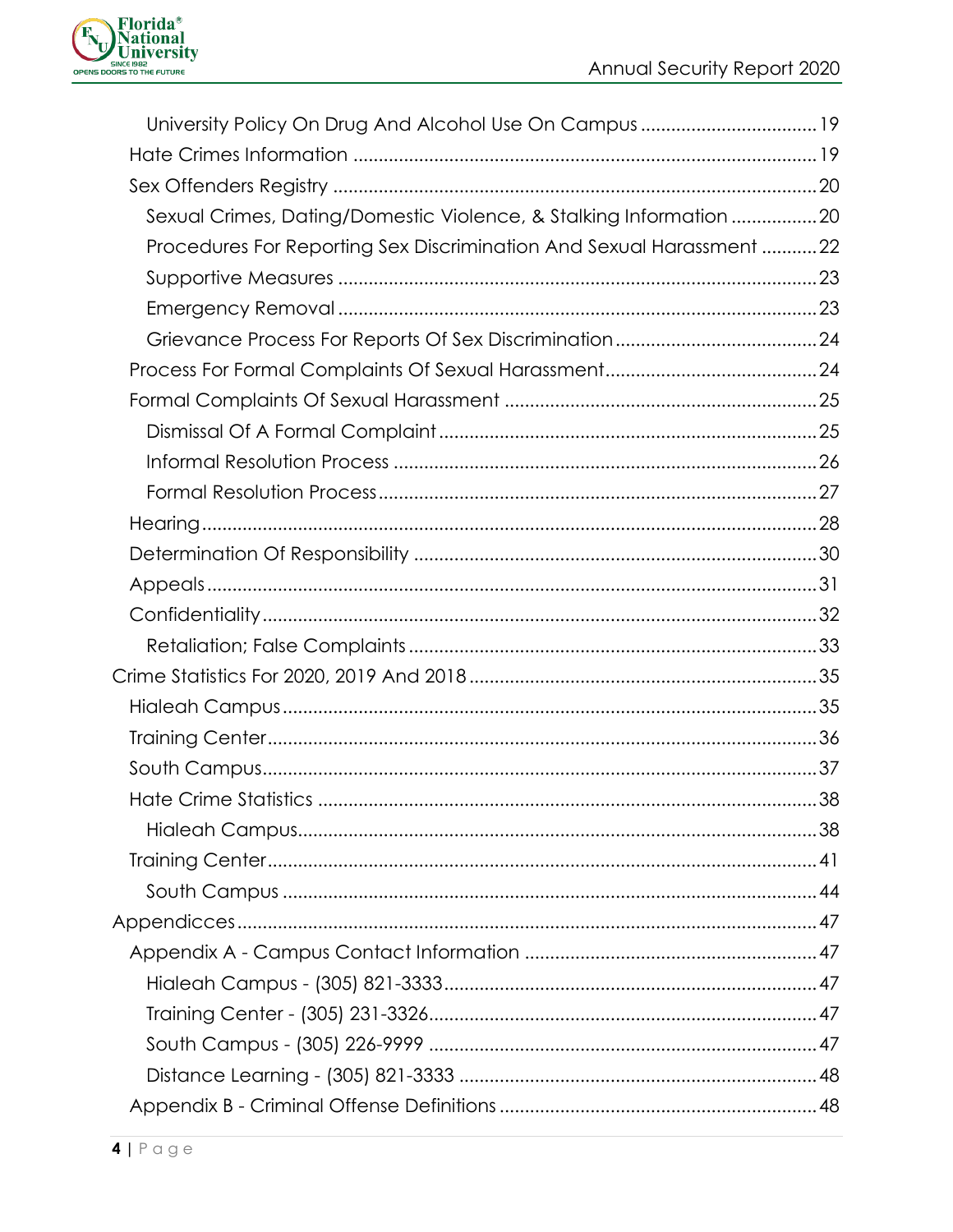

<span id="page-4-0"></span>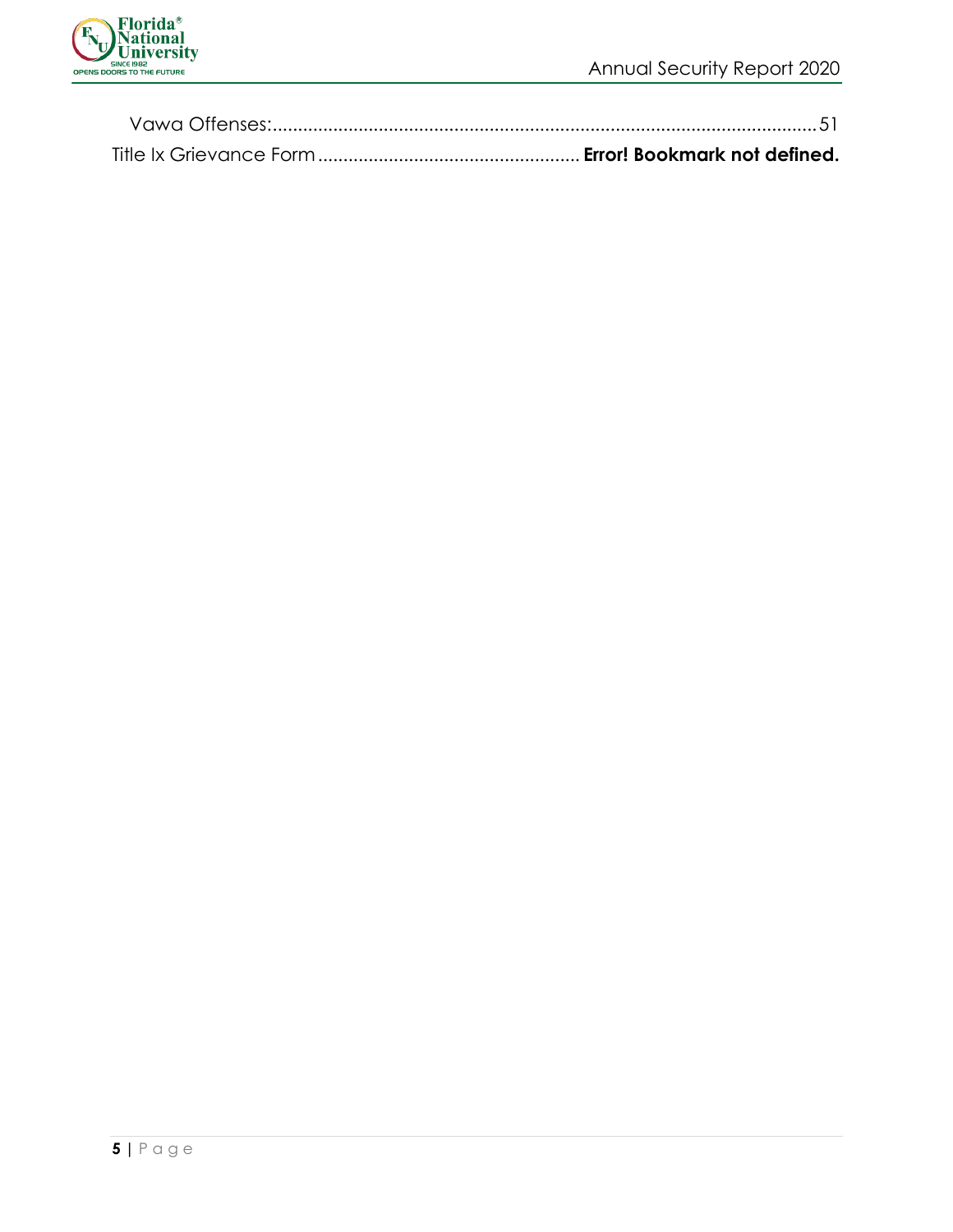

# **2020 ANNUAL SECURITY REPORT**



**Dr. Maria Cristina Regueiro, EdD** President/CEO, Florida National University

**Dr. Lourdes Andreu, EdD Comptroller** 

**Omar Sanchez** VP of Assessment & Research

**Frank Andreu** VP of Operations

**Dr. Anthony Berrios, PhD** VP of Academic Affairs

**Dr. Kelly Krenkel, DPT** Director of Accreditation & **Compliance** 

**Dr. Emry Somnarain, MD** Director of Distance Learning

**Seilyn Santos** Interim Director of Student Services

**Jose Luis Valdes, MS** University Registrar, Training Center Campus Dean

**Yedi Cepero, MBA** Hialeah Campus Dean

**Harold Flores, MBA** Hialeah Campus Asst. Dean

**Dr. Juan Tapia, JD, MBA** Hialeah Campus Asst. Dean

**Israel Katz, MED** Hialeah Asst. Campus Dean

**Guillermo Araya** South Campus Dean

**Bernardo Navarro, MHSA** South Campus Asst. Dean

#### <span id="page-5-0"></span>**INTRODUCTION**

**Pamela Alvarez, MBA** South Campus Asst. Dean

Florida National University in compliance with the Jeanne Clery Disclosure of Campus Policy and Campus Crime Statistics Act, formerly, publishes the Annual Campus Security and Crime Report in order to provide all FNU all stakeholders and the community with statistics about crime statistics in campus and its geographical area of inherence as stated in the regulations on the Clery Act. For any question related to this matter, you may refer to FNU Campus Deans or the Student Services office at:

#### **Hialeah Campus**

4425 West 20th Avenue Hialeah, Florida 33012 Phone: (305) 821-3333

Campus Dean ext. 1015 Student Services ext. 1113

Assistant Deans ext. 1044, 1009 & 1164

#### **Training Center**

4206 West12th Avenue Hialeah, Florida 33012 Phone: (305) 231-3326 Phone: (305) 821-3333

Campus Dean ext. 1028

#### **South Campus**

11865 Southwest 26th Street Suite H3 Miami, Florida 33175 Phone: (305) 226-9999

Campus Dean ext. 1309 Assistant Deans ext. 1339 & 1373 Student Services ext. 1372

#### **Distance Learning**

4425 West 20th Avenue Hialeah, Florida 33012 Phone: (305) 821-3333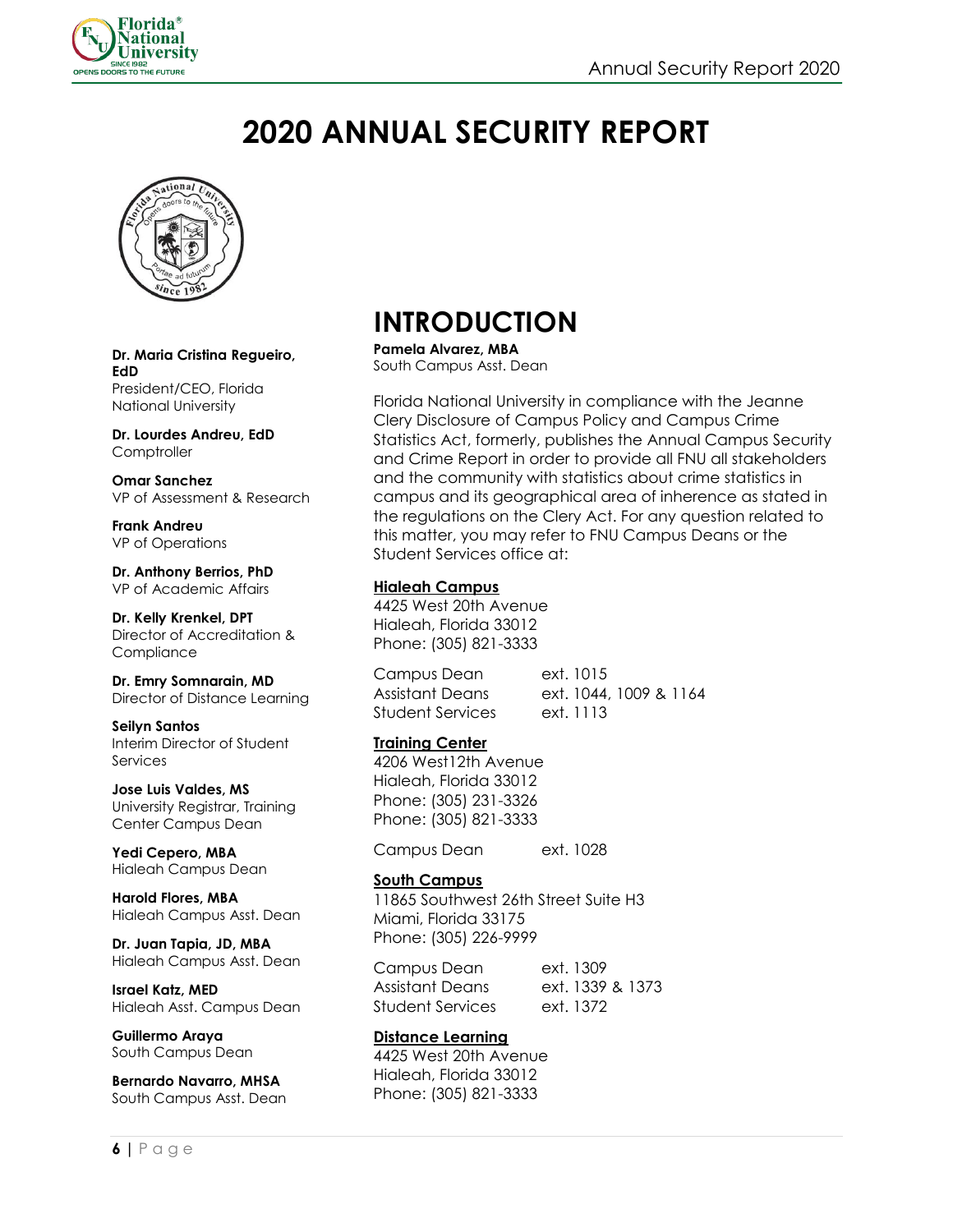

Annual Security Report 2020

Online Director ext. 1066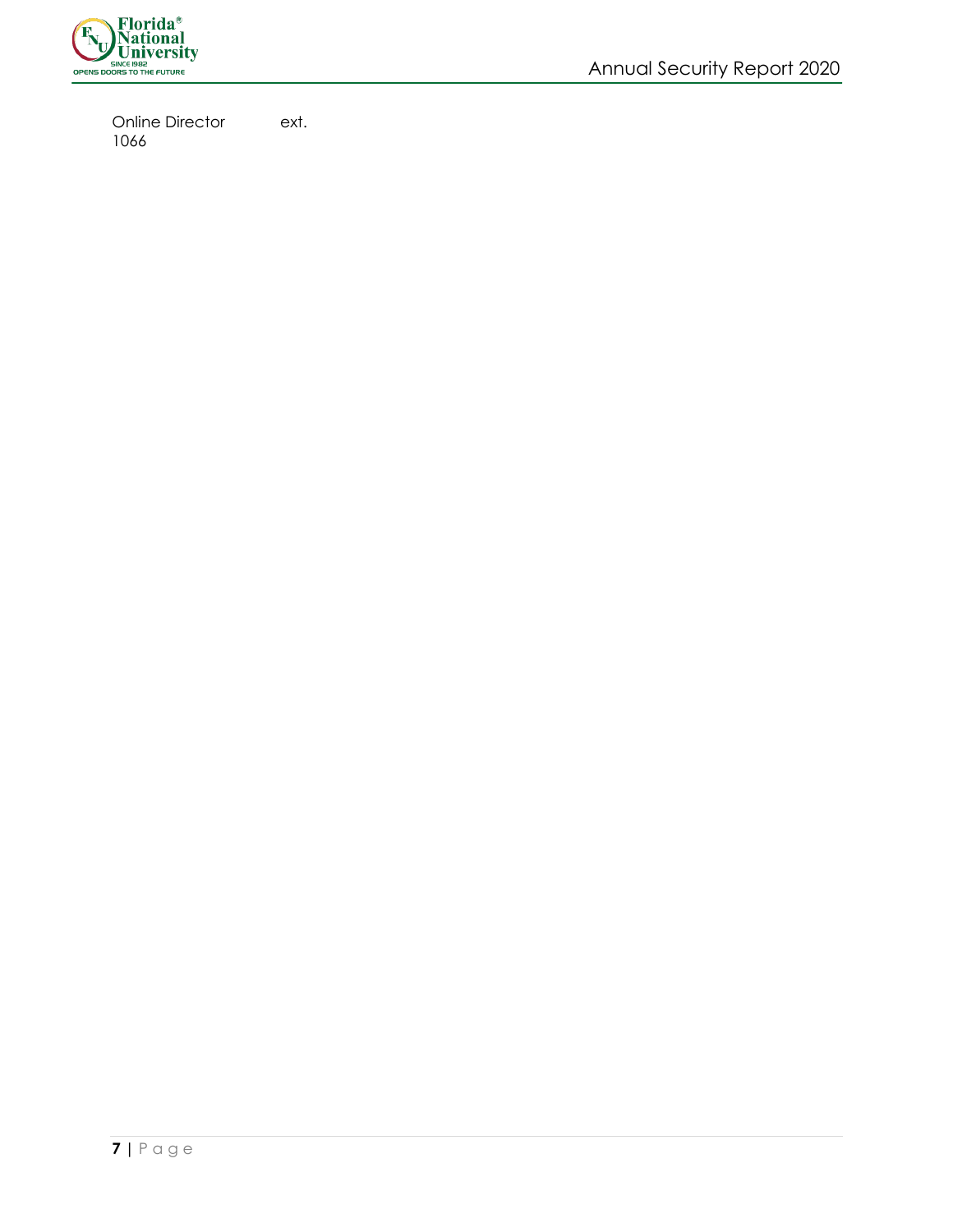

# **EMERGENCY RESPONSE PROCEDURES**

<span id="page-7-0"></span>Florida National University highly emphasizes pro-active prevention and the education of faculty, staff, and students as a means to minimize hazards and behaviors that can lead to injuries, or hamper the effectiveness of response efforts associated with manmade emergencies or natural disasters. However, in as much as critical incidents may occur despite all efforts to prevent or curtail them FNU has developed plans designed to prepare for, respond to, contain, mitigate, and recover from emergencies or critical incidents that may impact FNU. These procedures and policies are intended to reflect the basic response individuals should take in the most common emergencies likely to be experienced at FNU and to define the management model to be employed when FNU must respond to major emergencies of all types. In responding to major emergencies, priority will always be placed on preventing or minimizing harm or injury to individuals, minimizing damage to FNU assets, and restoring normal operations in the shortest possible time frame.

Working in direct collaboration with the Upper Administration and Campus Deans, Student Services serves to maintain a safe and reputable environment for its students, faculty, staff and alumni. The Department of Student Services enforces all University Policies and offers trainings and drills on various emergency plans, some of the following are below:

- Student ID enforcement
- **Fire Drills**
- Incident Reports
- Crime Reports
- Annual Security Report
- Active Shooter
- Emergency Weather Response
- Clery Act/SAVE/VAWA/Title IX

For more detailed information on specific response actions, please refer to Florida National University's Emergency Response Procedures that are location on the FNU Website under Publications. Below is the direct link to the publications link where the Emergency Response Procedures can be found:

<span id="page-7-1"></span>**[Florida National University Publications](https://www.fnu.edu/current-students/publications/?preview=true)**

### **EMERGENCY CONTACT NUMBERS AND HOTLINES**

The following is a list of emergency, crisis and other important contact and resource information contacts:

**Emergencies** 911

**Human Resources at FNU** (305)821-3333 ext. 1073/1098

**Student Services at FNU** (305)821-3333 ext. 1004

**FNU Title IX Coordinator** (305) 226-9999 ext. 1339

**FNU Deputy Title IX Coordinator** (305)821-3333 ext. 1075

**National Suicide Prevention Lifeline** 1(800)273-8255

**National Domestic Violence Hotline** 1(800)799-7233

**National AIDS's Hotline** 1(800)342-2437

**Crime Victims' Services** 1(800)226-6667 **Planned Parenthood Hotline** 1(800)230-7526

**Baptist Health-Women's Health Center** 1(833)692-2784

**National Hotline for Missing & Exploited Children** 1(800) 843-5678

**RAINN-Rape, Abuse & Incest National Network (RAINN)** 1(800)656-4673

**National Domestic Violence/Child Abuse/Sexual Abuse** 1(800)799-7233

**Substance Abuse and Mental Health Services Administration (SAMHSA) National Helpline** 1(800)662-4357

**Calling from University Phone** 9-911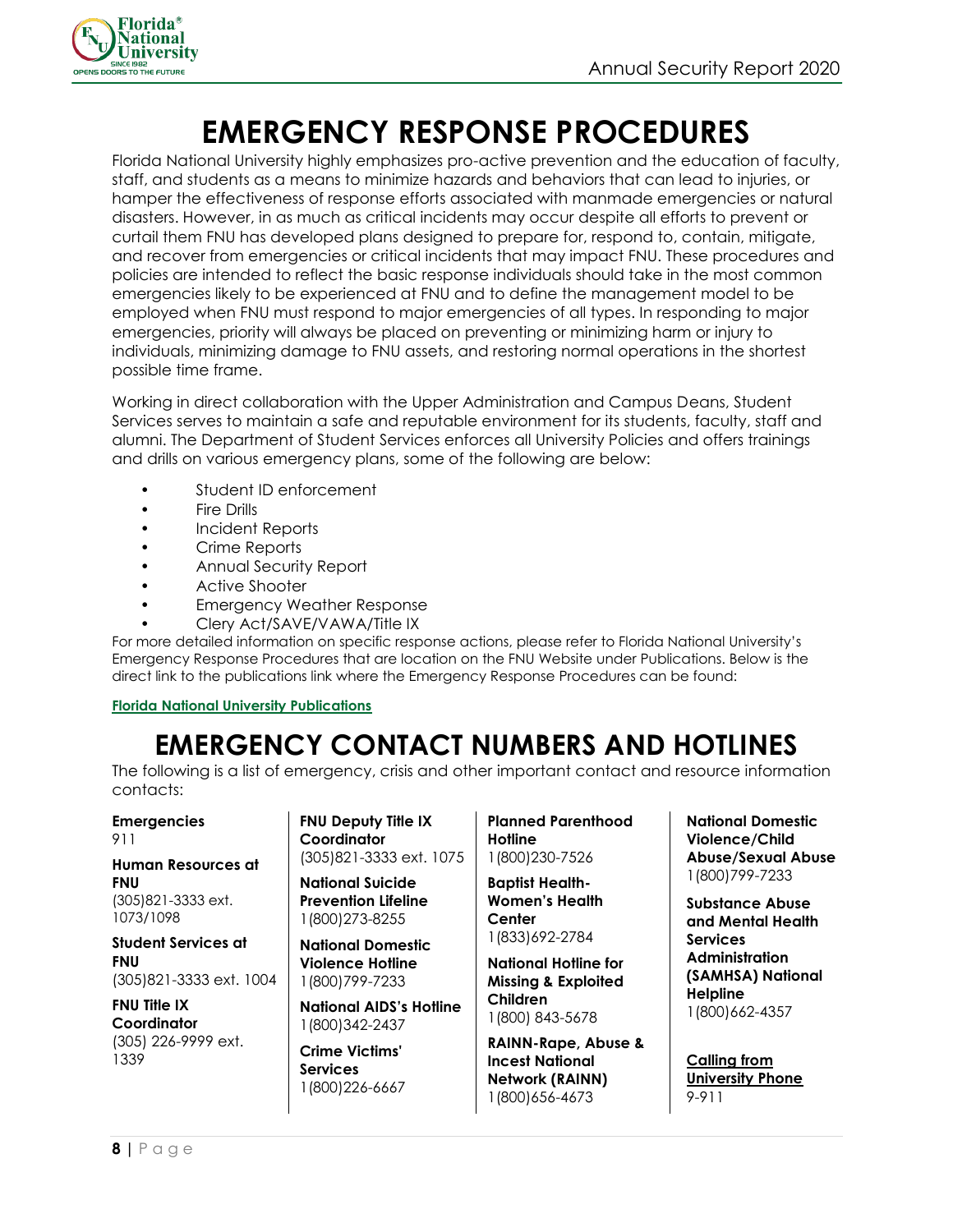

# **THE JEANNE CLERY ACT**

<span id="page-8-0"></span>The Jeanne Clery Disclosure of Campus Security Policy and Campus Crime Statistics Act (originally known as the "Campus Security Act") was enacted by the United States Congress and signed into law in 1990 and then later amended in 1992 and 1998. This law, which applies to all institutions of higher education, both public and private that participate in any federal student aid programs requires schools to publicly disclose 3 years of campus crime statistics and basic security policies. As prescribed by the Jeanne Clery Act, FNU has its own plan to report criminal actions, other emergencies occurring on campus and its own policies concerning the institution's response to such reports.

Under no circumstances are students allowed to bring any type of weapon on campus or use any object to threaten or harm people or property.

For specific plans and procedures on reporting of a crime, please refer to Florida National University's Emergency Response Procedures that are location on the FNU Website under Publications. Below is the direct link to the publications link where the Emergency Response Procedures can be found:

#### **[Florida National University Publications](https://www.fnu.edu/current-students/publications/?preview=true)**

On an annual basis, Florida National University produces the Annual Security Report for dissemination to the campus community (students and employees). The Director of Student Services makes a formal request to the local law enforcement agencies to obtain crime statistics that must be included in the annual report.

The Annual Security Report includes relevant policy statements and guidance on the improvement of campus security. The report is made available to the campus community via email, through the FNU website as well as hard copy from the Office of Student Services.

*\*\*NOTE: The Campus Security Report is published annually and is available online under Student Services>Crime Report. It is also distributed to all students and employees via email. A printed copy is published on each Campus and is also available at all campus' Reception, Campus Deans office, and/or Student Services office.*

# **SAFETY AND SECURITY CAMPUS SAFETY AND SECURITY PURPOSE**

<span id="page-8-2"></span><span id="page-8-1"></span>FNU Safety and Security procedures and policies are intended to reflect the basic response individuals should take in the most common emergencies likely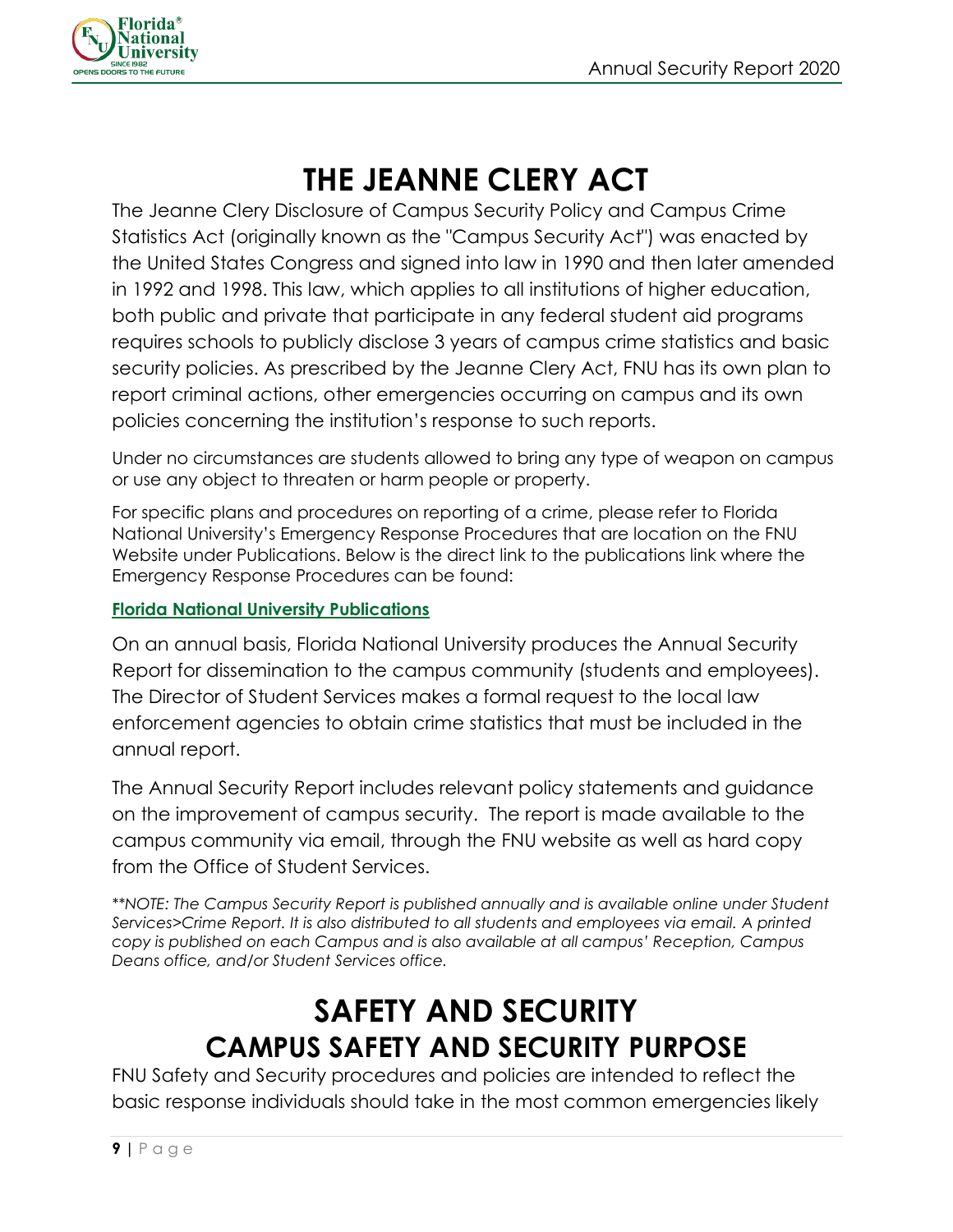

to be experienced at the University and to define the management model to be employed when the University must respond to major emergencies of all types. In responding to major emergencies, priority will always be placed on preventing or minimizing harm or injury to individuals, minimizing damage to University assets, and restoring normal operations in the shortest possible time frame.

The University is committed to maintaining a high state of emergency preparedness by educating community members to their roles and responsibilities, conducting regular vulnerability assessments, regularly reviewing and revising policies and procedures, providing prepositioned emergency response resources, and routinely testing and evaluating emergency response plans.

### **HOW TO REPORT A CRIME**

<span id="page-9-0"></span>All students and employees are encouraged to report criminal actions or other emergencies as soon as possible to campus security authorities. To report oncampus crimes and incidents go immediately to the Campus Deans, Title IX Coordinators, or the Student Services Office, who are the campus security authorities. In case of an emergency, any administrator, staff, maintenance or Campus security can be approached and they will assist immediately or refer you to the appropriate person. FNU Security has a limited enforcement role. They monitor and report incidents to one of the above mentioned campus security authorities. They cannot make arrests. In the case of life threatening events or any other crime, you may call 911 and/or file a report with the Police Department.

For all incidents, including crimes, an Incident Report will be completed and recorded at the Campus Incidents' log and Crime log in case of a crime, maintained at the Campus Dean and the Office of Student Services on each campus.

Confidentiality can be maintained up to the extent allowed by federal law. The name of the person reporting may be kept confidential, but the incident has to be reported to the Office of Student Services so it may be included in the crime log and the annual security report without disclosing the person's name or any other information that would lead to identify the person and/or infringe on his/her confidentiality. If the situation cannot be resolved without disclosing the name of the complainant or the situation is not appropriate to this type of arrangement, then the name of the complainant may have to be disclosed in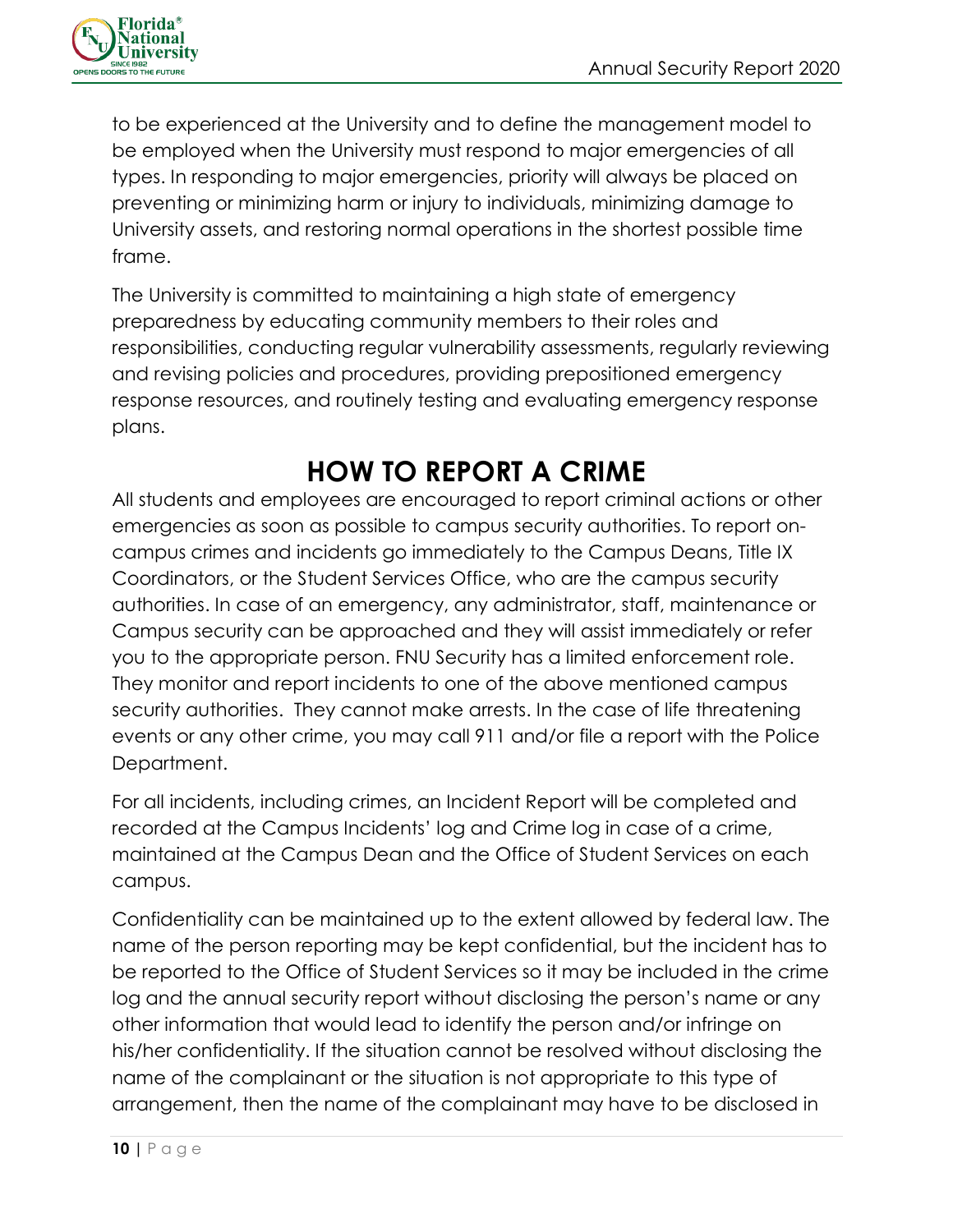

order to conduct an investigation. Complaints against students are protected under the Family Education Rights and Privacy Act, and may be disclosed for legitimate educational purposes within the university. To share the information out of the university the complainant would have to give explicit permission for the information to be shared through the Disclose of Information Form available at the FNU Publications webpage and at the Office of the Registrar's. Complainants have to be notified of the possible extent of the Confidentiality policy and it is recommended to the students to ask what would mean this policy in terms of the disclosing of their identity when filling a complaint or disclosing a crime. Medical records are meant to be confidential and medical and health professionals are required to keep confidentiality in regards to the patient's information.

### **DAILY CRIME LOG**

<span id="page-10-0"></span>While each incidence of campus criminal activity is reported to the President's Office, each Dean keeps a record of the criminal activity on his campus and a Daily Crime Log is kept at the Campus Dean and the Office of Student Services on each campus. The Daily Crime Log includes the nature, date, time, and general location of each crime and the disposition of the complaint, if known.

### **FNU RELATIONSHIP WITH LAW ENFORCEMENT**

<span id="page-10-1"></span>Florida National University maintains a cooperative relationship with Hialeah Police Department, Miami Gardens Police Department, and Miami Dade Police Department and other surrounding law enforcement agencies. This includes collaboration with first responders during incidents in Campus and special events coordination, and the investigation of crimes if required. There is no Memoranda of Understanding (MOU).

#### <span id="page-10-2"></span>**REPORTING OF ON-CAMPUS CRIMES AND INCIDENTS COMPLIANCE**

According to the Higher Education Act, or 20 U.S.C. 1092, now known as the Jeanne Clery Disclosure of Campus Security Policy and Campus Crime Statistics Act (commonly known as the Clery Act), Florida National University must collect campus crime statistics. This law applies to crimes reported to the police and other campus officials. The details of this report will not be made public. Only the number of crimes occurring will be released. The victim's name will not be released. It is not required for the report, but it will help ensure the crime is not counted twice.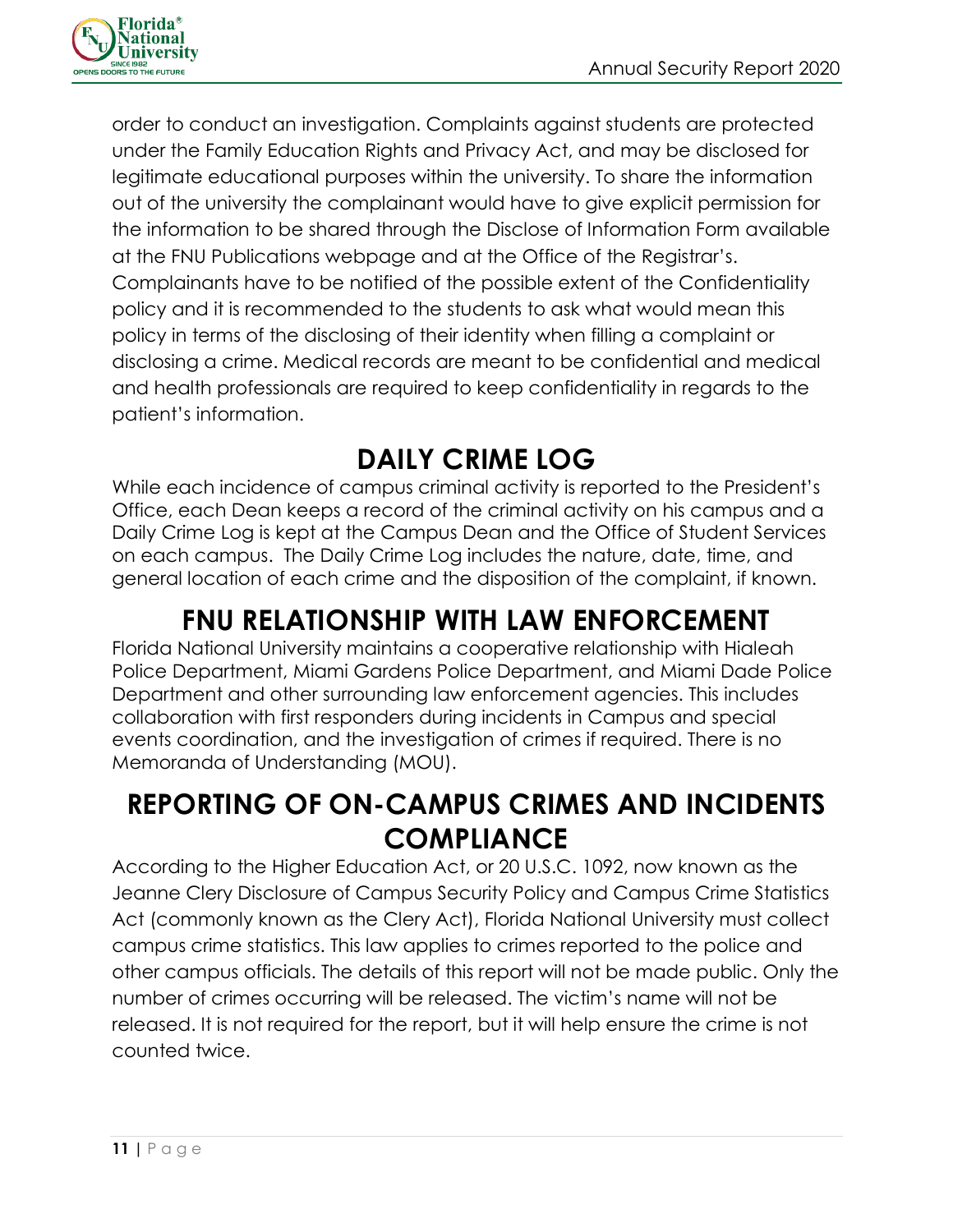

On an annual basis, the FNU Director of Student Services requests crime grid reports from the local law enforcement authorities with jurisdiction over the campus and non-campus locations as defined under Clery.

For purposes of collecting statistics on campus crime for submission to the Department of Education and inclusion in FNU's annual security report, Clery geography includes on campus, non-campus locations (athletic facilities used by FNU), and public property immediately adjacent to the campus/facility address.

Campus Crime report form may be found at the FNU Website under Publications:

#### <span id="page-11-0"></span>**[Florida National University Publications](https://www.fnu.edu/current-students/publications/?preview=true)**

#### **SECURITY AND ACCESS TO CAMPUS FACILITIES**

Access to all campuses is granted to students, faculty and staff and by invitation only for general public. To be allowed on premises all stakeholders have to wear an identification card and visitors have to report to the Receptionists of the campus, to enter and circulate around the premises visitors have to be escorted by the host or designee.

All campuses are secured with master alarm systems which are activated by one of the above mentioned, according to day/night duty schedule. The Hialeah Campus is also monitored by video cameras.

All members of the University community must wear the University ID at all times.

#### **IDENTIFICATION CARD**

<span id="page-11-1"></span>Students, faculty and staff are issued a picture identification card. This identification card must be worn at all times. If you are not wearing an identification card, you will not be allowed on the premises. In the event that a student is expelled or suspended from FNU, the student must immediately surrender his/her FNU identification card to the Campus Dean. The cost of the identification card is \$5.00. Each replacement I.D. card will be charged \$5.00.

The identification card is needed for the use of University facilities and services, and for voting in Student Government elections. University ID may be worn only by the person whose name appears on the ID.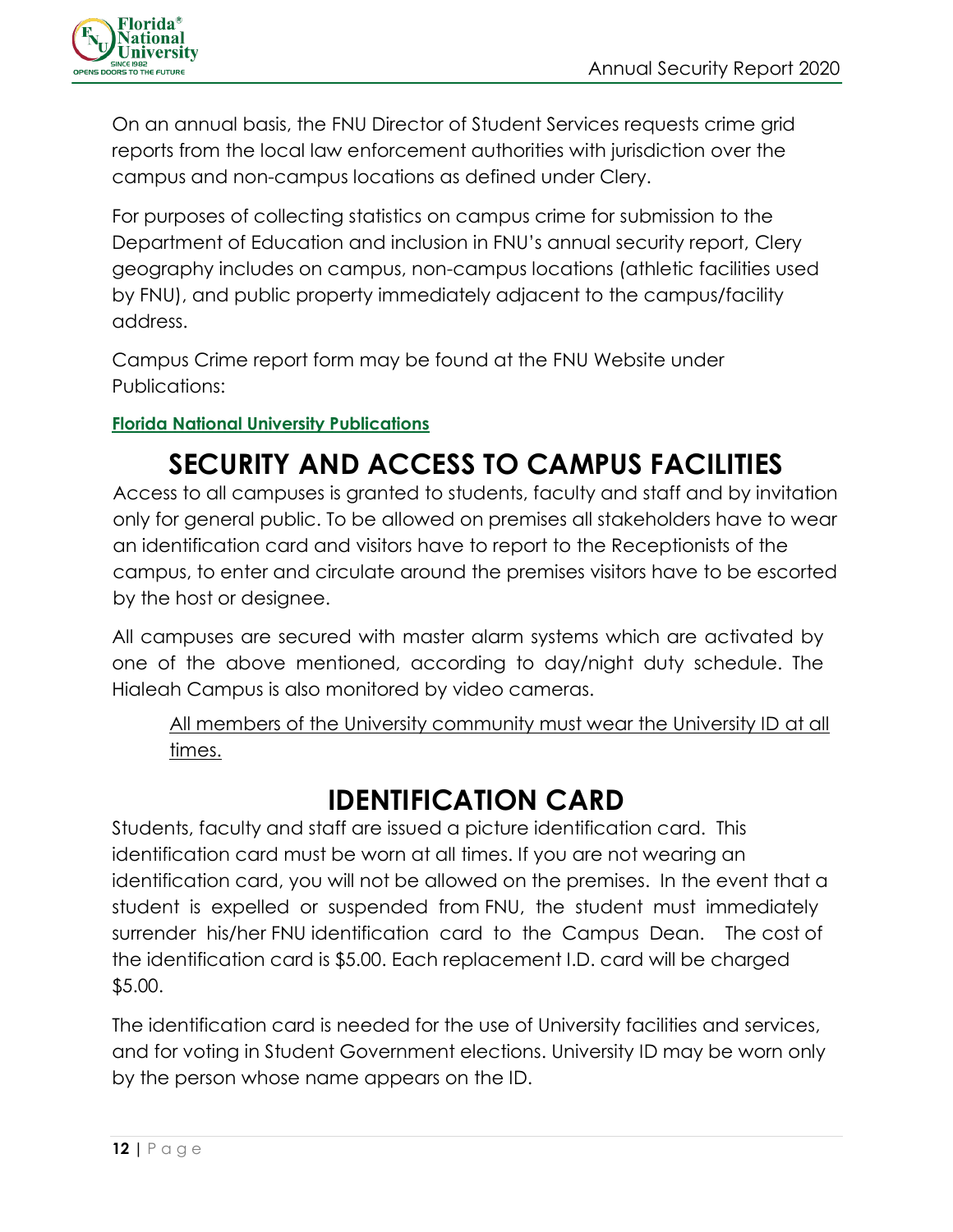

# **PARKING DECAL**

<span id="page-12-0"></span>For the safety and security of faculty, students, and staff, all motorized vehicles are required to have an FNU parking decal affixed to the vehicle's lower right/left back window.

### **VISITORS TO CAMPUS**

<span id="page-12-1"></span>All visitors to campus have to report to the Reception of the Campus and be escorted and accompanied by the person who the visitors are inquiring for. Visitors are not allowed in the classrooms or the classroom areas.

### **RULES OF PREVENTION**

- <span id="page-12-2"></span>1. Being certain that automobiles are tightly closed and locked. Never for an instant leave the keys in a car or the car without security precautions.
- 2. Never leaving visible packages or such in a car, even though it is locked.
- 3. Purses, coats or personal property should never be left out of the owner's reach.
- 4. Never leaving books and class lab materials in unattended classrooms.
- 5. Never allowing prescription medicines leave the possession of the owner.
- 6. Reporting drug taking, or possession or sale of drugs on campus to the Campus Dean's office, remembering at all times that persons who take, possess or sell drugs are a menace to themselves and everyone in the community.
- 7. Reporting to the Dean's Office possession, use, buying or selling of alcoholic beverages.
- 8. Reporting unsecured equipment or classrooms to the maintenance personnel or Dean's Office.
- 9. Turning in lost and found articles to the receptionist immediately.
- 10.Never inspect your wallet and/or count your money in public.

### **CAMPUS CRIME PREVENTION**

<span id="page-12-3"></span>The Campus Deans will work closely with the Student Services Department who in turn directs a program of awareness with the students.

At each orientation, every eight weeks, all students and university personnel are reminded of security, its necessity and their obligation to look out for each other and the security of the institution.

Title IX Information, Coordinators names and detailed contact information is sent by email to all students each Term including links to Title IX Policy available at FNU website and the University Catalog: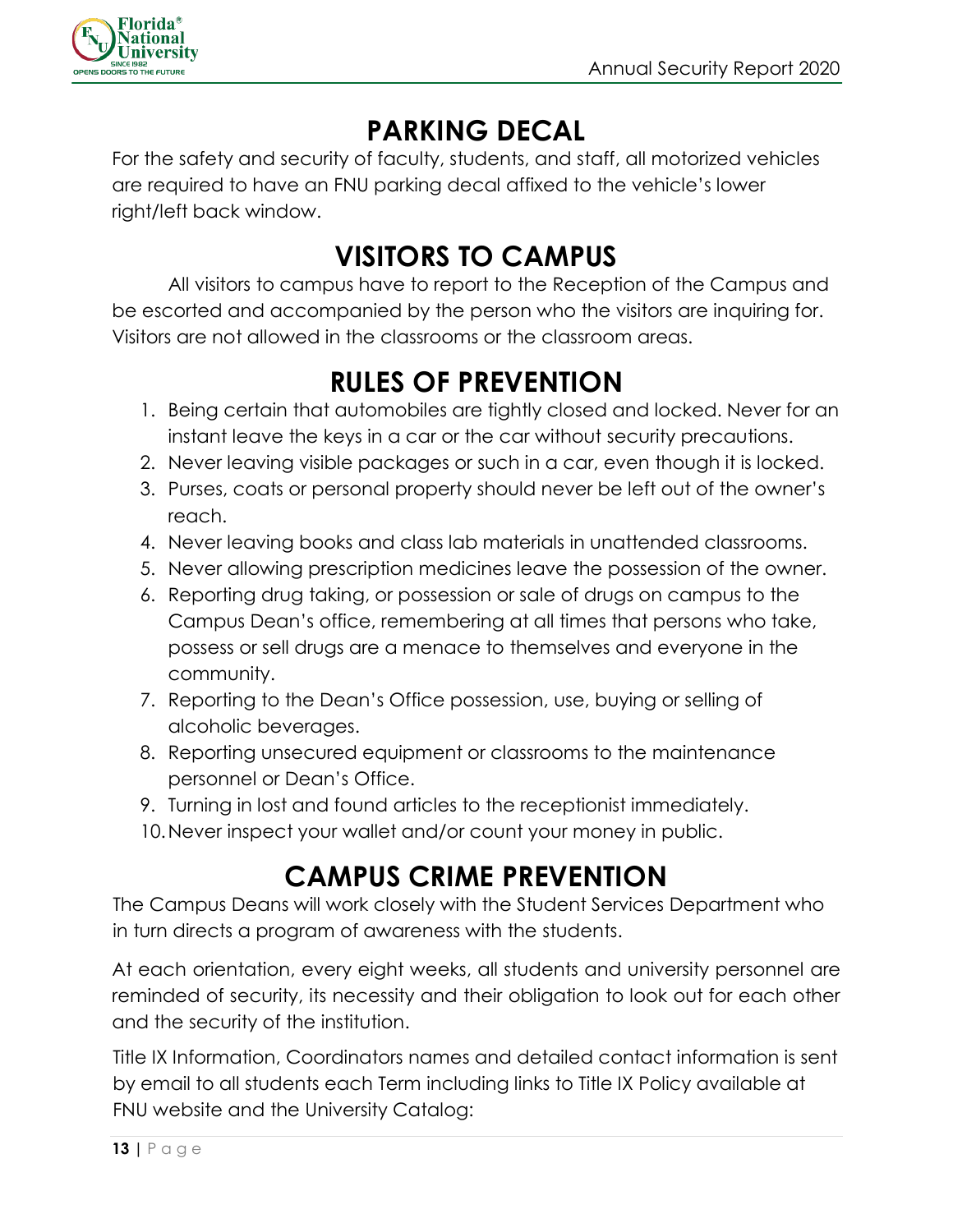

#### <span id="page-13-0"></span>**[Florida National University Publications](https://www.fnu.edu/current-students/publications/?preview=true)**

### **PERSONAL PROPERTY – LOST AND FOUND**

The safeguarding of personal effects in the offices, classrooms, or anywhere on the University campus is the responsibility of the individual. The University carries no insurance on personal property loss and, consequently, cannot accept responsibility for loss of personal effects, including cash. Keep your personal effects with you at all times. Report all crimes to the Campus Dean or the Department of Student Services.

*In the event that you lose or find any item, please notify the receptionist immediately.*

### <span id="page-13-1"></span>**SOLICITING, SELLING, ADVERTISING, ETC. ON CAMPUS**

No solicitation, product sales or advertising shall be allowed on the campuses of Florida National University without a permit from the Campus Dean Office, and/or the University Administration.

#### <span id="page-13-2"></span>**ON-CAMPUS AND OFF-CAMPUS ORGANIZATIONS' EVENTS**

The following conditions must be fulfilled for on-campus organizations and offcampus organizations to solicit and advertise on any of the University campuses.

On-Campus Organizations must:

- Complete a Use of Facilities request and get the approval of the Campus Dean.
- Submit Use of Facilities no less than 4 weeks prior to the activity/event.
- Clearly identify the sponsoring organization. Off-campus Organizations must:
	- o Complete a Use of Facilities request including the required supporting documentation and be approved by the Campus Dean.
	- o Submit Use of Facilities requests no less than four weeks prior to the activity/event.
	- o Be sponsored by an on-campus organization in order to solicit on campus.
	- o Assume all responsibility and legal liability arising from and in the use of the aforementioned property. The undersigned further agrees to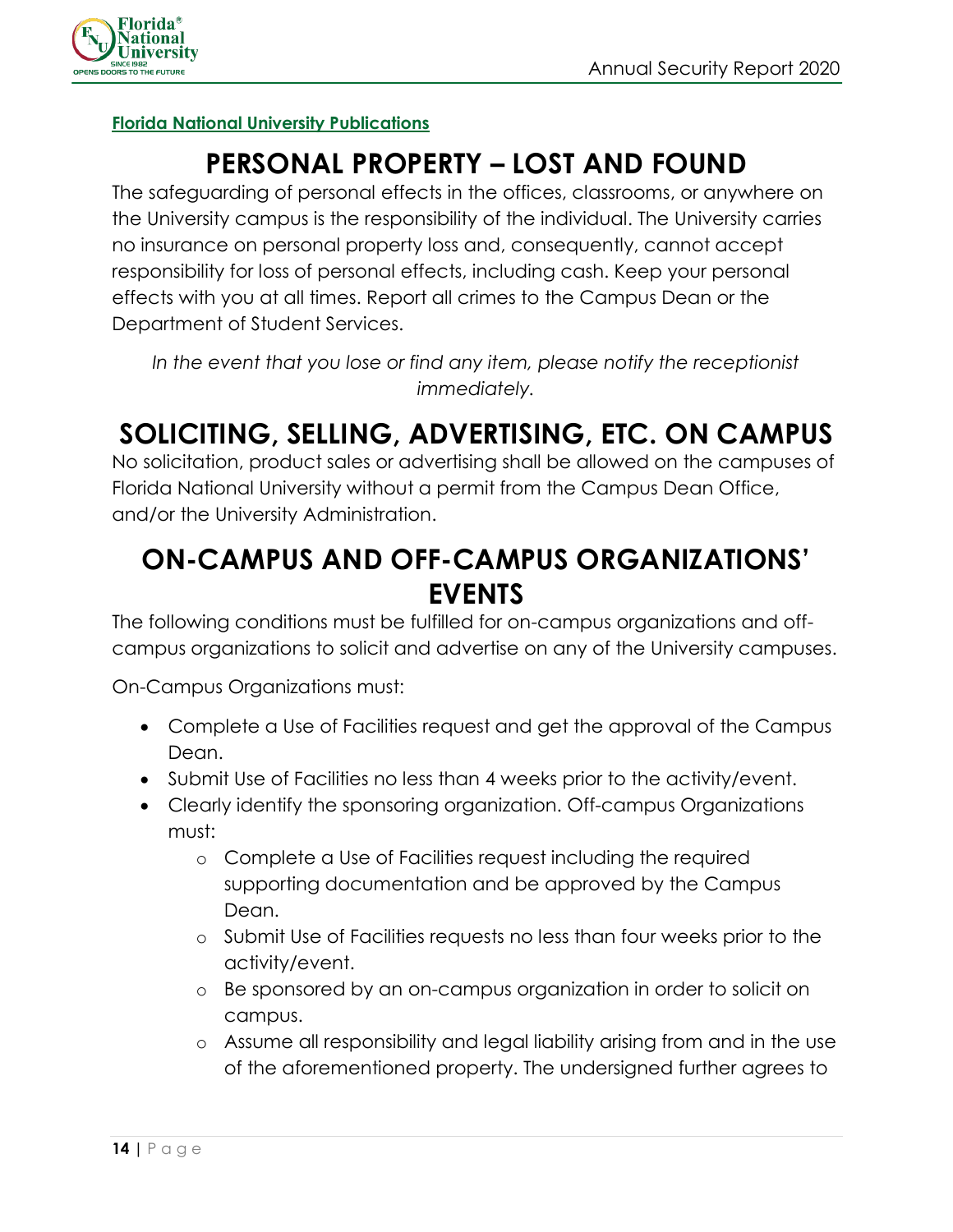

indemnify, save and hold harmless the University and its employees from any liability arising out of the use of this property.

- o Abide by all the rules, standards, or requests made by the University relating to the use of these facilities and to adhere to all safety and fire code requirements as set forth by the University and to instruct participants to adhere to same.
- o Agree to follow all University policies and procedures as well as all Local, State and Federal Laws and Regulations.
- o Provide, if required, proof of current liability insurance and a certificate of insurance specific to the activity/event with appropriate amount to cover the activity, evidencing Florida National University Inc. dba Florida National College and American Educational Enterprises LLC. as additional insured in the amount of \$1,000,000 (million) per occurrence and \$2,000,000 (million) Aggregate. Insurance must be provided four weeks before the activity/event.

*This procedure applies to all University employees, students, and visitors. Vendors may obtain information in regards to events at any of the University Campus from the Office of Student Services or the Campus Dean Office.*

### **SMOKE FREE CAMPUS**

<span id="page-14-1"></span><span id="page-14-0"></span>All FNU Campuses are smoke free. Smoking is prohibited inside the facilities of the University. Smoking is allowed only on designated areas.

### **EMERGENCY PROCEDURES TIMELY WARNING POLICY**

<span id="page-14-2"></span>In compliance with the "Timely Warning" provision of the Clery Act, Florida National University issues campus wide alerts regarding any Clery Act crime that may constitute a continued threat to the campus community. Timely warnings may be issued for threats to persons or property.

The issuing of a timely warning is made on a case-by-case basis, taking into consideration the nature of the crime, the continuing danger, and the risk of compromising any ongoing investigation. Upon notification that a Clery Act crime has been committed, the Dean or Assistant Dean shall issue the Timely Warning.

The methods employed to notify the campus may include but are not limited to: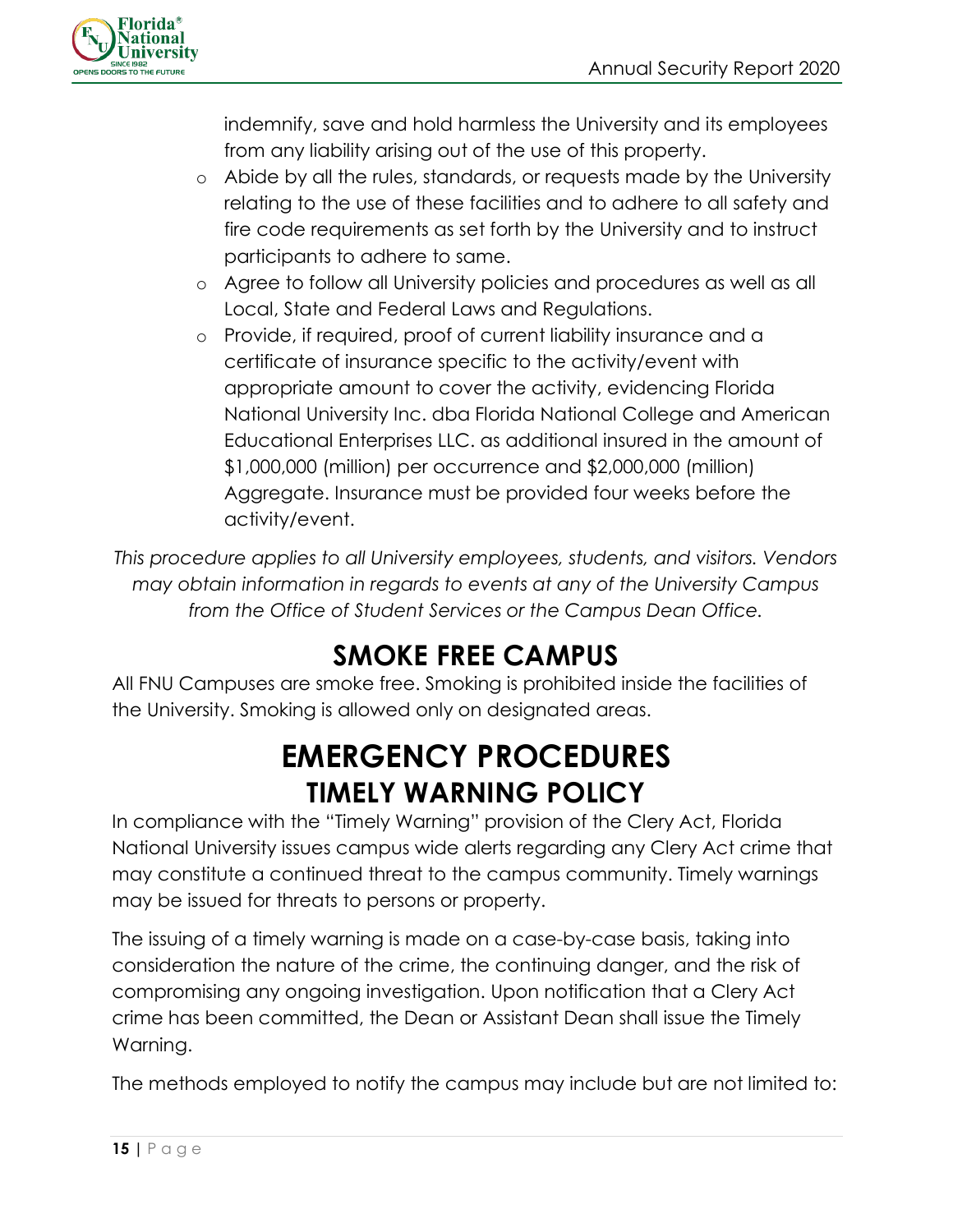

- Announcement over the interoffice intercom
- Room by Room Announcement
- A "Timely Warning" flyer posted at the campus entrance
- RAVE Alerts via text, email and phone call

### **EMERGENCY ON CAMPUS**

<span id="page-15-0"></span>Students will have readily available information regarding fire safety and prevention, emergency procedures, and evacuation procedures outlined in the Safety Manual.

Designated fire equipment including fire doors, extinguishers, and fire alarms are to be used only in emergencies. Blocking, tampering, or any misuse of equipment is strictly prohibited and may result in criminal prosecution and/or disciplinary action by the University.

Fire drills occur twice per term and are not announced to students, faculty or staff.

### **EMERGENCY MANAGEMENT TEAM**

<span id="page-15-1"></span>Individuals in the following positions may serve on the Emergency Management Team at the direction of the President or her designee:

- Members of the Senior Management Team (Vice Presidents and Campus Dean)
- Student Services
- Department and Division Heads

The President or her designee shall direct the University response to major emergencies or disasters, and may delegate authority to an Emergency Management Team for implementation of operational responses to critical incidents that impact the University. When activated the mission of the Emergency Management Team shall be to coordinate the University response to a critical incident, emergency, or disaster in the safest, timeliest, and effective manner possible. The Emergency Management Team is authorized to utilize and commit any available University resources including personnel, facilities, tools, or other assets deemed necessary to minimize the potential for harm or injury to individuals, or to minimize damage to or loss of University assets.

The actions of the Emergency Management Team shall in all instances be guided by the following objectives and principles:

Protection of the life and safety of all members of the University community.

Containment /mitigation of emergency situations, and assessment of damages. Restoration of routine University operations.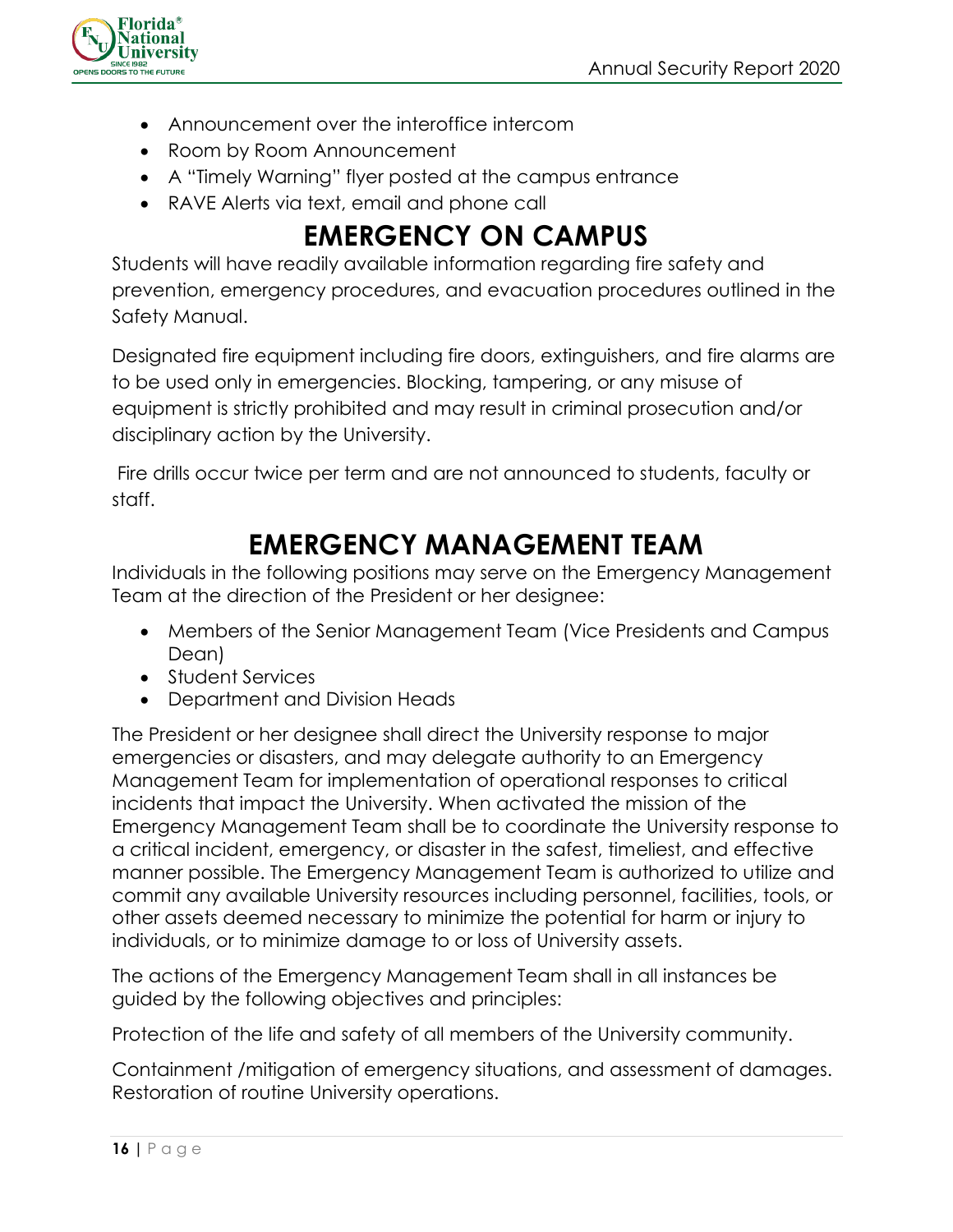

The Emergency Management Team is authorized to make any administrative decisions necessary to accomplish its mission including but not limited to:

- Declaring a state of emergency; canceling classes
- Ceasing normal business operations
- Closing the campus to visitors
- Initiating mutual aid agreements
- Contracting for emergency services
- Or any other actions that may be prudent and necessary to ensure and effective response to the circumstances being confronted.

It is anticipated that as incident management operations progress, the administrative control of the University will incrementally transition from an emergency command structure back to normal University organizational structure, policies, procedures, and routines.

#### **EMERGENCY NOTIFICATION SYSTEM – RAVE**

<span id="page-16-0"></span>A Text Message – RAVE Alert for students, faculty, and staff in the event of an unexpected emergency on campus will be sent through RAVE. It is mandatory to report any contact information to:

- Students Student Services Office
- Staff and Faculty Campus Deans and Human Resources Office

IT Department keeps record of and updates periodically a contact list with all students, faculty and staff primary phone number and email, connected to the RAVE Alert-emergency reporting system to guarantee all FNU stakeholders can be reached if an emergency occurs.

#### **CAMPUS CLIMATE SURVEYS**

<span id="page-16-1"></span>Florida National University will conduct Campus Climate surveys at least once every two years. The results of the surveys will be distributed among campus authorities and will indicate what areas of security, safety, have to be revised or reinforced.

### <span id="page-16-3"></span><span id="page-16-2"></span>**POLICIES, PROGRAMS, PROCEDURES CODE OF BEHAVIOR AND DISCIPLINARY PROCEDURES**

- Students will come to class on time, visible wearing their student ID card, and must remain in their classroom for the entire class session.
- All students will bring textbooks and other materials to class every day.
- Breaks will be kept within the designated time frame of twenty minutes.
- The student should follow all safety rules. All female and male students with long hair must wear hair bands in the dental lab.
- Students are expected to be generally in proper attire while they are on FNU grounds; tank tops, shorts or halters are not acceptable attire.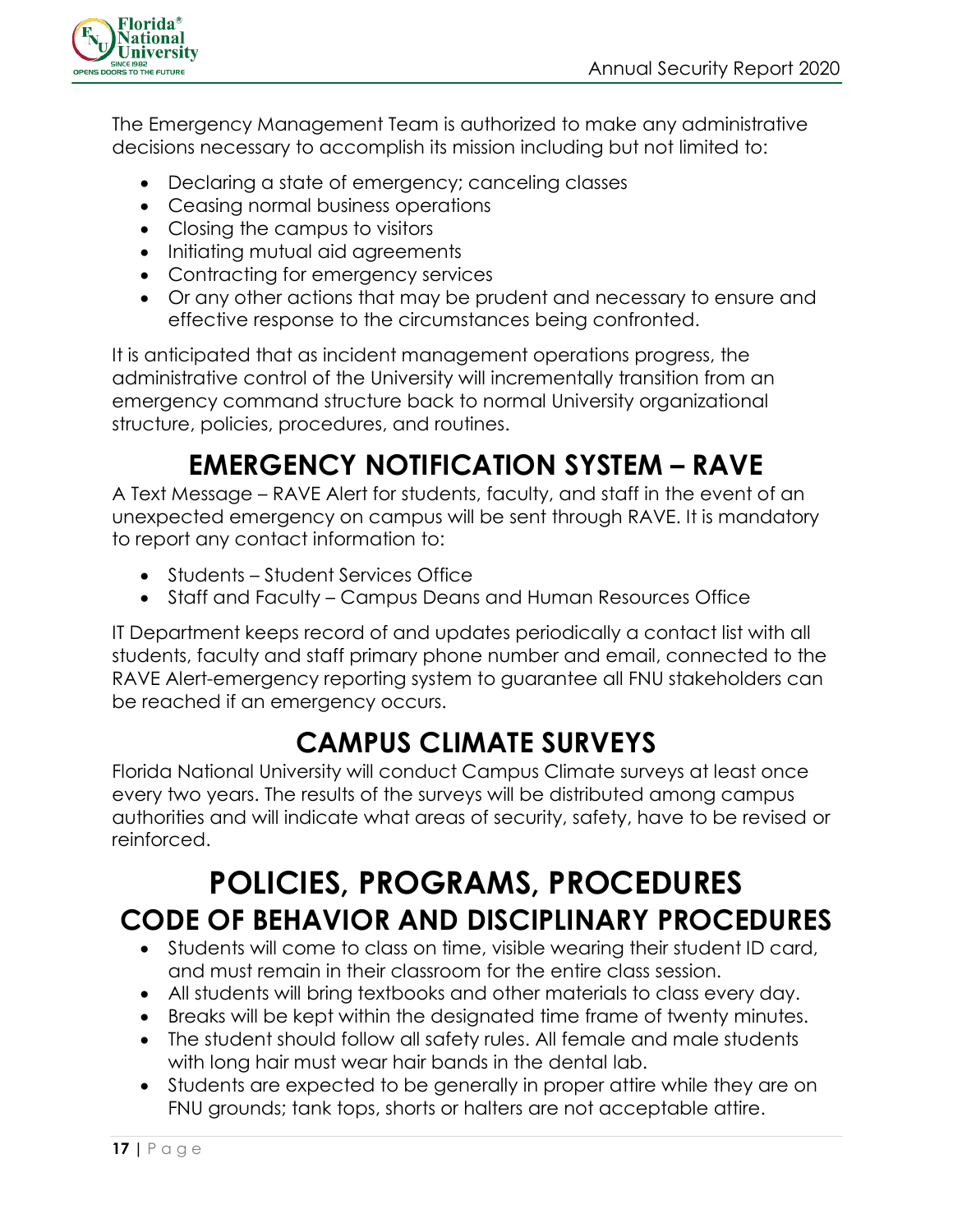

- Guests and visitors will not sit in the classrooms while instruction is going on, and under no circumstances will children be allowed in the classrooms.
- Eating and drinking are permitted only in the lounge. Smoking is permitted outdoors only.
- No alcohol or drugs are permitted on school grounds. Failure to comply may result in expulsion.
- Allied Health students are required to wear the FNU medical uniform at all times.
- Serious disturbances of order on campus will lead to suspension or possible expulsion.
- Respect for personal and university property, and a sense of responsibility about their own security and the security of others, is expected of all students at all times. Serious violations will be presented to the University Honor Court for adjudication.
- We expect all students to be of good moral character and to abide by all laws of our city, county, state, and nation.
- Students must comply with FNU's Computer Use and Copy Infringement Policies at all times.

Disciplinary responsibility at FNU resides with the following:

- The Instructors, who have the responsibility and authority necessary for good classroom discipline.
- The Campus Deans, who are responsible for student discipline on their individual campuses both in and out of the classroom.
- The Honor Courts, which are convened at the call of the Campus Dean.
- The President of the University, who has the ultimate responsibility and authority to receive and finalize all appeals as well as initiate actions through the above offices.
- **Expulsion:** This is a permanent separation and removal from the University. Expulsions must be determined by the Vice-President of Academics if it is an academic issue and the Campus Dean if it is a disciplinary issue. This action requires a student to be withdrawn from all classes, banned from the University facilities (subject to arrest for trespassing), rendered ineligible to register for any University class, and prohibited from participating in University activities
- *Suspension:* This action requires a student to be withdrawn from his/her present classes, banned from all University facilities and activities and ineligible to register for classes for the period of the suspension. A student who is suspended from the University is responsible for all financial obligations to the University. If a student further violates the Code of Conduct during the period of suspension or after returning to the University, the student then will be expelled.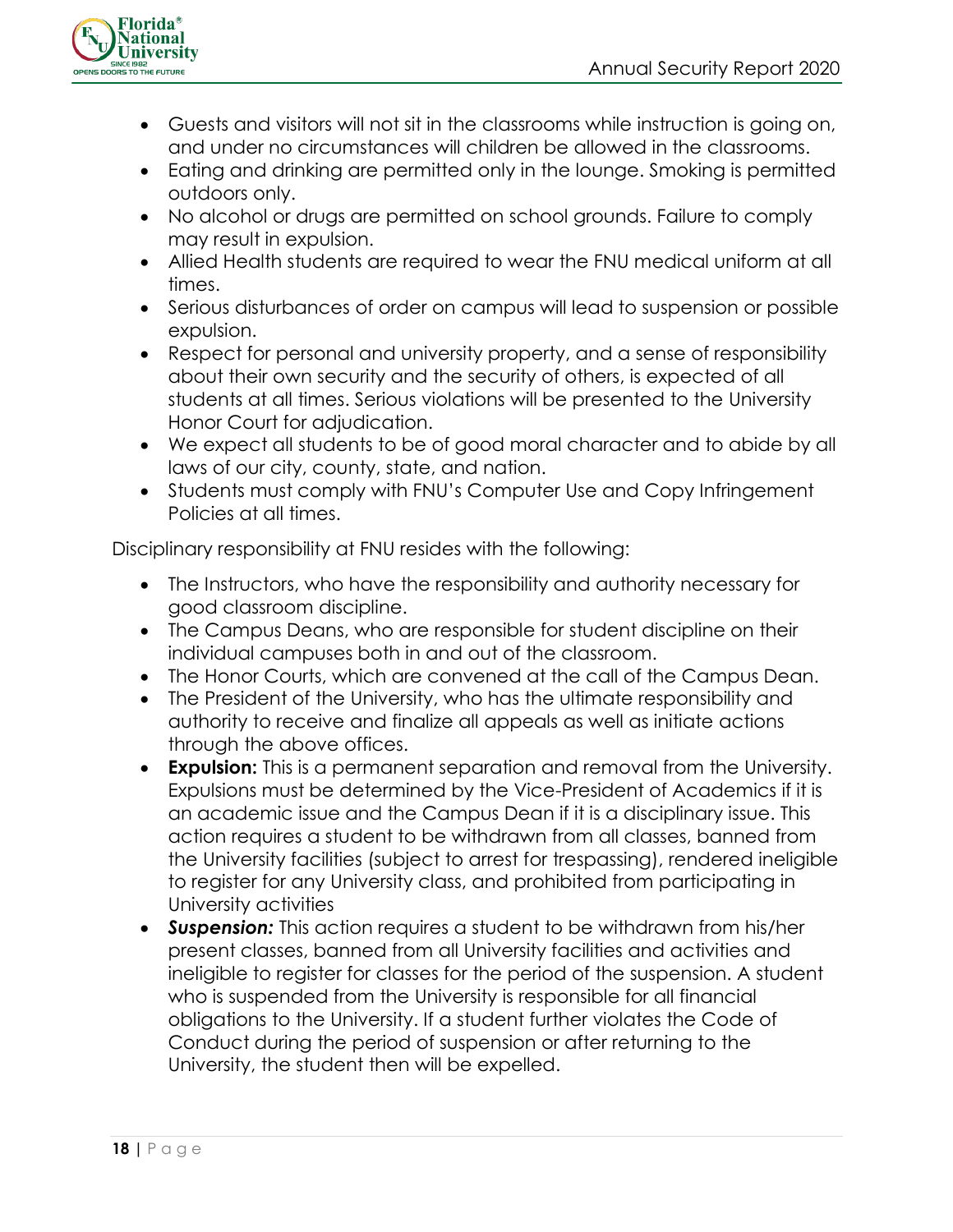

#### <span id="page-18-0"></span>**INVESTIGATION OF CRIMES BY LAW ENFORCEMENT**

The University will fully cooperate with law enforcement entities involved in the process of investigating crimes occurring at any of the FNU campuses or any facilities controlled by the University.

### <span id="page-18-1"></span>**DANGEROUS ITEMS POLICY (FIREARMS, FIREWORKS, BOMBS AND WEAPONS)**

Firearms, fireworks, bombs of any kind, and other weapons are illegal and prohibited on University premises. Weapons include any item defined as a weapon under city, state, or federal law and include but are not limited to: guns of any kind, slingshots, bows and arrows, spears, switchblades, knives, martial arts weapons, brass knuckles, or any instrument that ejects projectiles. The University reserves the right to determine whether an item could be classified as dangerous and confiscate said item.

### <span id="page-18-2"></span>**UNIVERSITY POLICY ON DRUG AND ALCOHOL USE ON CAMPUS**

Florida National University is a Drug-Free Workplace. Standards of conduct clearly prohibit the unlawful possession, use, or distribution of illicit drugs and alcohol by students and employees on its property or as part of any of its activities.

FNU reserves the right to terminate, suspend and/or put on probation any student or employee who is under the influence of alcohol or drugs while on the University premises.

The University has a Drug Abuse program which makes use of experts in the field, featuring counseling, seminars, instruction, preventive recommendations, speakers, movies and the appropriate literature. (SEE Catalog)

The FNU Drug Abuse Program follows the guidelines for such programs as required under section 1213 of the Higher Education Act of 1965 and as amended by the Drug Free Schools and Communities Amendments of 1989.

FNU supports and abides by the drinking laws of the State of Florida, especially with respect to underage drinking. The University supports Federal and State Laws on the sale, possession and use of illegal drugs.

# **HATE CRIMES INFORMATION**

<span id="page-18-3"></span>"For the purposes of collecting statistics, the FBI has defined a hate crime as a "criminal offense against a person or property motivated in whole or in part by an offender's bias against a race, religion, disability, sexual orientation, ethnicity, gender, or gender identity." Criminal offenses include Criminal Homicide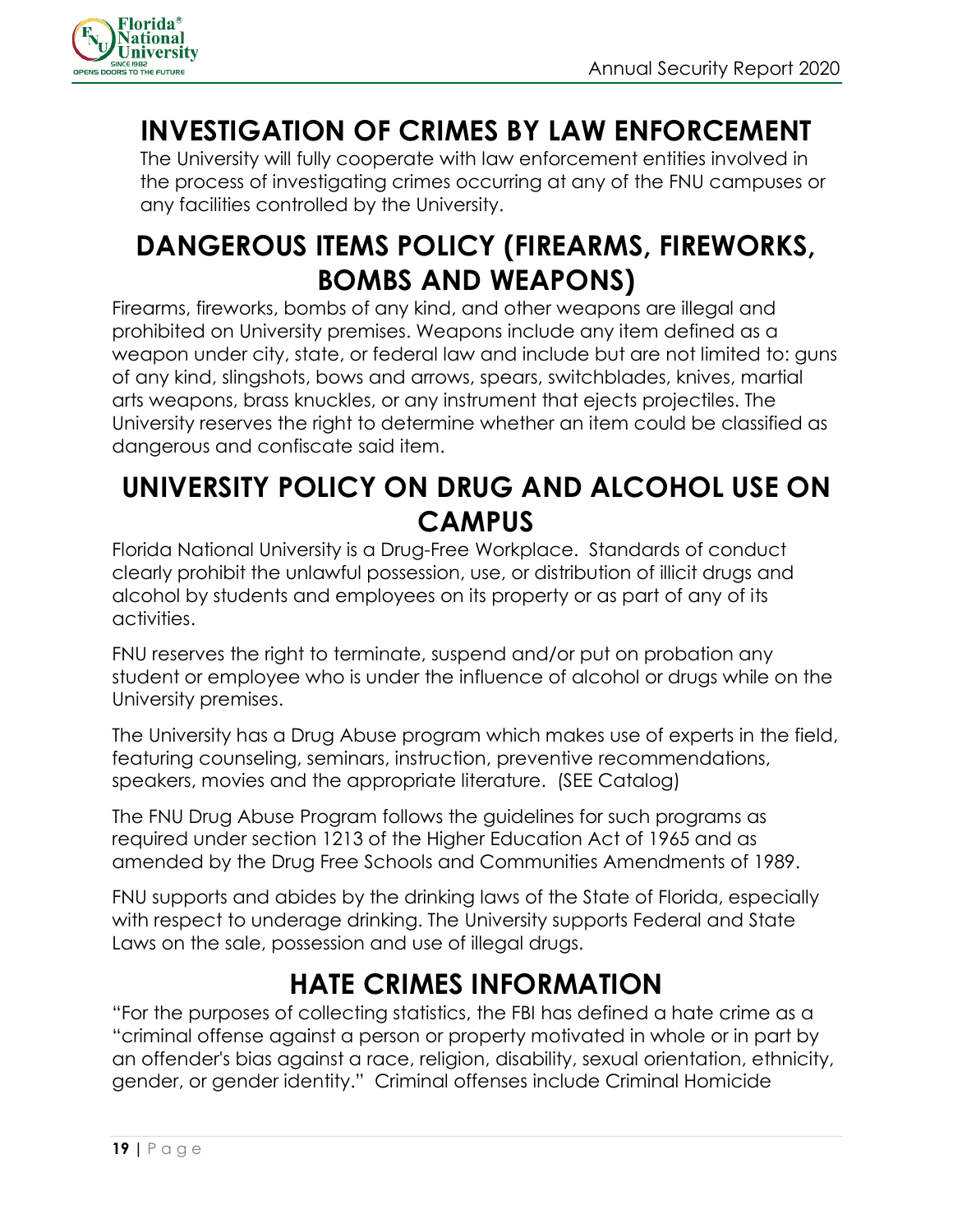

(Murder/Non-Negligent and Negligent Manslaughter; Forcible Sex Offenses (Rape; Sodomy; Sexual Assault; and Fondling); Non-Forcible Sex

Offences (Statutory Rape); Robbery; Aggravated Assault; Burglary; Motor Vehicle Theft; Arson; as well as Larceny Theft, Simple Assault, Intimidation, and Destruction/Damage/Vandalism.

There are numerous ways available within the University to report a hate/biasrelated crime. Hate/Bias crimes may be reported to the Student Services Department, Campus Dean or any University administrator. All crime emergencies on campus may be reported to Campus Security, University personnel or by calling 911.

### **SEX OFFENDERS REGISTRY**

<span id="page-19-0"></span>In compliance with the "Campus Sex Crimes Prevention Act" of 2000, Florida National University maintains an electronic link to the Florida Department of Law Enforcement Sex Offender Registry. According to this act, all institutions of higher learning must issue a statement informing the campus community where it can access the state sex offender registry. This act also requires State registered sex offender to report any institution of higher learning in which he/she is employed, carries a vocation, or is a student.

The Florida Department of Law Enforcement is responsible for maintaining the Florida Sexual Offenders and Predators website. Follow the link below for access. <http://offender.fdle.state.fl.us/offender/homepage.do>

#### <span id="page-19-1"></span>**SEXUAL CRIMES, DATING/DOMESTIC VIOLENCE, & STALKING INFORMATION**

Florida National University educates the student community about sexual assault and dating violence through the Office of Student Services. The Office of Student Services provides literature on date rape education, risk reduction, and university response annual sexual assault education as well as once per semester informational programs to University students and employees.

If you are a victim of sexual assault, first seek safety and then immediate medical attention. Florida National University strongly encourages any victim of sexual assault to report the incident in a timely manner. Time is a critical factor in the collecting and preserving of evidence. (Ideally a victim of sexual assault should not wash, douche, use the restroom, or change clothes prior to a medical examination.) An assault should be reported to the local police department by dialing 911 or reporting the incident to the Campus Dean who can assist you with the reporting of a sexual assault.

FNU will protect the confidentiality of victims and other necessary parties while complying with the recordkeeping for the crime statistics.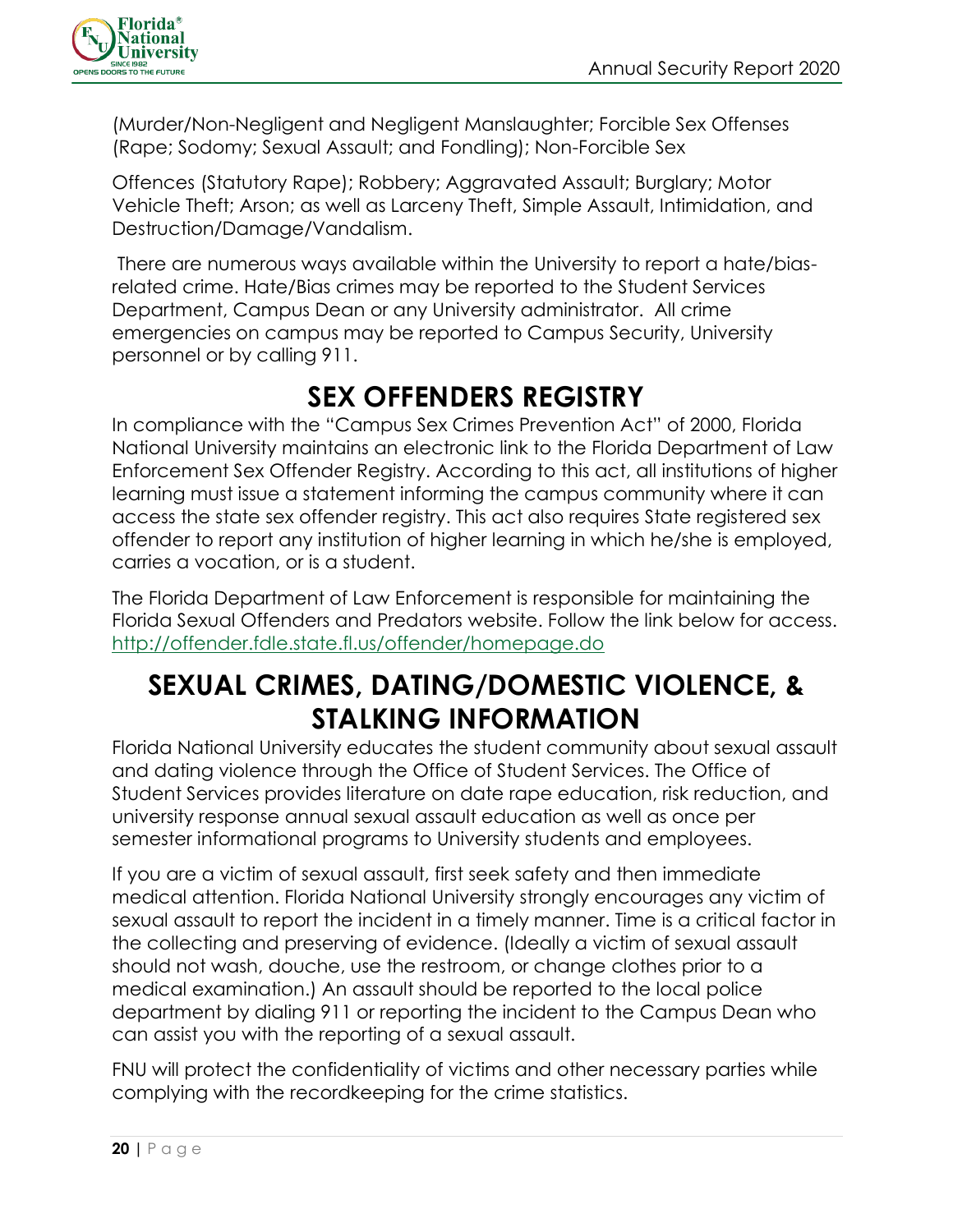

FNU will maintain as confidential any accommodations or protective measures provided to the victim, to the extent maintaining such confidentiality would not impair the ability of the institution to provide the accommodations or protective measures.

FNU will provide written notification to victims about:

- how to request changes to academic, living, transportation, and working situations or protective measures, and available assistance in seeking such changes or measures
- their rights and options
- existing counseling, health, mental health, victim advocacy, legal assistance, visa and immigration assistance, student financial aid, and other services available for victims, both within the institution and in the community

All alleged sex offenses, involving dating violence, domestic violence, sexual assault, or stalking, are subject to FNU disciplinary action to the extent that they impact the FNU community. The hearing will be conducted by an official who received annual training, and will be a prompt, fair, and impartial process. The decision will be made based on a clear and convincing evidence standard. Both the victim and the accused are entitled to choose one person to accompany them throughout the hearing. Both the victim and the accused will be informed simultaneously of the outcome of the hearing. A student found guilty of violating the sexual misconduct policy could be criminally prosecuted and expelled from FNU.

FNU also strongly advises victims of sexual assault to seek counseling. Local organizations that specialize in crises counseling include:

The following is a list of emergency, crisis and other important contact and resource information contacts:

911 **Human Resources at FNU** (305)821-3333 ext. 1073/1098

**Emergencies**

**Student Services at FNU** (305)821-3333 ext. 1004

**FNU Title IX Coordinator** (305) 226-9999 ext. 1339 **FNU Deputy Title IX Coordinator**

(305)821-3333 ext. 1075

**National Suicide Prevention Lifeline** 1(800)273-8255

**National Domestic Violence Hotline** 1(800)799-7233

**National AIDS's Hotline** 1(800)342-2437 **Crime Victims' Services** 1(800)226-6667 **Planned Parenthood Hotline**

1(800)230-7526

**Baptist Health-Women's Health Center** 1(833)692-2784 **National Hotline for Missing & Exploited Children** 1(800) 843-5678 **RAINN-Rape, Abuse & Incest National Network (RAINN)** 1(800)656-4673

**National Domestic Violence/Child Abuse/Sexual Abuse** 1(800)799-7233

**Substance Abuse and Mental Health Services Administration (SAMHSA) National Helpline** 1(800)662-4357

**Calling from University Phone** 9-911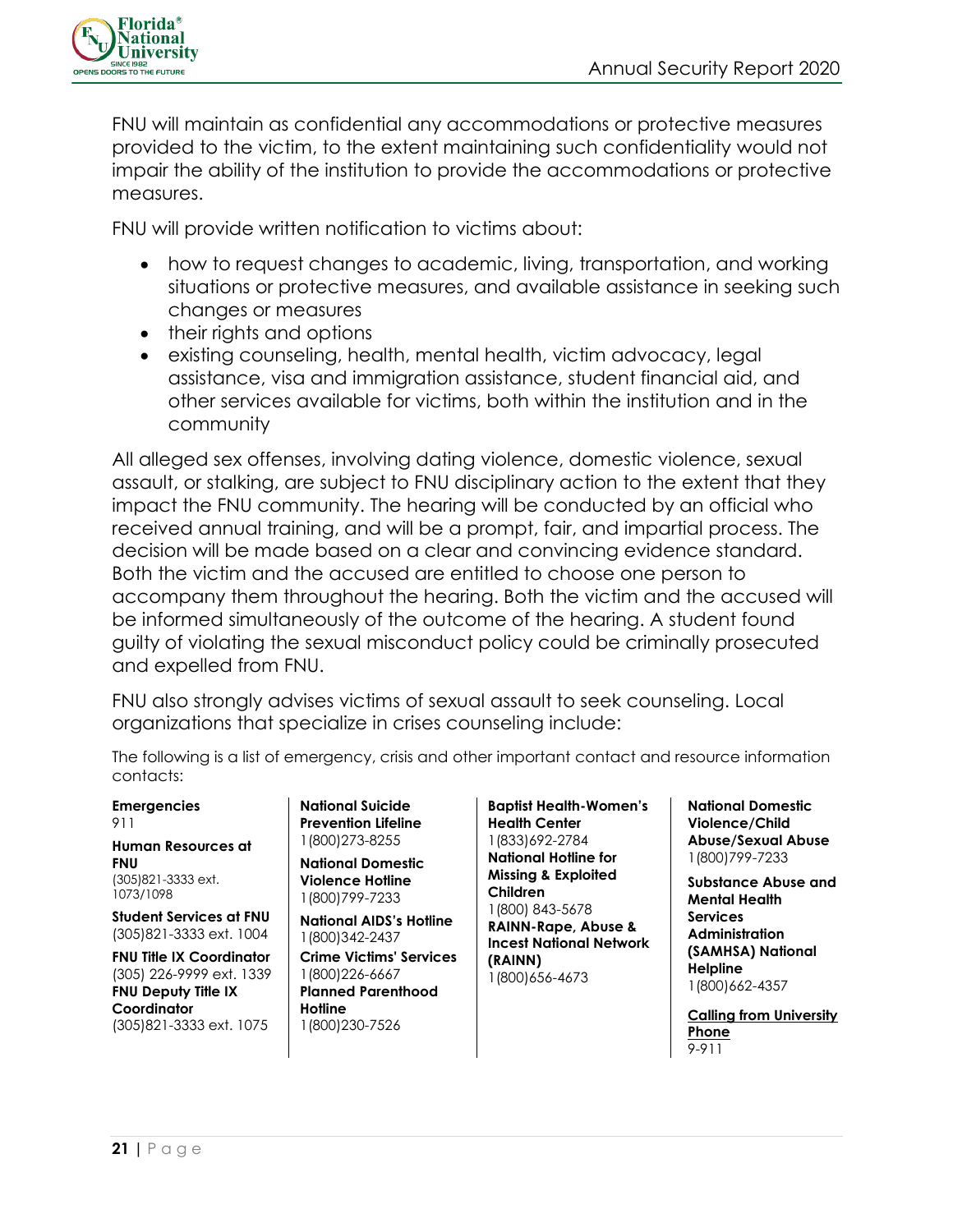

#### <span id="page-21-0"></span>**PROCEDURES FOR REPORTING SEX DISCRIMINATION AND SEXUAL HARASSMENT**

Any member of the University community may file a report of sex discrimination or sexual harassment with the Title IX Coordinator or Deputy Coordinators (collectively, the "Title IX Coordinators"). The contact information for the Title IX Coordinators is included at the end of this policy. The complainant may also report these matters to any of the following employees: Campus Dean, Associate Dean, Assistant Dean, Vice President of Academic Affairs, Associate Vice President of Academic Affairs, Vice President of Operations, Student Services Director, or Athletic Director. It is the responsibility of that individual to file the report with one of the Title IX Coordinators.

Reports of alleged discrimination or harassment should be filed using the Title IX Grievance Form which is available online at https://www.fnu.edu/wpcontent/uploads/2011/11/Title-IX-Grievance-Form.pdf or from the Office of Student Services or the Title IX Coordinators. Grievance Forms should be submitted directly to one of the Title IX Coordinators or the Director of Student Services.

Complainants are encouraged to file reports promptly because the passage of time typically makes it more difficult to conduct an investigation. Further, it is easier to commence legal proceedings (both civil and criminal) against the respondent if the reports are made promptly. Initial Contact with Complainant. Upon receiving a report of sex discrimination or sexual harassment, the Title IX Coordinator will promptly contact the complainant to discuss the availability of supportive measures (see below), consider the complainant's wishes with respect to supportive measures, inform the complainant of the availability of supportive measures with or without the filing of a formal complaint, explain the process for filing a formal complaint of sexual harassment, and describe the grievance process for either sex discrimination or sexual harassment (as appropriate). The complainant will be provided with a copy of the Title IX policy.

If the complainant (student or employee) is reporting an incident of sexual violence, the Title IX Coordinator will also provide a written notification of the available supportive measures, a written notification of existing resources for victims at FNU and in the community (counseling, health, mental health, victim advocacy, legal assistance, visa and immigration assistance, student financial aid, and other services available for victims), a list of rights and options for victims of sexual violence, information about options for involving local law enforcement and campus security, and options for obtaining a protective order (if relevant). The Title IX Coordinator will offer assistance contacting law enforcement if the complainant desires but will also explain that contacting law enforcement is not required.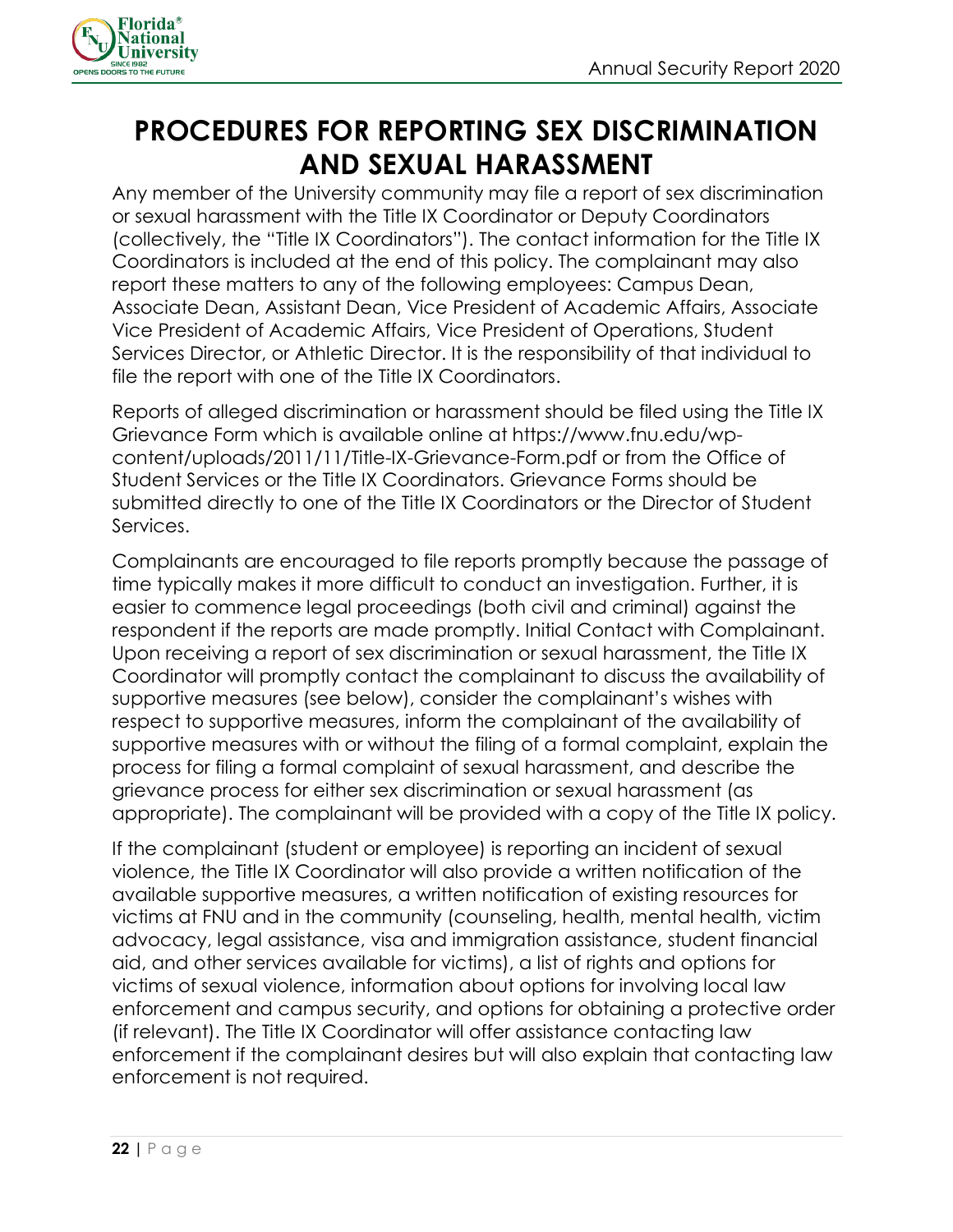

### **SUPPORTIVE MEASURES**

<span id="page-22-0"></span>Upon receipt of a report of alleged sex discrimination or sexual harassment, the Title IX Coordinator is responsible for coordinating the effective implementation of supportive measures with the appropriate department at the University. Supportive measures are non-disciplinary, non-punitive individualized services offered as appropriate, as reasonably available, and without fee or charge to the complainant or the respondent before or after the filing of a formal complaint or where no formal complaint has been filed. Such measures are designed to restore or preserve equal access to FNU's education program or activity without unreasonably burdening the other party, including measures designed to protect the safety of all parties or FNU's educational environment, or deter sexual harassment.

Supportive measures are determined on a case-by-case basis and may include counseling, schedule accommodations, academic accommodations, mutual restrictions on contact between the parties, escorts, limitations on extracurricular or athletic activities, increased security and monitoring of certain areas of the campus, and other similar measures. When implementing supportive measures, the University will make every effort to avoid depriving any student of his or her education. FNU will maintain as confidential any supportive measures provided to the complainant or respondent, to the extent that maintaining such confidentiality would not impair its ability to provide the supportive measures. If a complainant reporting an incident of sexual violence requests a supportive measure and it is reasonably available, FNU will provide such measure, regardless of whether the complainant chooses to report the incident to campus police or local law enforcement.

### **EMERGENCY REMOVAL**

<span id="page-22-1"></span>In some circumstances, FNU may suspend a student-respondent from its education programs or activities on an emergency basis based on a report of sexual harassment. Before suspending the respondent, FNU will conduct an individualized safety and risk analysis to determine if there is an immediate threat to the physical health or safety of any student or other individual arising from the allegations of sexual harassment which justifies the removal of the respondent. If FNU makes the decision to temporarily remove the respondent, FNU will provide the respondent with notice and an opportunity to challenge the decision immediately following the removal. The Vice President of Academic Affairs will make all decisions regarding emergency removal of students. FNU has the discretion to place employee-respondents on an administrative leave of absence during the pendency of the grievance procedure.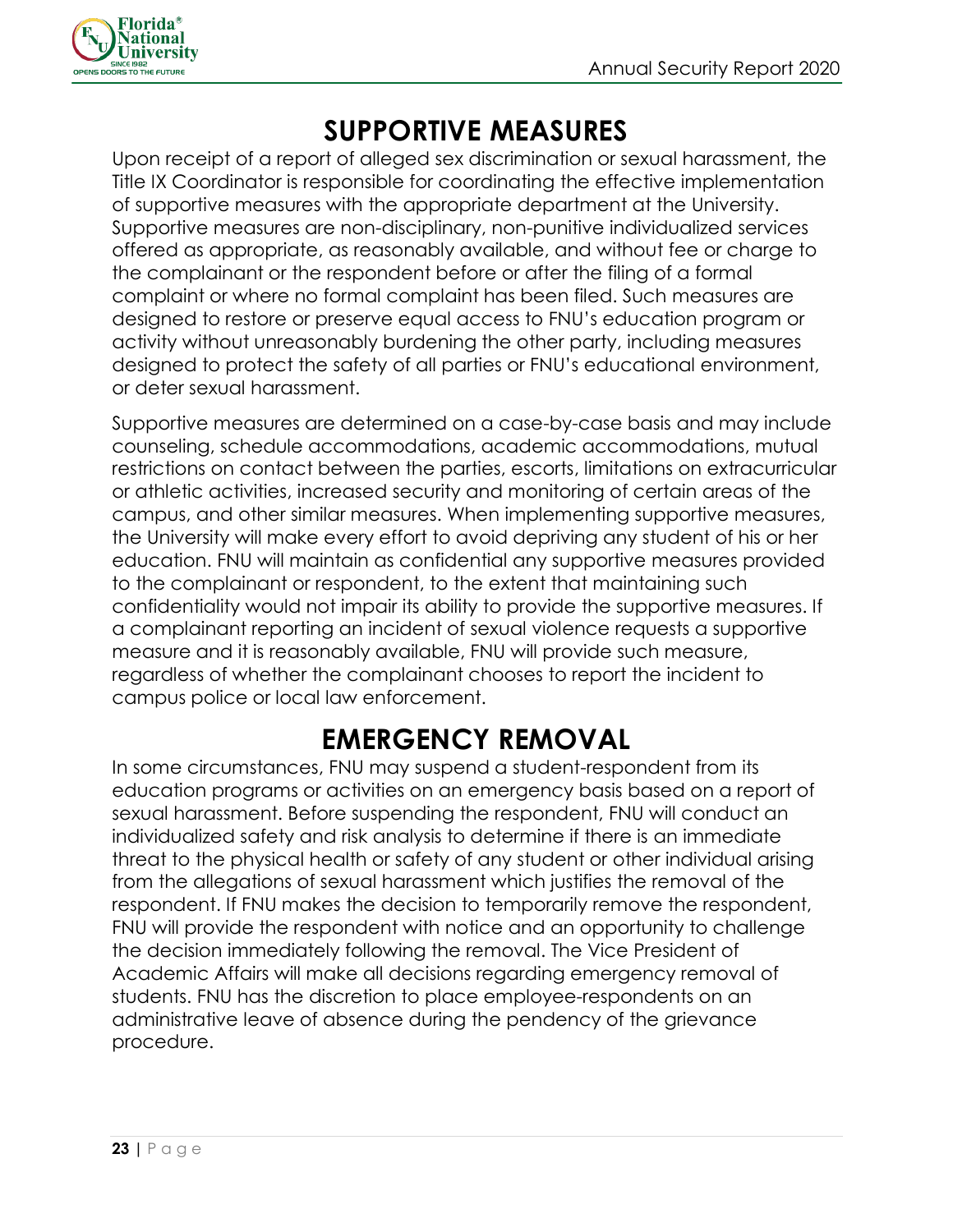

#### **GRIEVANCE PROCESS FOR REPORTS OF SEX DISCRIMINATION**

<span id="page-23-0"></span>When the Title IX Coordinator receives a complaint alleging that the University or its employees have discriminated on the basis of sex in its education programs and activities, including admissions, employment, and athletics, the Title IX Coordinator will contact the complainant and investigate the complaint and report the findings of the investigation to the Vice President of Academic Affairs and Vice President of Operations for action. The complainant will be notified of the outcome of the complaint and any remedies provided by FNU to resolve any incidents of sex discrimination.

#### <span id="page-23-1"></span>**PROCESS FOR FORMAL COMPLAINTS OF SEXUAL HARASSMENT**

FNU's grievance process provides for the prompt and equitable resolution of formal complaints of sexual harassment through either an informal or formal resolution process (both of which are set forth below). The grievance process includes a presumption that the respondent is not responsible for the alleged conduct until a determination regarding responsibility is made at the conclusion of the grievance process and FNU will not impose any disciplinary sanctions against a respondent until a determination of responsibility is made. All decisionmakers involved in the grievance process are required to make an objective evaluation of all relevant evidence –including both inculpatory and exculpatory evidence – and credibility determinations may not be based on a person's status as a complainant, respondent, or witness. The Title IX Coordinator, Investigator, and any decision-makers will receive required training on this process and the handling of allegations of sexual harassment. When an employee is a party to a formal complaint, the Title IX Coordinator will notify FNU's Human Resources Department and the Human Resources staff will be available as a resource to the Title IX Coordinator, Investigator, and decisionmakers. FNU will respond promptly in a manner that is not deliberately indifferent (i.e., clearly unreasonable in light of the known circumstances) to all formal complaints of sexual harassment. FNU plans to conclude the grievance process in a reasonably prompt time frame. Any time frames listed below are subject to change for good cause. Good cause may include considerations such as the absence of a party, a party's advisor, or a witness; concurrent law enforcement activity; or the need for language assistance or accommodation of disabilities. Written notice of any delay or extension and the corresponding reasons will be provided simultaneously to the complainant and the respondent. Timeframes may also be extended to account for regularly scheduled breaks between school terms or school recesses.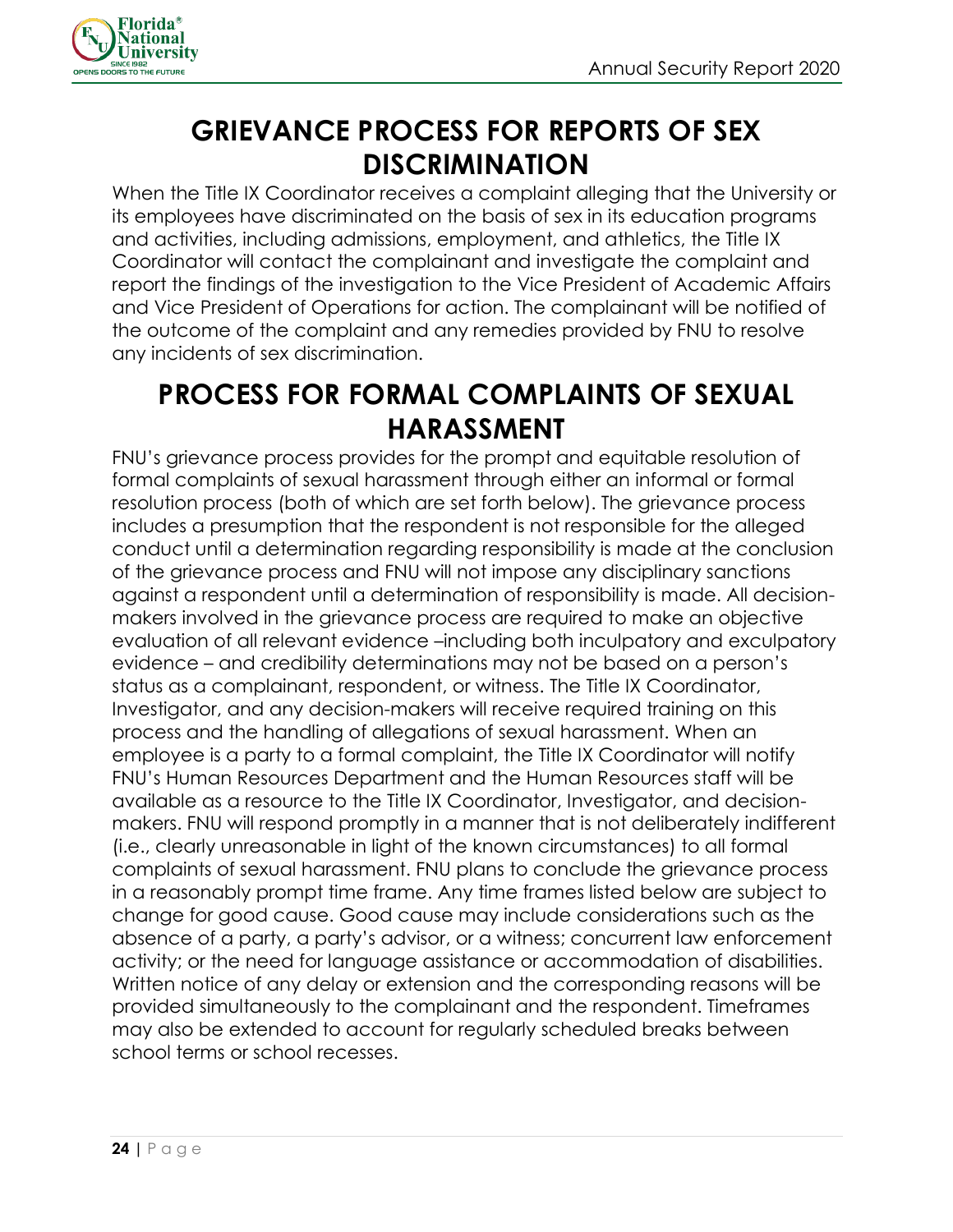

#### **FORMAL COMPLAINTS OF SEXUAL HARASSMENT**

<span id="page-24-0"></span>A formal complaint of sexual harassment must be filed by either the complainant or the Title IX Coordinator before FNU will initiate its grievance process for sexual harassment. If after meeting with the Title IX Coordinator, the complainant decides to proceed with a formal complaint of sexual harassment, the complainant should submit a written statement to one of the Title IX Coordinators in person, by mail, or by electronic mail. The formal complaint must include the complainant's physical or digital signature, or otherwise indicate that the complainant is the person filing the formal complaint. At the time of filing a formal complaint, the complainant must be participating in or attempting to participate in an education program or activity of FNU. In cases where the complainant does not choose to file a formal complaint but where the Title IX Coordinator after considering all of the circumstances determines that FNU must initiate the grievance process to avoid being deliberately indifferent (such as when an individual or other members of the community may be at risk), the Title IX Coordinator may sign the formal complaint. FNU will not act with deliberate indifference in response to any formal complaint. FNU may consolidate formal complaints as to allegations of sexual harassment against more than one respondent, or by more than one complainant against one or more respondents, or by one party against the other party, where the allegations of sexual harassment arise out of the same facts or circumstances.

#### **DISMISSAL OF A FORMAL COMPLAINT**

<span id="page-24-1"></span>FNU must dismiss a formal complaint, if at any time during the investigation or hearing, FNU determines that:

- The alleged misconduct does not meet the definition of sexual harassment (defined above);
- The alleged misconduct did not occur within FNU's "education program or activity" (defined below); or
- The alleged misconduct occurred against a complainant located outside of the United States. An "education program or activity" for purposes of a formal complaint of sexual harassment includes locations, events, or circumstances over which FNU exercised substantial control over both the respondent and the context in which the sexual harassment occurs, and also includes any building owned or controlled by a student organization that is officially recognized by FNU. FNU may also dismiss a formal complaint, if at any time during the investigation or hearing: 1) the complainant notifies the Title IX Coordinator in writing that the complainant would like to withdraw the formal complaint or any allegations therein; 2) the respondent is no longer enrolled at or employed by FNU; or 3) specific circumstances prevent FNU from gathering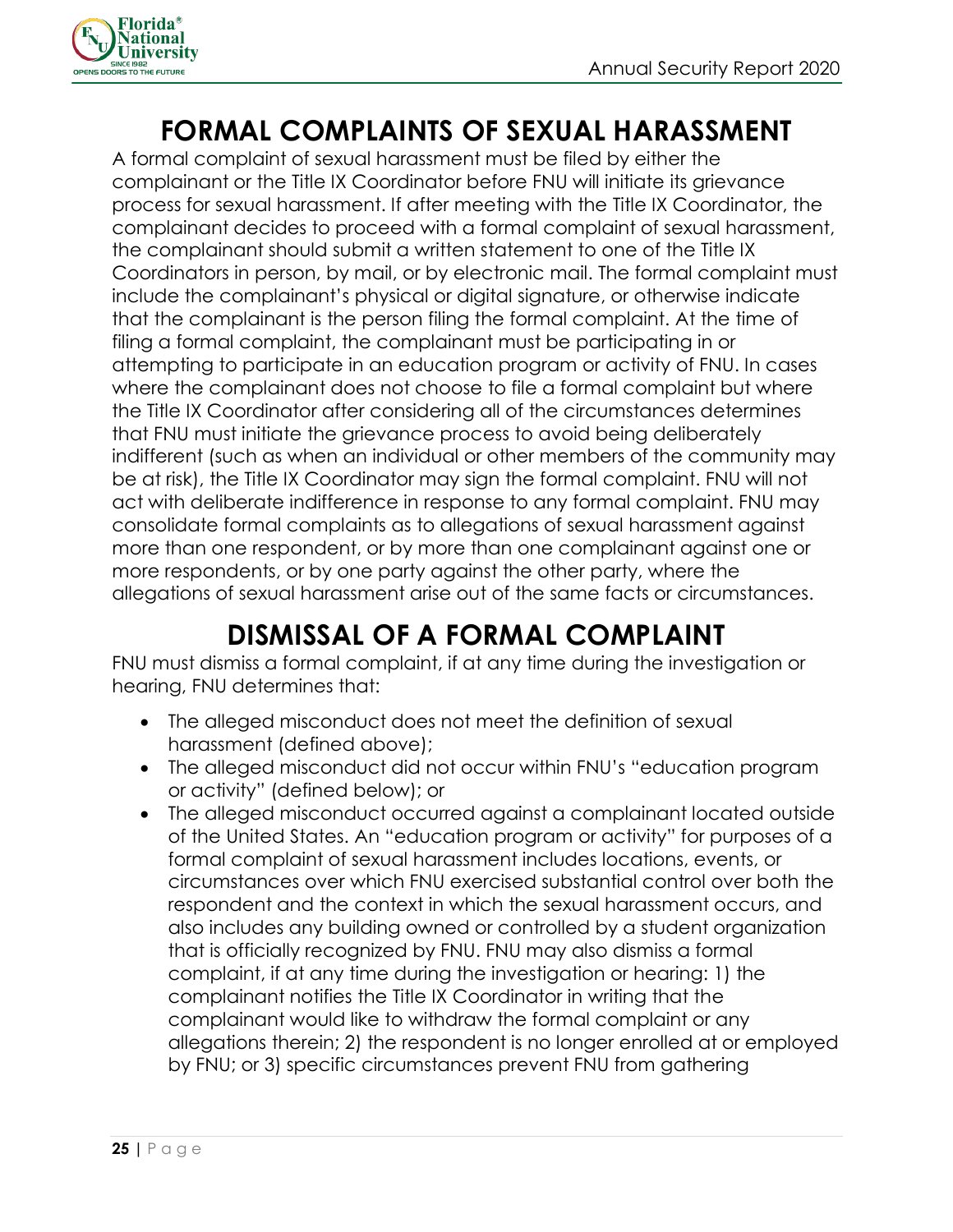

evidence sufficient to reach a determination as to the formal complaint or allegations therein.

The Title IX Coordinator will promptly send written notice of the dismissal and reason(s) therefor simultaneously to the parties (complainant and respondent) and will also notify the complainant of the right to appeal a dismissal. See below for more information on appeals. If a formal complaint is dismissed under the Title IX policy, the complainant may still be able to file a complaint under another FNU policy. Students should refer to the Student Handbook and University Catalog, and employees should refer to the Employee Handbook, for additional information.

#### NOTICE OF ALLEGATIONS

After receiving a formal complaint of sexual harassment, the Title IX Coordinator will provide a written notice of allegations to the complainant and respondent in advance of an initial interview with the Investigator to give the parties sufficient time to prepare. The notice of allegations will include:

- Notification of the grievance process as well as the availability of an informal resolution;
- A list of the allegations of misconduct, including sufficient details known at the time such as the identities of the parties involved in the incident, the conduct allegedly constituting sexual harassment, and the date and location of the alleged incident;
- A statement that the respondent is presumed not responsible for the alleged conduct and that a determination regarding responsibility is made at the conclusion of the grievance process;
- Notification that the parties may have an advisor of their choice, who may be, but is not required to be, an attorney;
- Notification that the parties may inspect and review evidence; and 6) the provision in FNU's code of conduct that prohibits knowingly making false statements or knowingly submitting false information during the grievance process. If, in the course of an investigation, FNU decides to investigate allegations about the complainant or respondent that are not included in the original notice of allegations, the Title IX Coordinator must provide notice of the additional allegations to the parties.

### **INFORMAL RESOLUTION PROCESS**

<span id="page-25-0"></span>An informal resolution process may be applied to resolve a formal complaint, except when the complainant is a student and the alleged respondent is an employee. To initiate the informal resolution process, the Title IX Coordinator will review the process with the complainant and the respondent in a timely manner and elicit their interest in engaging this process. Each party must receive written notice disclosing: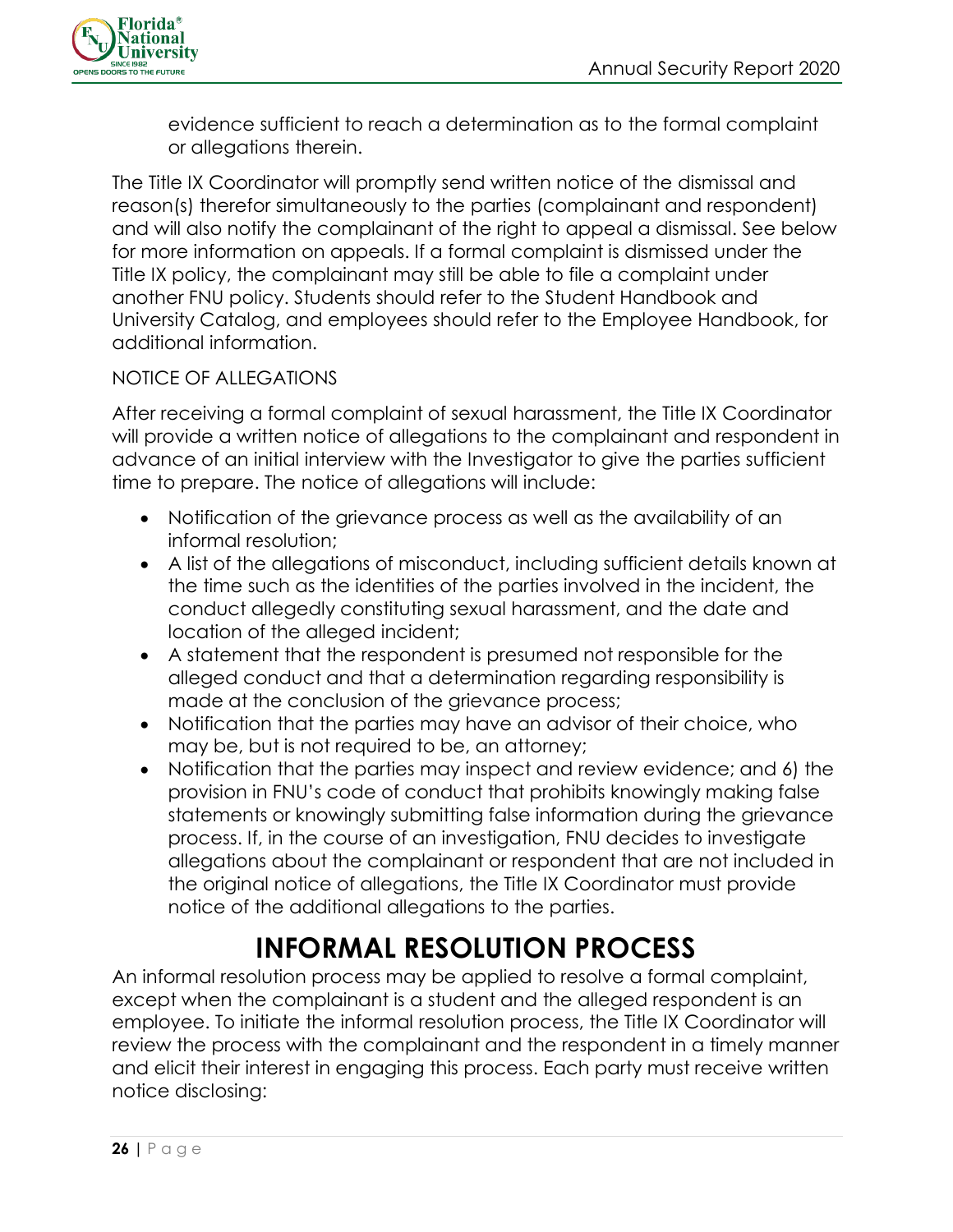

- The allegations;
- The requirements of the informal resolution process including the circumstances under which it precludes the parties from resuming a formal complaint arising from the same allegations;
- That at any time prior to agreeing to a resolution, any party has the right to withdraw from the informal resolution process and resume the grievance process with respect to the formal complaint; and
- Any consequences resulting from participating in the informal resolution process, including the records that will be maintained or could be shared.

Both parties must give voluntary, informed written consent to participate in the informal resolution process. To reach an informal resolution, the Title IX Coordinator will initiate whatever steps he or she deems appropriate to effect an informal resolution of the complaint acceptable to both parties. If a satisfactory resolution is reached through this informal process, the resolution will be documented and signed by both parties. If both parties sign the resolution, they may not then pursue the formal resolution process (i.e., the investigation, hearing, and appeal processes described below). If these efforts are unsuccessful or if the complainant or respondent do not accept the informal resolution, the formal resolution process may commence. The complainant or respondent may request to end the informal process at any time to begin the formal resolution process. The complainant may request to end the informal or formal process at any time prior to a determination. The University seeks to conclude the informal resolution process within 30 days of the parties deciding to utilize this process, however, the process may be extended for good cause.

# **FORMAL RESOLUTION PROCESS**

<span id="page-26-0"></span>The formal resolution process is used to resolve formal complaints of sexual harassment made by students or employees and includes an investigation, live hearing, determination of responsibility, and appeal. FNU acknowledges that complaints involving sexual harassment are particularly sensitive and demand special attention to issues of confidentiality. Dissemination of information relating to the case will be limited in order that the privacy of all individuals involved is safeguarded as fully as possible. Please see the section titled Confidentiality below for further information. The parties may be accompanied throughout the investigation and at the Title IX hearing by the advisor of their choice. The advisor can be, but is not required to be, an attorney. If a party does not have an advisor for the live hearing, FNU will appoint an advisor of its choice without fee or charge to represent the party during the hearing and this advisor may be, but is not required to be, an attorney.

FNU's Title IX Coordinator or another investigator appointed or retained by the Title IX Coordinator will investigate all formal complaints of sexual harassment in a thorough, impartial, and prompt fashion. FNU reserves the right to decide who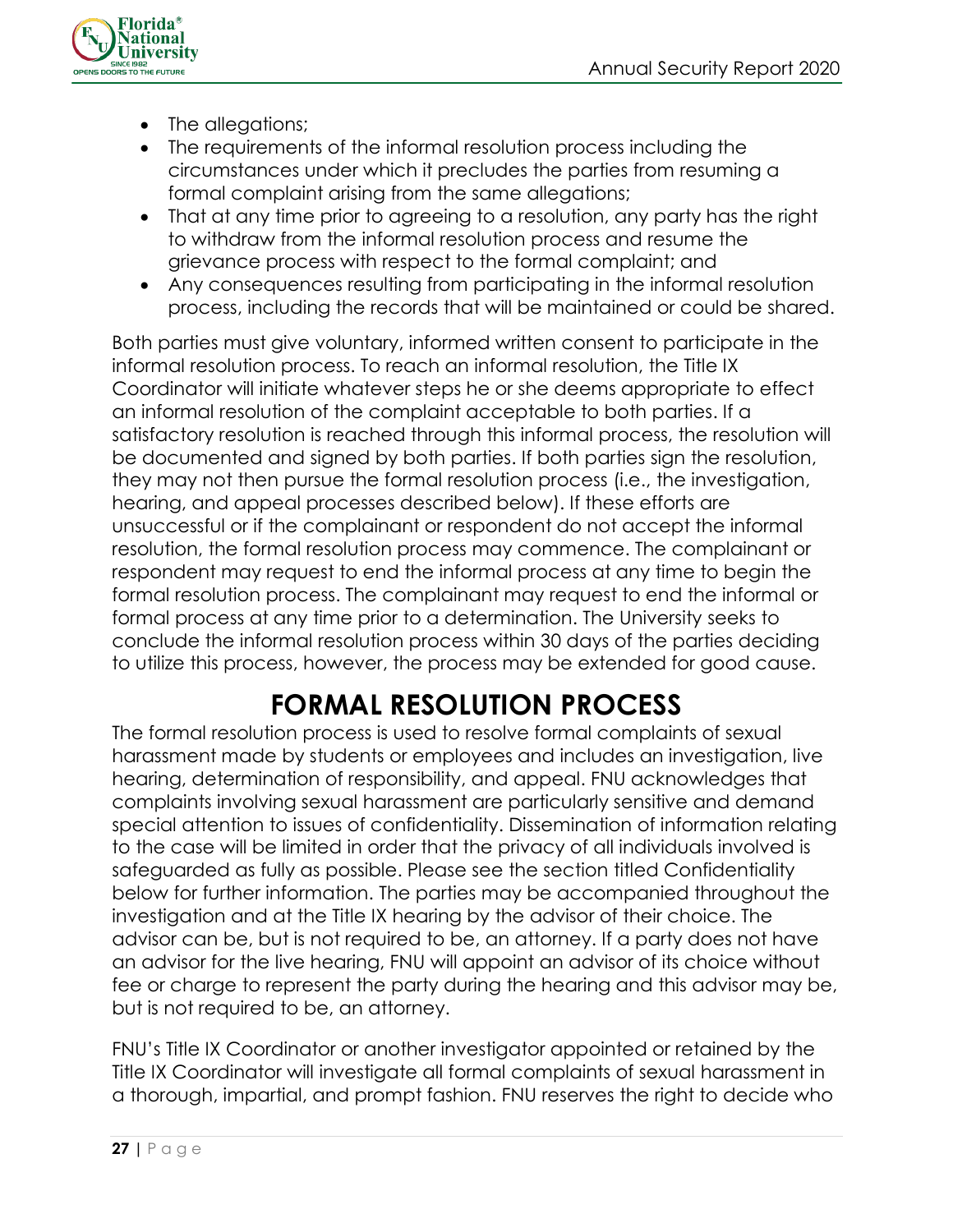

will serve as the Investigator, including to retain an outside investigator, on a case by case basis. The burden of proof and the burden of gathering evidence sufficient to reach a determination regarding responsibility rest on FNU and not on the parties. The Investigator will oversee the collecting of facts related to any reported sexual harassment and will notify and interview complainants, respondents, and witnesses.

Both parties will have the opportunity to present witnesses, including fact and expert witnesses, and other inculpatory and exculpatory evidence to the Investigator. During the investigation, the complainant and respondent will be provided with copies of or allowed to inspect all evidence collected. Either party may submit responses to the evidence to the Investigator or may submit any additional evidence contradicting or corroborating the evidence collected by the Investigator. However, the Investigator cannot access, consider, disclose, or otherwise use a party's records that are made or maintained by a physician, psychiatrist, psychologist, or other recognized professional which are made and maintained in connection with the provision of treatment to the party, unless the Investigator obtains that party's voluntary, written consent to do so for the grievance process.

At the conclusion of the investigation, the Investigator will prepare a written Preliminary Investigative Report fairly summarizing the relevant exculpatory and inculpatory evidence. The Investigator will provide the complainant and respondent and their advisors with a copy of the preliminary investigative report allowing a 10-day response period for both parties to review and respond to the report.

Once this 10-day response period is concluded, the Investigator will review any responses received and finalize the report. The complainant, the respondent and their advisors will simultaneously receive a copy of the Final Investigative Report at least 10 days in advance of the scheduled hearing.

The Investigator will investigate the complaint independent of any external law enforcement investigations that may be ongoing. Investigators may need to postpone the investigation until law enforcement has concluded the evidence gathering portion of their investigation but will resume the investigation as quickly as possible.

#### **HEARING**

<span id="page-27-0"></span>A hearing will be held for each formal complaint resolved through the formal process. The Title IX Coordinator will provide written notification of the date, time, location, participants, allegations, structure of the hearing and purpose of the hearing, to all parties and witnesses whose participation is invited or expected within 14 days of the hearing to provide sufficient time to prepare to participate.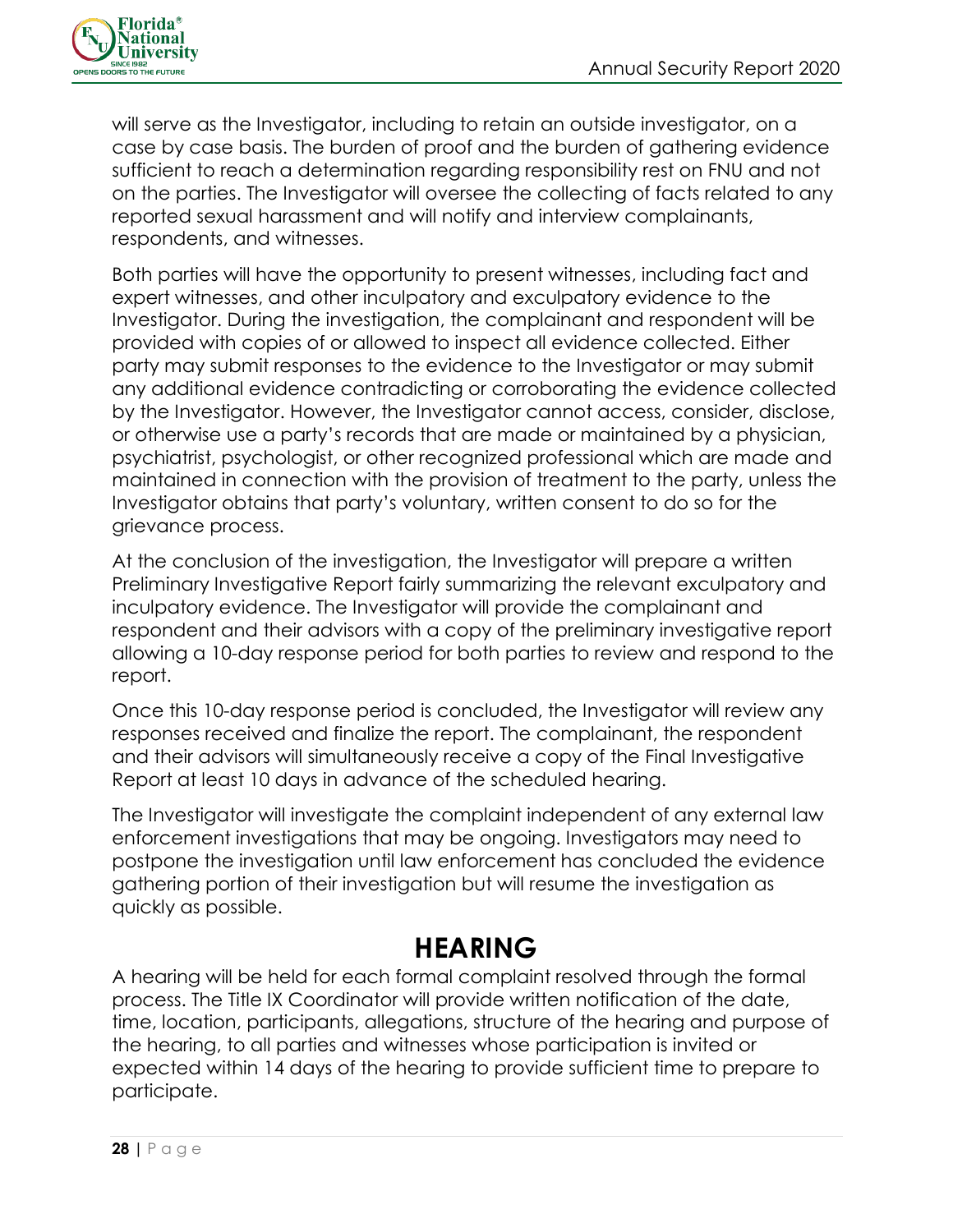

After the investigation is concluded, the formal complaint and Final Investigative Report will be forwarded to the decision-making panel. A decision-making panel of three members and two alternates (to be engaged in the case of a conflict of interest) will be chosen from the FNU administration to serve as the Title IX Hearing panel and will receive the required training.

The Title IX Coordinators and the FNU President may not serve on the panel. The role of the decision-making panel will be to oversee the resolution of the complaint by interviewing all appropriate parties, including witnesses, determining the relevance of all questions posed under cross-examination, evaluating the relevance of all evidence submitted and rendering a decision of responsibility. The live hearing will be conducted in a manner so that all parties can see and hear testimony at all times. During the hearing, the parties may be in the same room, in separate rooms (at the request of either party), or the hearing may be conducted virtually (in-part or in-whole) as long as there is appropriate technology to allow for the parties, their advisors, and the decisionmaking panel to see and hear each other at all times. The hearing will be recorded or transcribed, and a copy of the recording/transcription will be provided to both the complainant and respondent for review.

The parties to the formal complaint will be invited to appear before the decision-making panel, present any witnesses and evidence, and confront any adverse witnesses. The panel may conduct its own inquiry, call witnesses, and gather whatever information it deems necessary to assist it in reaching a determination of responsibility. The decision-making panel will enforce the following rules for questioning parties and witnesses:

- Only the advisors for the parties or the panel may question a testifying witness (including a party), but the advisors must be allowed to question each testifying witness (including a party) directly, orally, and in real time. A party may not question the other party or the witnesses.
- All questioning must be conducted in a professional and polite manner.
- Questioners may only ask relevant questions. Before the party or witness answers a question, the panel must first determine whether the question is relevant and explain any decision to exclude a question as not relevant.
- Questions and evidence about the complainant's sexual predisposition or prior sexual behavior are not relevant, unless such questions and evidence are offered to prove a. that someone other than the respondent committed the conduct alleged by the complainant, or b. if the questions and evidence concern specific incidents of the complainant's prior sexual behavior with respect to the respondent and are offered to prove consent.
- The panel may not require, allow, rely upon, or otherwise use questions or evidence that constitute, or seek disclosure of, information protected under a legally recognized privilege, unless the person holding such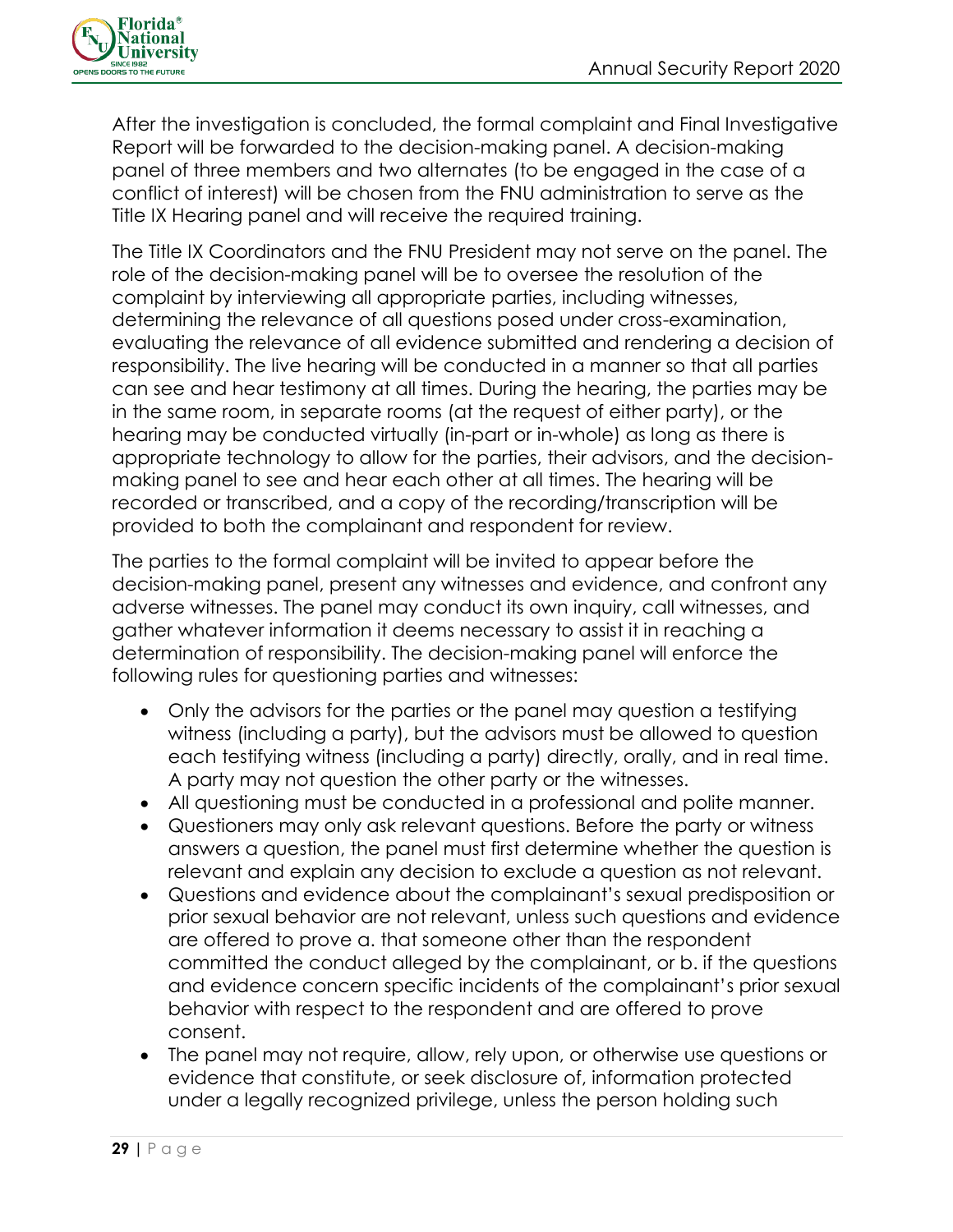

privilege has waived the privilege. If a party or witness does not submit to cross-examination at the live hearing, the decision-making panel must not rely on any statement of that party or witness in reaching a determination regarding responsibility (including a statement made to the investigator during the investigation). The panel cannot draw an inference about the determination regarding responsibility based solely on a party's or witness's absence from the live hearing or refusal to answer crossexamination or other questions.

# **DETERMINATION OF RESPONSIBILITY**

<span id="page-29-0"></span>The decision-making panel will make findings of fact and conclusions as to whether the facts support a finding of responsibility for violation of the University's policies using a clear and convincing evidence standard. Thus, the panel must determine whether it is highly probable (or substantially more likely to be true than untrue) that the conduct occurred.

After the hearing, the decision-making panel will issue a written determination regarding responsibility applying the clear and convincing evidence standard, which will be provided simultaneously to the complainant and respondent. The written determination will include:

- A list of the allegations potentially constituting sexual harassment;
- A description of the procedural steps taken from the receipt of the formal complaint through the determination, including any notifications to the parties, interviews with parties and witnesses, site visits, methods used to gather other evidence, and hearings held;
- Findings of fact supporting the determination;
- Conclusions regarding the application of FNU's policies or code of conduct to the facts;
- A statement of, and rationale for, the result as to each allegation, including a determination regarding responsibility;
- Any disciplinary sanctions imposed on the respondent;
- Any remedies designed to restore or preserve equal access to FNU's education program or activity that will be provided to the complainant; and
- The procedures and permissible bases for the complainant and respondent to appeal.

If the panel determines that it is highly probable that the respondent is responsible for the alleged sexual harassment, it should impose sanctions against the respondent and any additional remedies for the complainant. The Title IX Coordinator should forward the determination immediately to the appropriate campus dean. The campus dean shall proceed in the manner set forth by the University's rules and procedures to implement the sanctions and/or remedies, except that the need for a preliminary review will be precluded.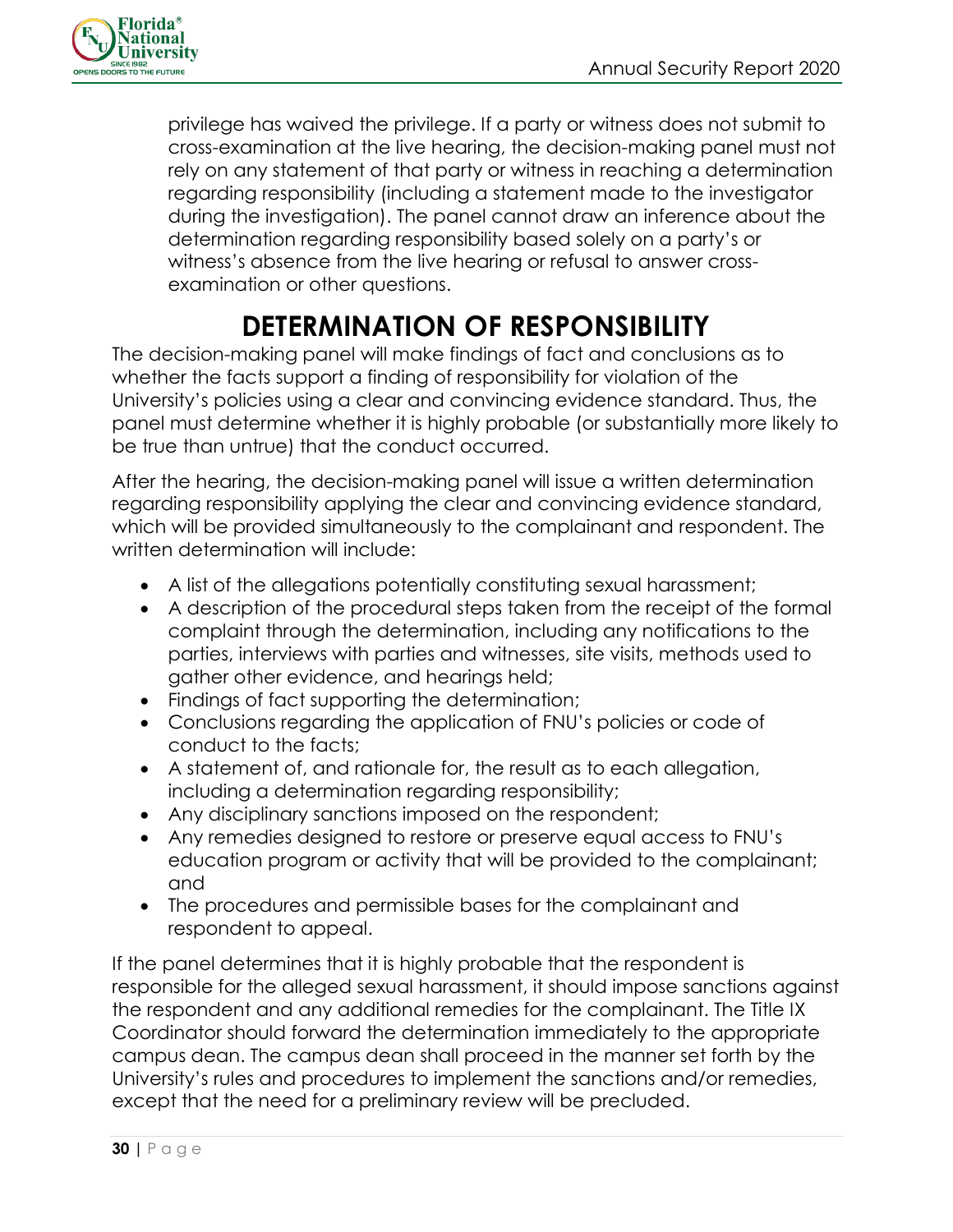

The panel can recommend the following sanctions if it finds that a student has violated this policy: Suspension, Expulsion, Loss of University Scholarship. If the panel recommends suspension, it may also impose requirements for returning from the suspension (e.g., requirements to complete training). The panel can recommend the following sanctions if it finds that an employee has violated this policy: Written Discipline, Probation, Suspension Without Pay, Dismissal.

The panel can recommend the following remedies for the complainant: classroom adjustments or changes, academic support (tutoring, mentoring, flexible assignment due dates, allowing the student to make up coursework), allowing the student to retake a course and/or withdraw without penalty, counseling services, protective/no contact orders, or other remedies that may be appropriate given the circumstances. The purpose of remedies is to restore or preserve equal access to FNU's education programs or activities and remedies, unlike supportive measures, they need not be non-disciplinary or nonpunitive and need not avoid burdening the respondent. The Title IX Coordinator will be responsible for overseeing the implementation of any remedies in conjunction with the appropriate Campus Dean. The determination regarding responsibility becomes final either on the date that the parties receive the result of the appeal, if an appeal is filed, or if an appeal is not filed, the date on which an appeal would no longer be considered timely. Appeals are discussed in the following section.

#### **APPEALS**

<span id="page-30-0"></span>Both parties involved have the right to appeal the determination regarding responsibility or the dismissal of a formal complaint to the President/CEO, who will serve as the Appeals Officer. Notice of intent to appeal must be submitted within 14 days of the written notification of the determination or dismissal, and will be based on one or more of the following grounds:

- Procedural irregularity that affected the outcome of the matter.
- New evidence, which was not reasonably available at the time the determination regarding responsibility or dismissal was made, that could affect the outcome of the matter.
- The Title IX Coordinator, Investigator(s), or decision-maker(s) had a conflict of interest or bias for or against complainants or respondents generally or the individual complainant or respondent that affected the outcome of the matter.

The written notice of the intent to appeal must provide a written statement challenging the outcome. Both parties will be provided with a copy of the notice of intent to file an appeal and the appeal procedures by the Title IX Coordinator. The non-appealing party may submit a written statement supporting the outcome and/or objecting to the grounds on which the appeal was filed within 14 days of receipt of the notice of appeal. The Appeals Officer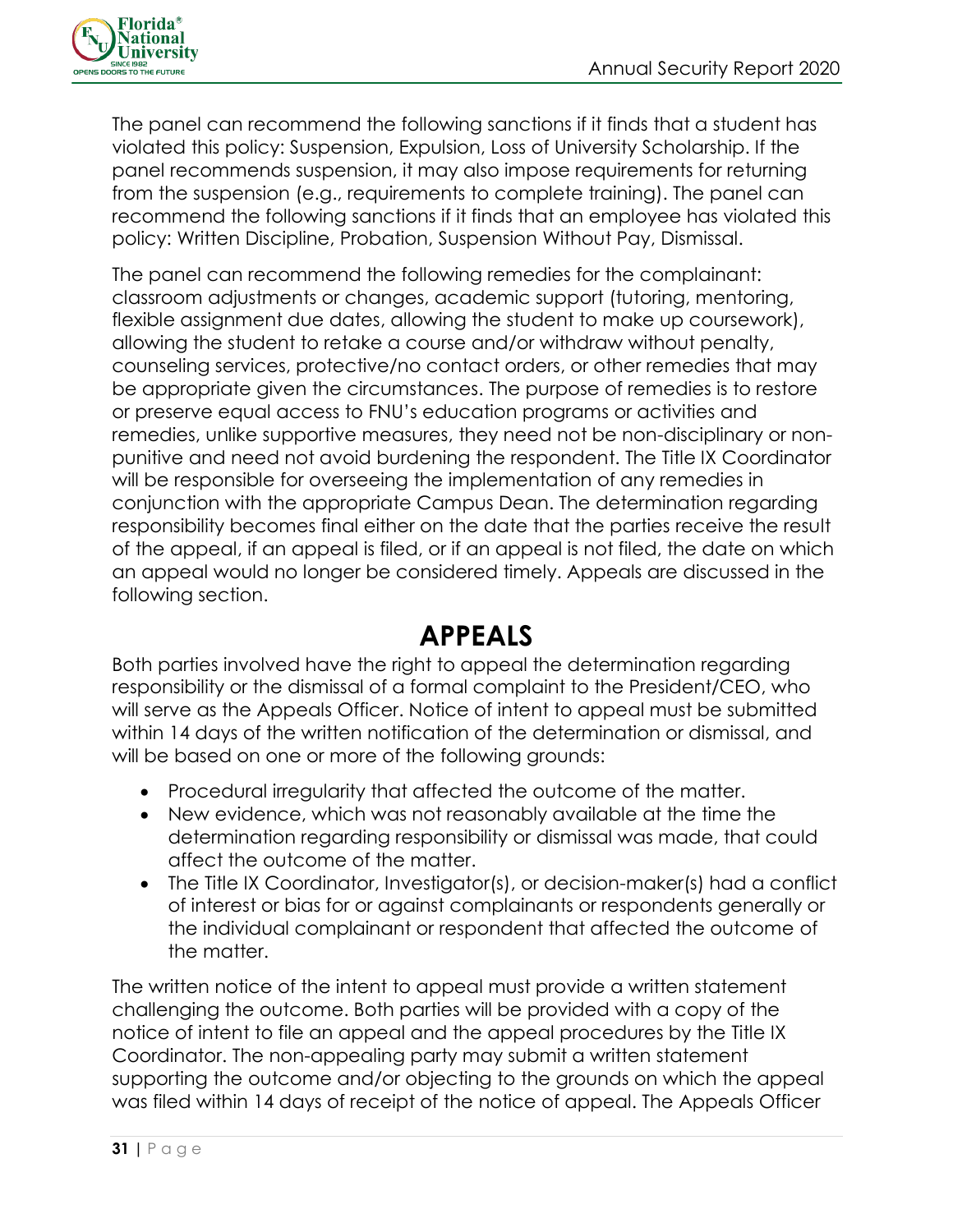

will consider the related documents (such as the investigative report, hearing transcript, determination of responsibility, and prior disciplinary records) but will not consider information that is not relevant, including information about the prior sexual history of the complainant. The Appeals Officer will issue a written decision describing the result of the appeal, the rationale for the result and the grounds on which the appeal was granted or denied. The decision of the Appeals Officer is final and will be issued simultaneously to both the complainant and the respondent, typically within 14 days of the deadline by which the parties must submit their written statements, absent extenuating circumstances.

#### **CONFIDENTIALITY**

<span id="page-31-0"></span>Except as necessary to investigate and resolve complaints of sex discrimination or formal complaints of sexual harassment, FNU will keep confidential the identity of any individual who has made a report or complaint of sex discrimination, any individual who has made a report or filed a formal complaint of sexual harassment, any complainant, any individual who has been reported to be the perpetrator of sex discrimination, any respondent, and any witness.

For a report of sex discrimination, if the complainant requests to remain anonymous, the Title IX Coordinator will take all reasonable steps to investigate and respond to the report consistent with the student's request, but the Title IX Coordinator's ability to investigate the incident will be limited. In some circumstances, the University may not be able to respect the request for anonymity in order to avoid being deliberately indifferent to the report of sex discrimination.

For a report of sexual harassment where the complainant wishes to be anonymous and does not intend to file a formal complaint, the Title IX Coordinator will work with the complainant to provide supportive measures and will keep such supportive measures confidential to the extent possible (as described above in the section titled "Supportive Measures").

As discussed above in the section titled "Formal Complaints of Sexual Harassment", there may be some circumstances where the Title IX Coordinator receives a report of sexual harassment and determines that he/she must sign a formal complaint to avoid being deliberately indifferent, even if the complainant does not wish to pursue a formal complaint. This may occur where there have been other similar accusations against the same respondent such that the University is concerned about the safety of its students.

Any reports of sexual violence must be reported to the Office of Student Services so they may be included in the University's crime log and the annual security report. Crimes of sexual violence can be reported without disclosing either party's name or any other information that would identify the parties.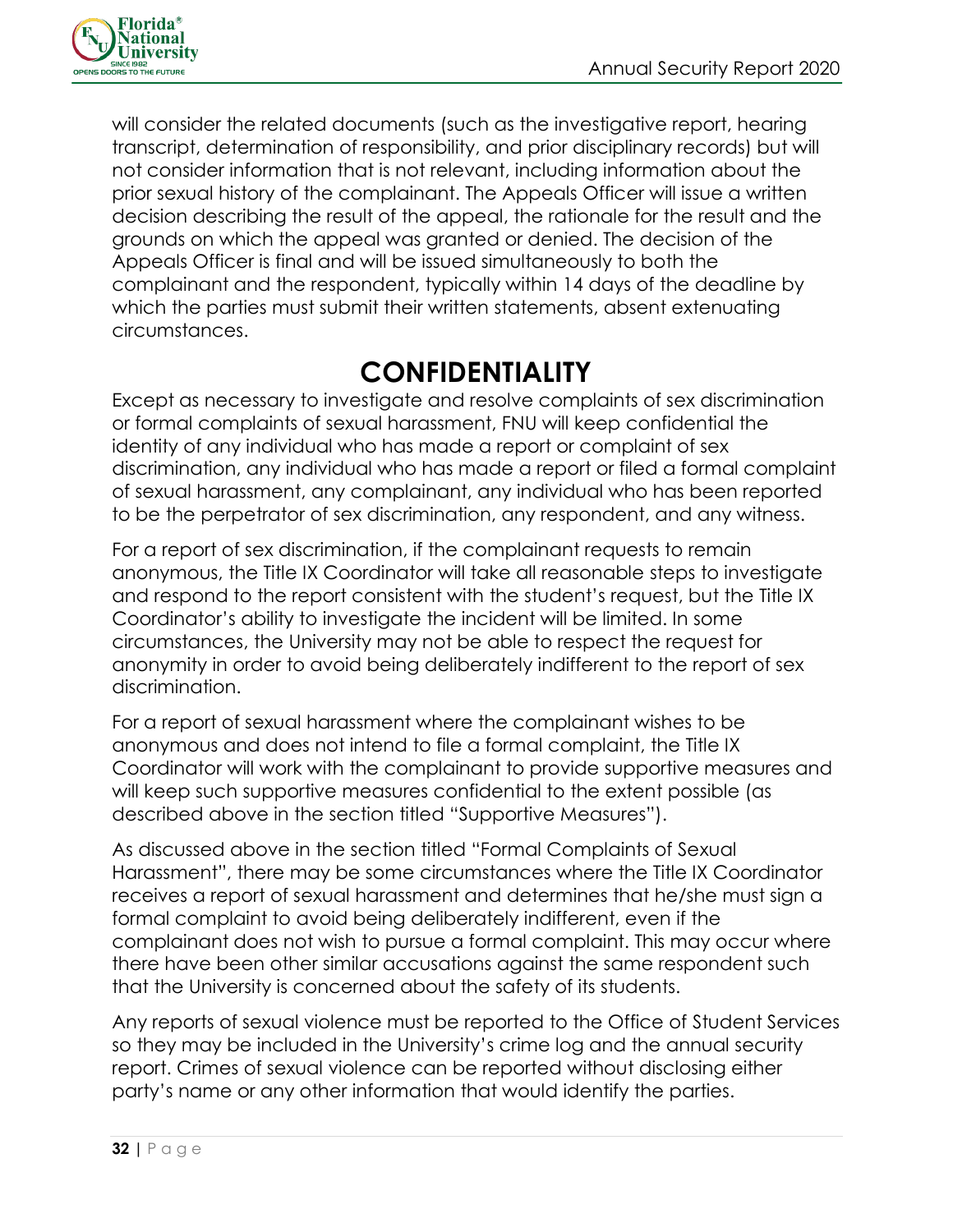

Complaints involving students are protected under the Family Education Rights and Privacy Act (FERPA) but may be disclosed for legitimate educational purposes within the University. To disclose the information outside of the University, any affected students would have to give explicit permission for the information to be shared through the Disclosure of Information Form available at the FNU Publications webpage and at the Office of the Registrar, except as described below.

Under FERPA the University does not need student consent to:

- Disclose to the complainant information about the sanction imposed upon a student respondent who was found to have engaged in sexual harassment when the sanction directly relates to the complainant;
- Disclose to the complainant the final results of a disciplinary proceeding against the student respondent, regardless of whether the University concluded that a violation was committed, when the conduct involves sexual violence or a crime of violence including arson, burglary, robbery, criminal homicide, assault, destruction/damage/vandalism of property and kidnapping/abduction; and
- Disclose to anyone—not just the complainant—the final results of a disciplinary proceeding (including the name of the student respondent, the violation, and the sanction) if it determines that the student respondent is an alleged perpetrator of sexual assault or a crime of violence (see bullet above for examples), and, with respect to the allegation made, the student has committed a violation of the University's rules or policies.

*Medical records are confidential and medical and health professionals are required to maintain confidentiality with regard to the patient's information.*

### **RETALIATION; FALSE COMPLAINTS**

<span id="page-32-0"></span>Retaliation against any person who in good faith makes a report or formal complaint of sex discrimination or sexual harassment, or participates or refuses to participate in any manner in a Title IX investigation or hearing, is prohibited under Title IX. The University, the respondent, and other individuals may not retaliate against an individual for bringing a complaint or for participating in an investigation.

Retaliation includes intimidation, threats, coercion or discrimination against any individual for the purpose of interfering with any right or privileged secured by Title IX or this policy. Institutions are also prohibited from bringing charges against an individual for code of conduct violations that do not involve sex discrimination or sexual harassment, but arise out of the same facts or circumstances as a report or complaint of sex discrimination or a report or formal complaint of sexual harassment, for the purpose of interfering with any right or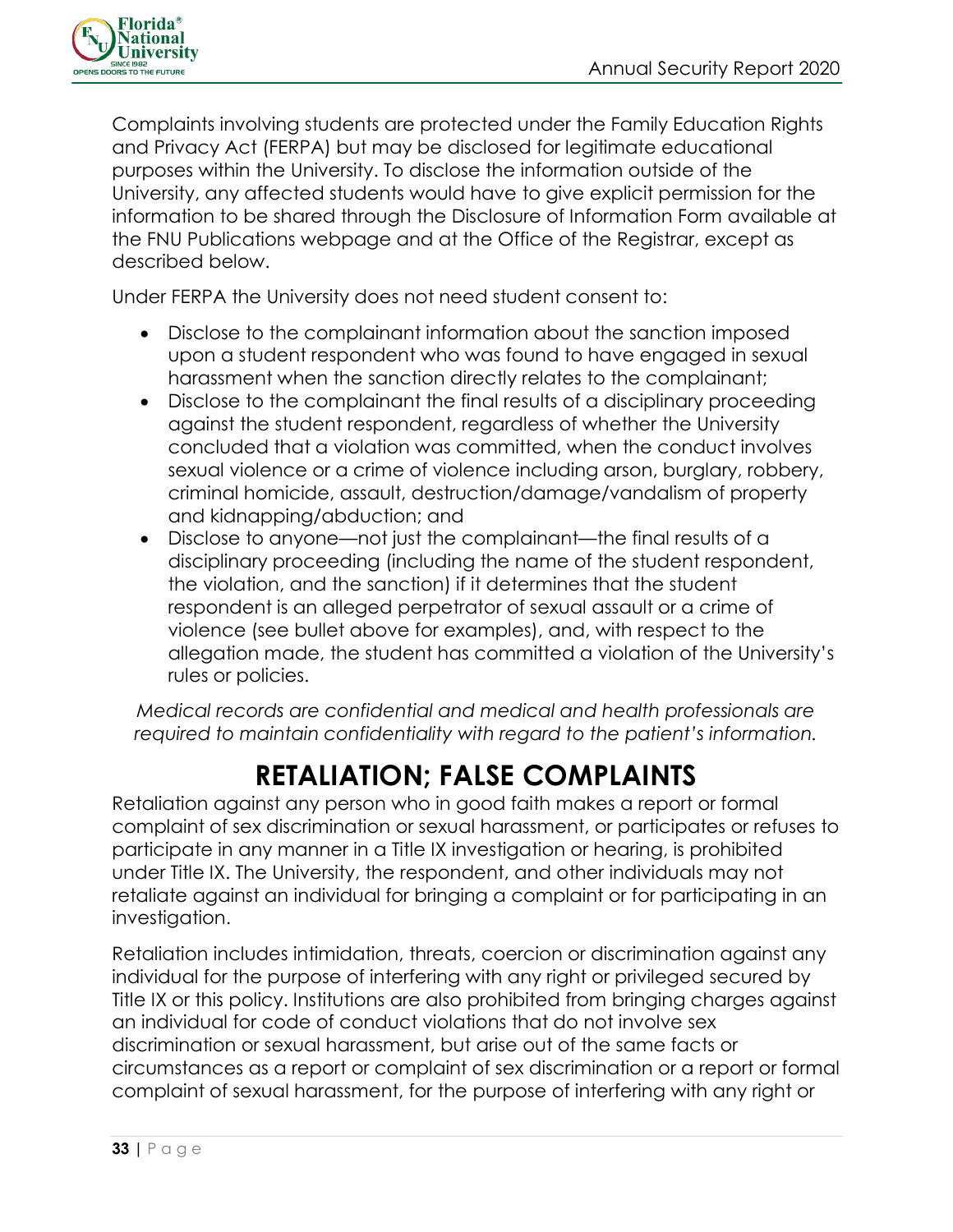

privilege secured by Title IX. The University will take steps to prevent retaliation against a complainant by the respondent or his or her associates. Any instances of retaliation should be reported to the Title IX Coordinator immediately and may result in disciplinary sanctions independent of other sanctions already implemented under this policy. Reports of retaliation by the University will be investigated by the Title IX Coordinator (or an outside investigator if the report involves the Title IX Coordinator) through the grievance process for sex discrimination.

FNU will not tolerate intentional false reporting of incidents. It is a violation of this policy to make an intentionally false report of a policy violation. False reports made by students will be handled through the Student Grievance Procedure. Making a false report may also violate state criminal statutes and civil defamation laws. Contact Information for the Title IX Coordinators Reports of alleged sexual harassment by a student, staff or faculty can be filed with any of the following individuals:

#### **Florida National University - Title IX Coordinator**

Bernardo Navarro South Campus Assistant Dean 11865 SW 26 St Ste. H3Room # 205 C Miami, FL 33175 Ph. # 305-226-9999 Ext. 1339 [navarrob@fnu.edu](mailto:navarrob@fnu.edu)

#### **Hialeah Campus - Title IX Deputies**

4425 W. Jose Regueiro (20th) Ave. Hialeah, Florida 33012

Harold Flores Hialeah Campus Assistant Dean Ph. (305) 821-3333 Ext. 1044 [hflores@fnu.edu](mailto:hflores@fnu.edu)

Kelly Krenkel Director of Accreditation & Compliance

Ph. (305) 821-3333 Ext. 1048 [kkrenkel@fnu.edu](mailto:kkrenkel@fnu.edu)

#### **Training Center - Title IX Deputy**

4206 W 12 AVE Hialeah, Florida 33012

Jose Luis Valdes Campus Dean/University Registrar Ph. (305) 821-3333 Ext. 1028 [jvaldes@fnu.edu](mailto:jvaldes@fnu.edu)

#### **South Campus - Title IX Deputies**

11865 SW 26 St Ste. H3Room # 205 C Miami, FL 33175

Margarita Velez Admissions Supervisor Ph. # 305-226-9999 Ext. 1313 [mvelez@fnu.edu](mailto:mvelez@fnu.edu)

#### **Online Learning - Title IX Deputy**

4425 W. Jose Regueiro (20th) Ave. Hialeah, Florida 33012

Dr. Emry Somnarain Online Director Ph. (305) 821-3333 Ext. 1067 [esomnarain@fnu.edu](mailto:esomnarain@fnu.edu)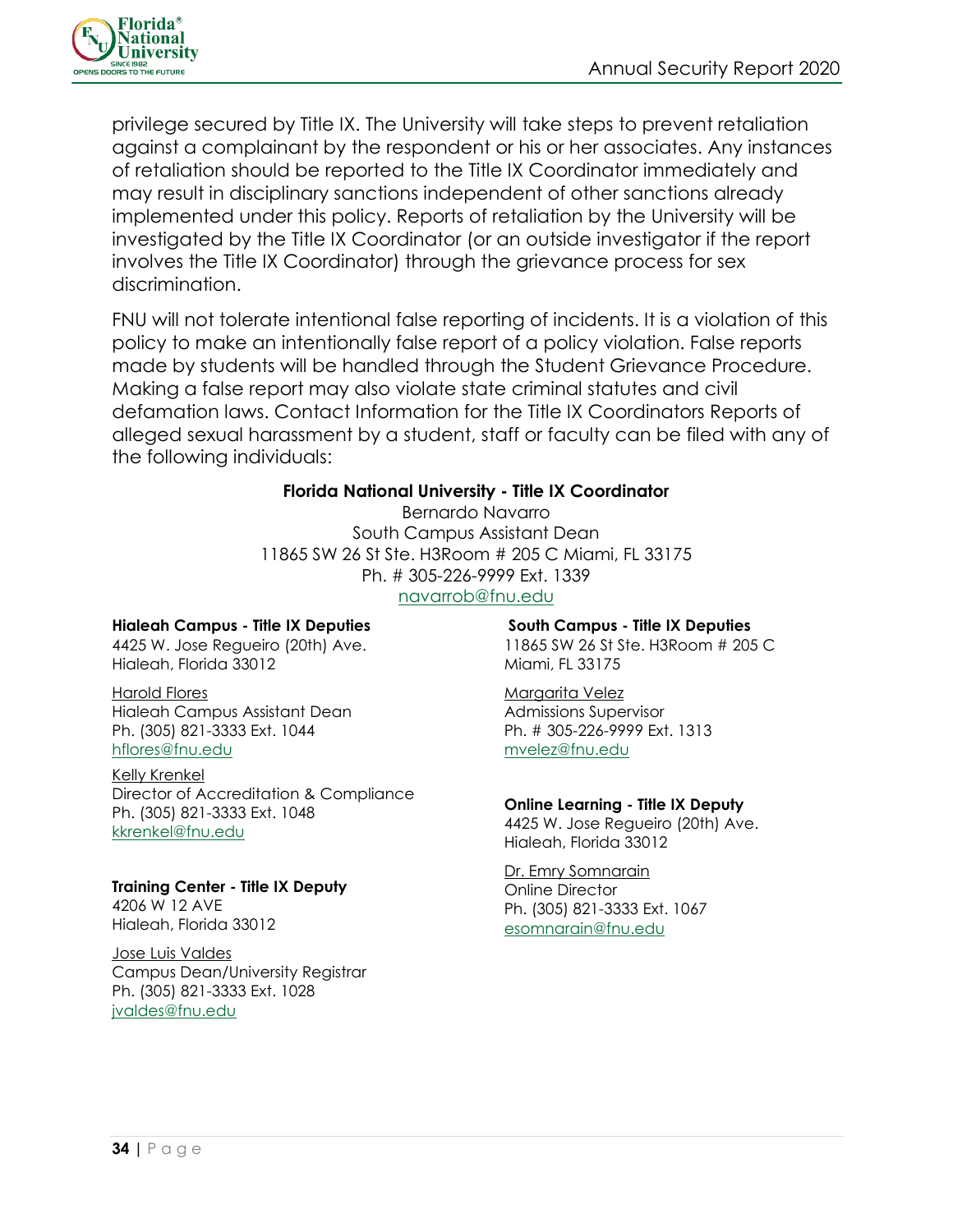

### <span id="page-34-0"></span>**CRIME STATISTICS FOR 2020, 2019 AND 2018 HIALEAH CAMPUS**

<span id="page-34-1"></span>**OC** = On Campus

**NCP** = Non Campus Property

**PP** = Public Property

|                                   | <b>Year of Crime</b> |                |                 |                |                |                |                           |                |                 |  |  |
|-----------------------------------|----------------------|----------------|-----------------|----------------|----------------|----------------|---------------------------|----------------|-----------------|--|--|
| <b>Crime Type</b>                 |                      | 2020           |                 |                | 2019           |                | 2018                      |                |                 |  |  |
|                                   | <u>OC</u>            | <b>NCP</b>     | $\overline{PP}$ | <u>OC</u>      | <b>NCP</b>     | P              | $\underline{\mathsf{OC}}$ | <b>NCP</b>     | $\overline{PP}$ |  |  |
| <b>CRIMINAL HOMICIDE</b>          |                      |                |                 |                |                |                |                           |                |                 |  |  |
| Murder/Non-Negligent Manslaughter | 0                    | $\overline{0}$ | 0               | $\overline{0}$ | $\overline{0}$ | $\overline{0}$ | 0                         | $\overline{O}$ | 0               |  |  |
| Rape                              | $\overline{0}$       | $\overline{0}$ | 0               | $\Omega$       | $\overline{0}$ | $\overline{0}$ | $\overline{0}$            | 0              | 0               |  |  |
| Fondling                          | 0                    | $\overline{0}$ | 0               | $\Omega$       | $\overline{0}$ | $\Omega$       | 0                         | 0              | 0               |  |  |
| Incest                            | 0                    | $\overline{0}$ | $\overline{O}$  | $\Omega$       | $\overline{0}$ | $\overline{0}$ | $\overline{0}$            | $\overline{0}$ | 0               |  |  |
| <b>Statutory Rape</b>             | 0                    | $\overline{0}$ | 0               | $\overline{0}$ | $\circ$        | $\Omega$       | 0                         | 0              | 0               |  |  |
| Robbery                           | $\overline{0}$       | $\overline{0}$ | 0               | $\overline{O}$ | $\overline{0}$ | $\overline{0}$ | $\overline{0}$            | $\overline{0}$ | 0               |  |  |
| Aggravated Assault                | $\overline{O}$       | 5              | $\overline{O}$  | $\Omega$       | $\overline{0}$ | $\overline{O}$ | $\overline{O}$            | $\overline{O}$ | 0               |  |  |
| <b>Burglary</b>                   | $\overline{0}$       | $\overline{O}$ | $\overline{O}$  | $\Omega$       |                | $\overline{0}$ | $\overline{O}$            | $\overline{O}$ | 0               |  |  |
| Motor Vehicle Theft               | 0                    | 6              | $\overline{O}$  | $\Omega$       |                | $\Omega$       | $\overline{O}$            | $\Omega$       | 0               |  |  |
| Arson                             | $\Omega$             | $\Omega$       | $\Omega$        | $\Omega$       | $\Omega$       | $\Omega$       | $\overline{O}$            | 0              | 0               |  |  |
| <b>VAWA OFFENSES</b>              |                      |                |                 |                |                |                |                           |                |                 |  |  |
| Domestic Violence                 | 0                    |                | 0               | $\Omega$       | $\overline{0}$ | $\overline{0}$ | 0                         | $\overline{0}$ | 0               |  |  |
| Dating Violence                   | 0                    | $\Omega$       | 0               | $\Omega$       | $\Omega$       | $\Omega$       | 0                         | $\Omega$       | 0               |  |  |
| Stalking                          | 0                    | $\overline{0}$ | 0               | $\Omega$       | $\Omega$       | $\Omega$       | 0                         | 0              | 0               |  |  |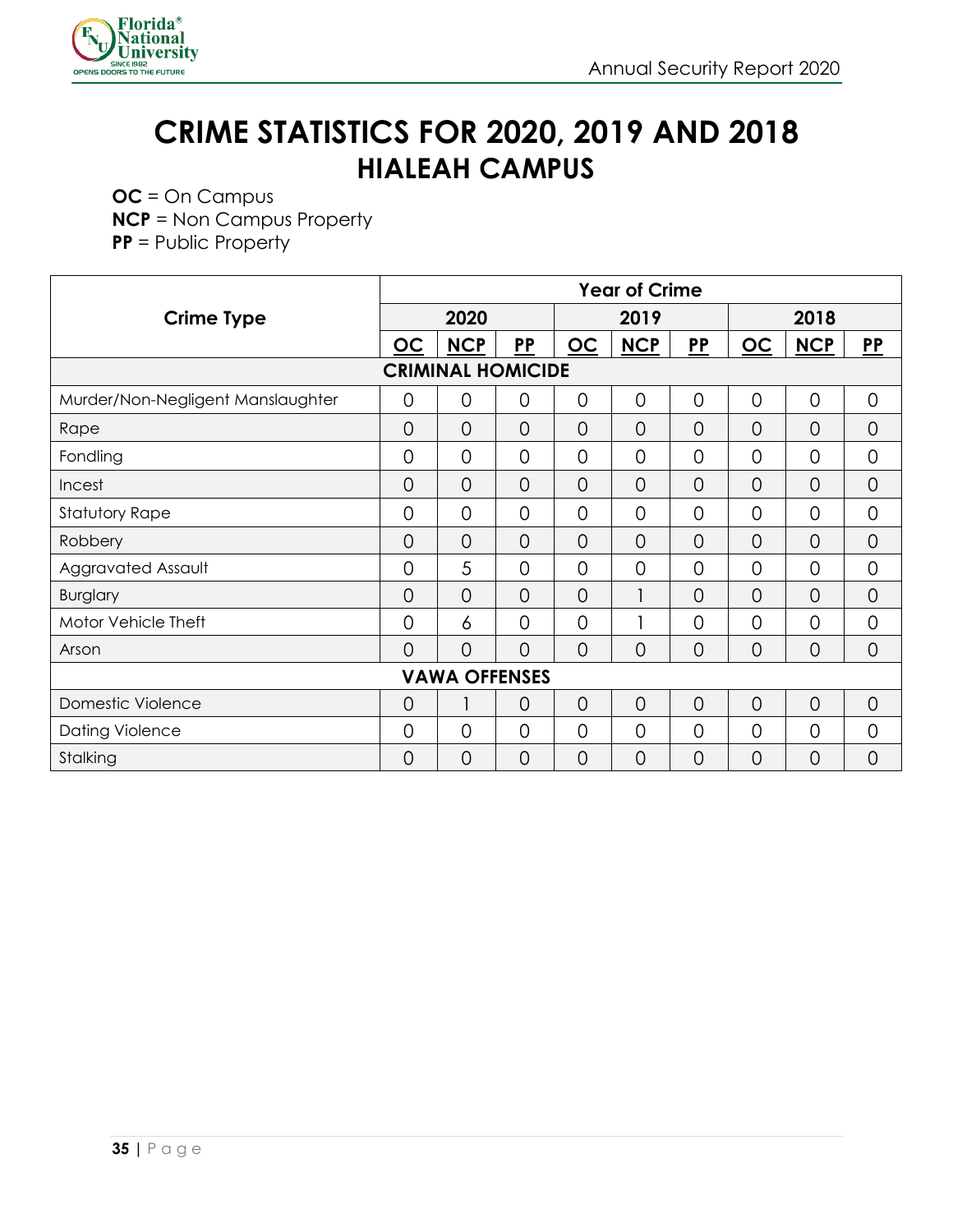

### **TRAINING CENTER**

<span id="page-35-0"></span>**OC** = On Campus **NCP** = Non Campus Property **PP** = Public Property

|                                   | <b>Year of Crime</b> |                          |                |                |                |                |                  |            |                |  |  |
|-----------------------------------|----------------------|--------------------------|----------------|----------------|----------------|----------------|------------------|------------|----------------|--|--|
| <b>Crime Type</b>                 |                      | 2020                     |                |                | 2019           |                | 2018             |            |                |  |  |
|                                   | OC                   | <b>NCP</b>               | P              | <u>OC</u>      | <b>NCP</b>     | P              | $\underline{OC}$ | <b>NCP</b> | P              |  |  |
|                                   |                      | <b>CRIMINAL HOMICIDE</b> |                |                |                |                |                  |            |                |  |  |
| Murder/Non-Negligent Manslaughter | 0                    | 0                        | $\overline{0}$ | $\overline{O}$ | $\overline{0}$ | $\overline{0}$ | $\overline{0}$   | 0          | $\overline{0}$ |  |  |
| Rape                              | $\overline{0}$       | $\Omega$                 | 0              | $\Omega$       | $\Omega$       | $\Omega$       | 0                | 0          | $\Omega$       |  |  |
| Fondling                          | 0                    | $\overline{0}$           | 0              | 0              | $\overline{0}$ | $\overline{0}$ | $\overline{0}$   | 0          | 0              |  |  |
| Incest                            | $\overline{0}$       | $\overline{0}$           | $\overline{0}$ | $\overline{0}$ | $\overline{0}$ | $\Omega$       | $\overline{0}$   | 0          | $\overline{0}$ |  |  |
| <b>Statutory Rape</b>             | 0                    | $\overline{0}$           | $\overline{0}$ | 0              | $\Omega$       | $\Omega$       | $\overline{0}$   | 0          | $\overline{0}$ |  |  |
| Robbery                           | $\overline{0}$       | $\overline{0}$           | 0              | $\overline{O}$ | $\Omega$       | $\Omega$       | $\overline{0}$   | 0          | $\overline{0}$ |  |  |
| Aggravated Assault                | $\overline{0}$       | $\overline{0}$           | $\overline{2}$ | $\overline{0}$ | $\Omega$       | $\Omega$       | $\overline{0}$   | 0          | 0              |  |  |
| <b>Burglary</b>                   | $\overline{0}$       | $\overline{0}$           | $\Omega$       | $\overline{O}$ |                | $\Omega$       | $\overline{0}$   | $\Omega$   | $\overline{0}$ |  |  |
| Motor Vehicle Theft               | $\overline{0}$       | $\overline{0}$           | 4              | $\overline{0}$ |                | $\Omega$       | $\overline{0}$   | 0          | $\overline{0}$ |  |  |
| Arson                             | $\overline{0}$       | $\overline{0}$           | 0              | $\overline{O}$ | $\overline{0}$ | $\Omega$       | $\overline{0}$   | 0          | $\overline{0}$ |  |  |
| <b>VAWA OFFENSES</b>              |                      |                          |                |                |                |                |                  |            |                |  |  |
| <b>Domestic Violence</b>          | $\overline{0}$       | $\overline{0}$           | 0              | $\overline{0}$ | $\overline{0}$ | $\overline{0}$ | $\overline{0}$   | 0          | $\overline{0}$ |  |  |
| Dating Violence                   | $\Omega$             | $\Omega$                 | $\Omega$       | $\Omega$       | $\Omega$       | $\Omega$       | $\Omega$         | 0          | 0              |  |  |
| Stalking                          | 0                    | $\overline{0}$           | 0              | $\Omega$       | $\overline{0}$ | $\Omega$       | $\overline{0}$   | 0          | 0              |  |  |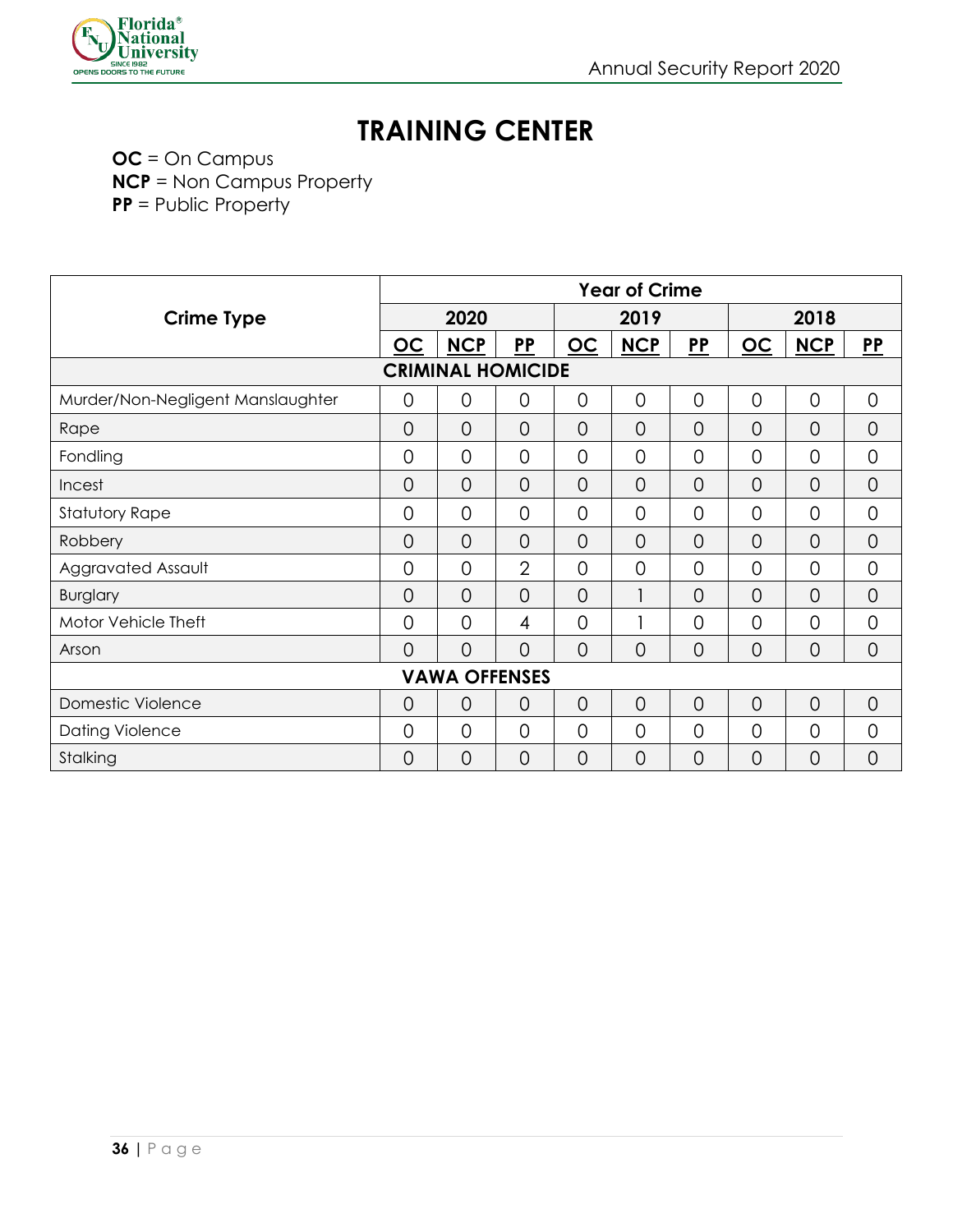

#### **SOUTH CAMPUS**

<span id="page-36-0"></span>**OC** = On Campus **NCP** = Non Campus Property **PP** = Public Property

|                                   | <b>Year of Crime</b> |                          |                |                |                |                |                  |                |                |  |  |
|-----------------------------------|----------------------|--------------------------|----------------|----------------|----------------|----------------|------------------|----------------|----------------|--|--|
| <b>Crime Type</b>                 |                      | 2020                     |                |                | 2019           |                | 2018             |                |                |  |  |
|                                   | OC                   | <b>NCP</b>               | P              | <u>OC</u>      | <b>NCP</b>     | P              | $\underline{OC}$ | <b>NCP</b>     | P              |  |  |
|                                   |                      | <b>CRIMINAL HOMICIDE</b> |                |                |                |                |                  |                |                |  |  |
| Murder/Non-Negligent Manslaughter | $\overline{0}$       | $\overline{0}$           | $\overline{0}$ | $\overline{O}$ | $\overline{0}$ | $\Omega$       | $\overline{0}$   | $\overline{0}$ | $\overline{0}$ |  |  |
| Rape                              | $\overline{0}$       | $\overline{0}$           | 0              | $\overline{O}$ | $\overline{0}$ | $\Omega$       | $\overline{0}$   | 0              | $\overline{0}$ |  |  |
| Fondling                          | 0                    | $\overline{0}$           | $\overline{0}$ | 0              | $\overline{0}$ | $\Omega$       | $\overline{0}$   | 0              | 0              |  |  |
| Incest                            | $\overline{0}$       | $\overline{0}$           | $\overline{0}$ | $\overline{0}$ | $\overline{0}$ | $\overline{0}$ | $\overline{0}$   | 0              | $\overline{0}$ |  |  |
| <b>Statutory Rape</b>             | 0                    | 0                        | $\overline{0}$ | $\overline{0}$ | $\overline{0}$ | $\Omega$       | $\overline{0}$   | 0              | $\overline{0}$ |  |  |
| Robbery                           | $\overline{0}$       | $\overline{2}$           | 0              | $\overline{O}$ | $\overline{2}$ | $\Omega$       | 3                | 0              | $\overline{0}$ |  |  |
| Aggravated Assault                | $\overline{0}$       | $\overline{0}$           | $\overline{0}$ | $\overline{0}$ | $\Omega$       | $\Omega$       | 6                | 0              | $\overline{0}$ |  |  |
| <b>Burglary</b>                   | $\overline{O}$       | 1                        | 0              | $\overline{O}$ |                | $\Omega$       | $\overline{0}$   | $\overline{O}$ | $\overline{O}$ |  |  |
| Motor Vehicle Theft               | $\overline{0}$       | $\overline{0}$           | $\overline{0}$ | $\overline{0}$ | 4              | $\overline{O}$ | 7                | 0              | 7              |  |  |
| Arson                             | $\overline{0}$       | $\overline{O}$           | 0              | $\overline{O}$ | $\overline{O}$ | $\Omega$       | $\overline{0}$   | 0              | $\overline{0}$ |  |  |
| <b>VAWA OFFENSES</b>              |                      |                          |                |                |                |                |                  |                |                |  |  |
| <b>Domestic Violence</b>          | $\overline{0}$       | $\overline{0}$           | $\overline{0}$ | $\overline{0}$ | $\Omega$       | $\Omega$       | $\overline{0}$   | 0              | $\overline{0}$ |  |  |
| Dating Violence                   | $\overline{0}$       | $\overline{0}$           | $\overline{0}$ | 0              | $\Omega$       | $\Omega$       | $\overline{0}$   | 0              | $\overline{0}$ |  |  |
| Stalking                          | 0                    | $\overline{0}$           | 0              | $\overline{0}$ | $\overline{0}$ | $\Omega$       | $\overline{0}$   | 0              | 0              |  |  |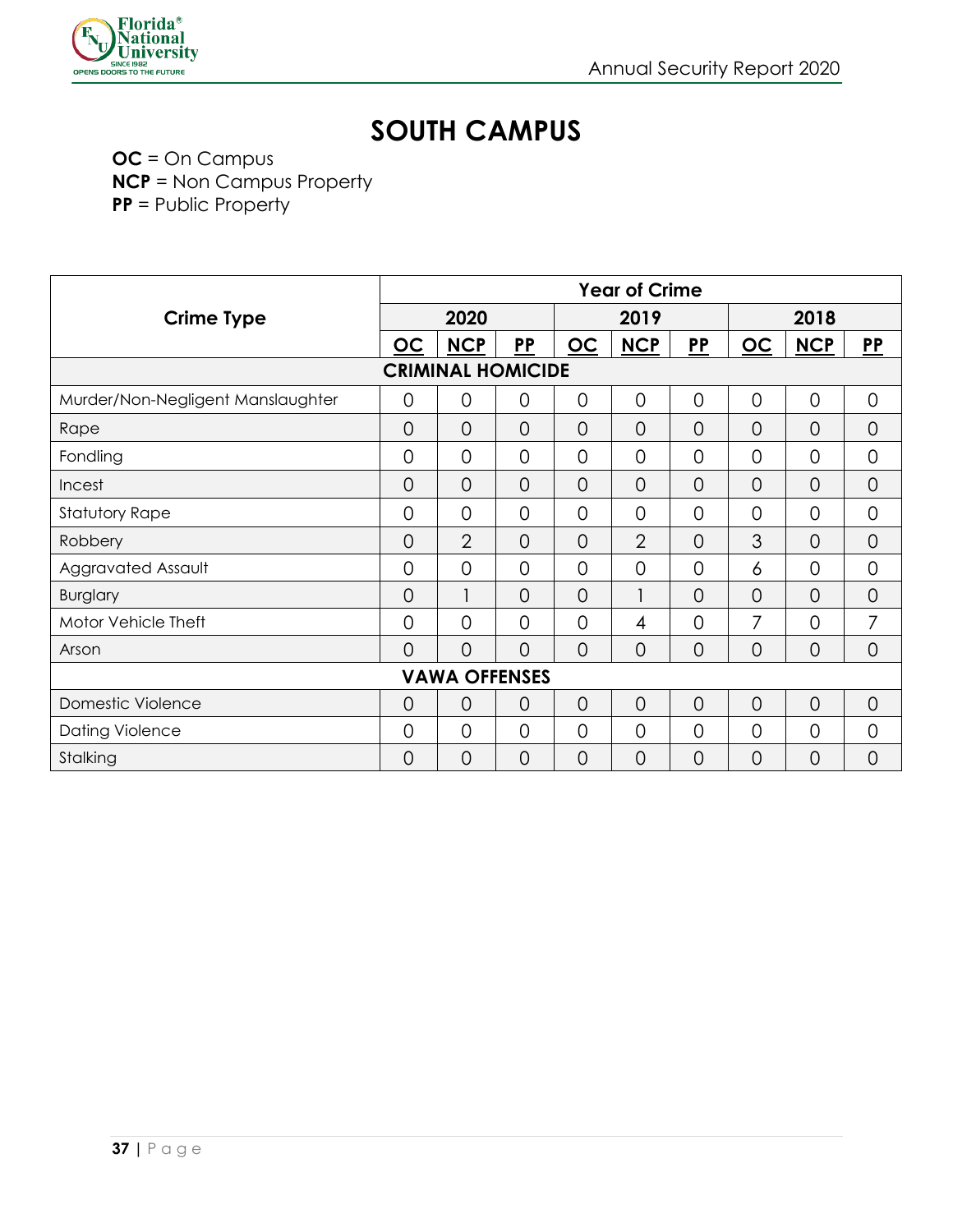

### **HATE CRIME STATISTICS HIALEAH CAMPUS**

<span id="page-37-1"></span><span id="page-37-0"></span>

| <b>YEAR 2020</b>                             |                               |                |                |                       |                |                    |                   |                  |                           |  |  |  |
|----------------------------------------------|-------------------------------|----------------|----------------|-----------------------|----------------|--------------------|-------------------|------------------|---------------------------|--|--|--|
|                                              | Occurrences of Hate Crimes    |                |                |                       |                |                    |                   |                  |                           |  |  |  |
| <b>Crime Type</b>                            | (Category of Bias for crimes) |                |                |                       |                |                    |                   |                  |                           |  |  |  |
|                                              | Total                         | Race           | Religion       | Sexual<br>Orientation | Gender         | Gender<br>Identity | <b>Disability</b> | <b>Ethnicity</b> | <b>National</b><br>Origin |  |  |  |
| <b>CRIMINAL HOMICIDE</b>                     |                               |                |                |                       |                |                    |                   |                  |                           |  |  |  |
| Murder/Non-Negligent<br>Manslaughter         | $\overline{O}$                | $\overline{O}$ | $\overline{0}$ | $\overline{0}$        | $\overline{0}$ | $\overline{O}$     | $\overline{O}$    | $\overline{0}$   | $\overline{0}$            |  |  |  |
| Rape                                         | $\overline{0}$                | $\overline{0}$ | $\overline{O}$ | $\Omega$              | $\overline{0}$ | 0                  | $\overline{0}$    | $\Omega$         | $\overline{0}$            |  |  |  |
| Fondling                                     | $\overline{0}$                | $\overline{O}$ | $\overline{0}$ | $\overline{0}$        | $\overline{0}$ | 0                  | 0                 | $\overline{0}$   | $\overline{0}$            |  |  |  |
| Incest                                       | $\overline{0}$                | $\overline{O}$ | $\overline{O}$ | $\Omega$              | $\overline{0}$ | 0                  | $\overline{O}$    | $\overline{0}$   | $\overline{O}$            |  |  |  |
| Statutory Rape                               | $\overline{0}$                | $\overline{O}$ | $\overline{0}$ | $\overline{0}$        | $\overline{0}$ | $\overline{O}$     | $\overline{O}$    | $\overline{0}$   | $\overline{0}$            |  |  |  |
| Robbery                                      | $\overline{0}$                | $\overline{0}$ | $\overline{O}$ | $\overline{0}$        | 0              | 0                  | $\overline{0}$    | $\overline{0}$   | $\overline{O}$            |  |  |  |
| Aggravated Assault                           | $\Omega$                      | $\overline{O}$ | 0              | $\Omega$              | $\overline{0}$ | 0                  | 0                 | $\Omega$         | $\overline{0}$            |  |  |  |
| <b>Burglary</b>                              | $\Omega$                      | $\Omega$       | $\overline{O}$ | $\Omega$              | $\overline{0}$ | 0                  | 0                 | $\Omega$         | $\Omega$                  |  |  |  |
| <b>Residential Burglary</b>                  | $\overline{0}$                | $\overline{O}$ | 0              | $\Omega$              | $\overline{0}$ | $\overline{O}$     | 0                 | $\overline{0}$   | $\overline{0}$            |  |  |  |
| Motor Vehicle Theft                          | $\overline{O}$                | $\overline{O}$ | $\overline{O}$ | $\overline{0}$        | 0              | 0                  | 0                 | 0                | $\overline{O}$            |  |  |  |
| Arson                                        | $\overline{O}$                | $\overline{O}$ | $\overline{O}$ | $\overline{0}$        | $\overline{0}$ | 0                  | 0                 | $\overline{0}$   | $\overline{0}$            |  |  |  |
| Simple Assault                               | $\overline{0}$                | $\overline{O}$ | $\overline{O}$ | $\Omega$              | 0              | 0                  | 0                 | 0                | 0                         |  |  |  |
| Larceny-Theft                                | $\overline{O}$                | $\overline{O}$ | $\overline{O}$ | $\Omega$              | $\overline{0}$ | 0                  | 0                 | $\Omega$         | $\Omega$                  |  |  |  |
| Intimidation                                 | $\overline{O}$                | $\overline{O}$ | $\overline{0}$ | $\overline{0}$        | 0              | 0                  | 0                 | $\overline{0}$   | 0                         |  |  |  |
| Destruction/Damage/<br>Vandalism of Property | $\overline{0}$                | $\overline{0}$ | $\overline{0}$ | $\overline{0}$        | 0              | 0                  | $\overline{0}$    | 0                | $\overline{0}$            |  |  |  |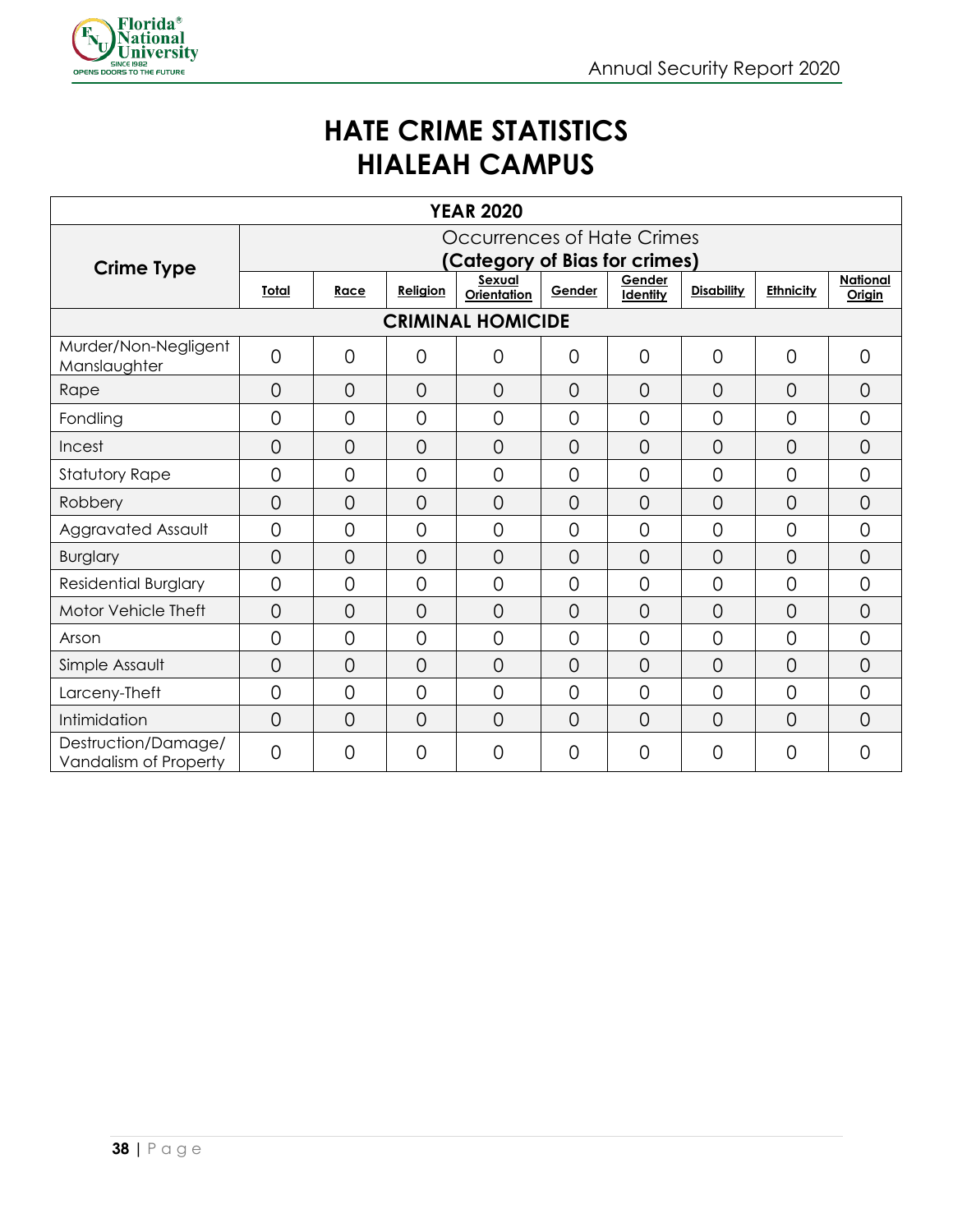

| <b>YEAR 2019</b>                             |                                                            |                |                |                    |                |                    |                   |                |                |  |  |  |  |
|----------------------------------------------|------------------------------------------------------------|----------------|----------------|--------------------|----------------|--------------------|-------------------|----------------|----------------|--|--|--|--|
|                                              | Occurrences of Hate Crimes                                 |                |                |                    |                |                    |                   |                |                |  |  |  |  |
| <b>Crime Type</b>                            | (Category of Bias for crimes)<br><b>National</b><br>Sexual |                |                |                    |                |                    |                   |                |                |  |  |  |  |
|                                              | <b>Total</b>                                               | <b>Race</b>    | Religion       | <b>Orientation</b> | Gender         | Gender<br>Identity | <b>Disability</b> | Ethnicity      | Origin         |  |  |  |  |
| <b>CRIMINAL HOMICIDE</b>                     |                                                            |                |                |                    |                |                    |                   |                |                |  |  |  |  |
| Murder/Non-Negligent<br>Manslaughter         | $\Omega$                                                   | $\overline{O}$ | $\overline{0}$ | $\Omega$           | 0              | $\overline{O}$     | $\overline{0}$    | $\overline{0}$ | $\overline{0}$ |  |  |  |  |
| Rape                                         | $\overline{0}$                                             | $\overline{O}$ | $\overline{O}$ | $\Omega$           | $\overline{O}$ | 0                  | $\overline{O}$    | $\overline{O}$ | $\overline{O}$ |  |  |  |  |
| Fondling                                     | $\Omega$                                                   | $\Omega$       | 0              | $\Omega$           | 0              | $\overline{O}$     | 0                 | $\overline{0}$ | $\Omega$       |  |  |  |  |
| Incest                                       | $\overline{0}$                                             | $\overline{O}$ | $\overline{O}$ | $\overline{O}$     | $\overline{O}$ | $\overline{O}$     | $\overline{O}$    | $\overline{O}$ | $\overline{O}$ |  |  |  |  |
| <b>Statutory Rape</b>                        | $\overline{0}$                                             | $\overline{O}$ | $\overline{O}$ | $\Omega$           | 0              | $\overline{O}$     | $\overline{0}$    | 0              | $\overline{0}$ |  |  |  |  |
| Robbery                                      | $\overline{0}$                                             | $\overline{O}$ | $\overline{O}$ | $\overline{O}$     | $\overline{O}$ | 0                  | $\overline{O}$    | $\overline{O}$ | $\overline{O}$ |  |  |  |  |
| Aggravated Assault                           | $\Omega$                                                   | $\overline{O}$ | $\overline{O}$ | $\Omega$           | 0              | $\overline{O}$     | $\overline{0}$    | $\overline{0}$ | $\overline{0}$ |  |  |  |  |
| <b>Burglary</b>                              | $\Omega$                                                   | $\overline{O}$ | $\overline{O}$ | $\Omega$           | $\overline{O}$ | 0                  | 0                 | $\Omega$       | $\overline{O}$ |  |  |  |  |
| <b>Residential Burglary</b>                  | $\overline{0}$                                             | $\overline{O}$ | $\overline{O}$ | $\Omega$           | $\overline{O}$ | $\overline{O}$     | $\overline{0}$    | 0              | $\overline{0}$ |  |  |  |  |
| Motor Vehicle Theft                          | $\overline{0}$                                             | $\overline{O}$ | $\overline{O}$ | $\overline{O}$     | $\overline{O}$ | 0                  | $\overline{O}$    | 0              | $\overline{O}$ |  |  |  |  |
| Arson                                        | $\Omega$                                                   | $\overline{O}$ | 0              | $\Omega$           | 0              | $\overline{O}$     | 0                 | 0              | $\overline{0}$ |  |  |  |  |
| Simple Assault                               | $\overline{0}$                                             | $\overline{O}$ | $\overline{O}$ | $\Omega$           | $\overline{O}$ | 0                  | $\overline{O}$    | 0              | $\overline{O}$ |  |  |  |  |
| Larceny-Theft                                | $\overline{0}$                                             | $\overline{O}$ | $\overline{O}$ | $\Omega$           | 0              | $\overline{O}$     | $\overline{0}$    | 0              | $\overline{0}$ |  |  |  |  |
| Intimidation                                 | $\Omega$                                                   | $\overline{O}$ | $\overline{O}$ | $\Omega$           | $\overline{O}$ | 0                  | $\overline{O}$    | $\Omega$       | $\Omega$       |  |  |  |  |
| Destruction/Damage/<br>Vandalism of Property | $\Omega$                                                   | 0              | $\overline{0}$ | $\Omega$           | 0              | $\Omega$           | $\overline{0}$    | 0              | $\Omega$       |  |  |  |  |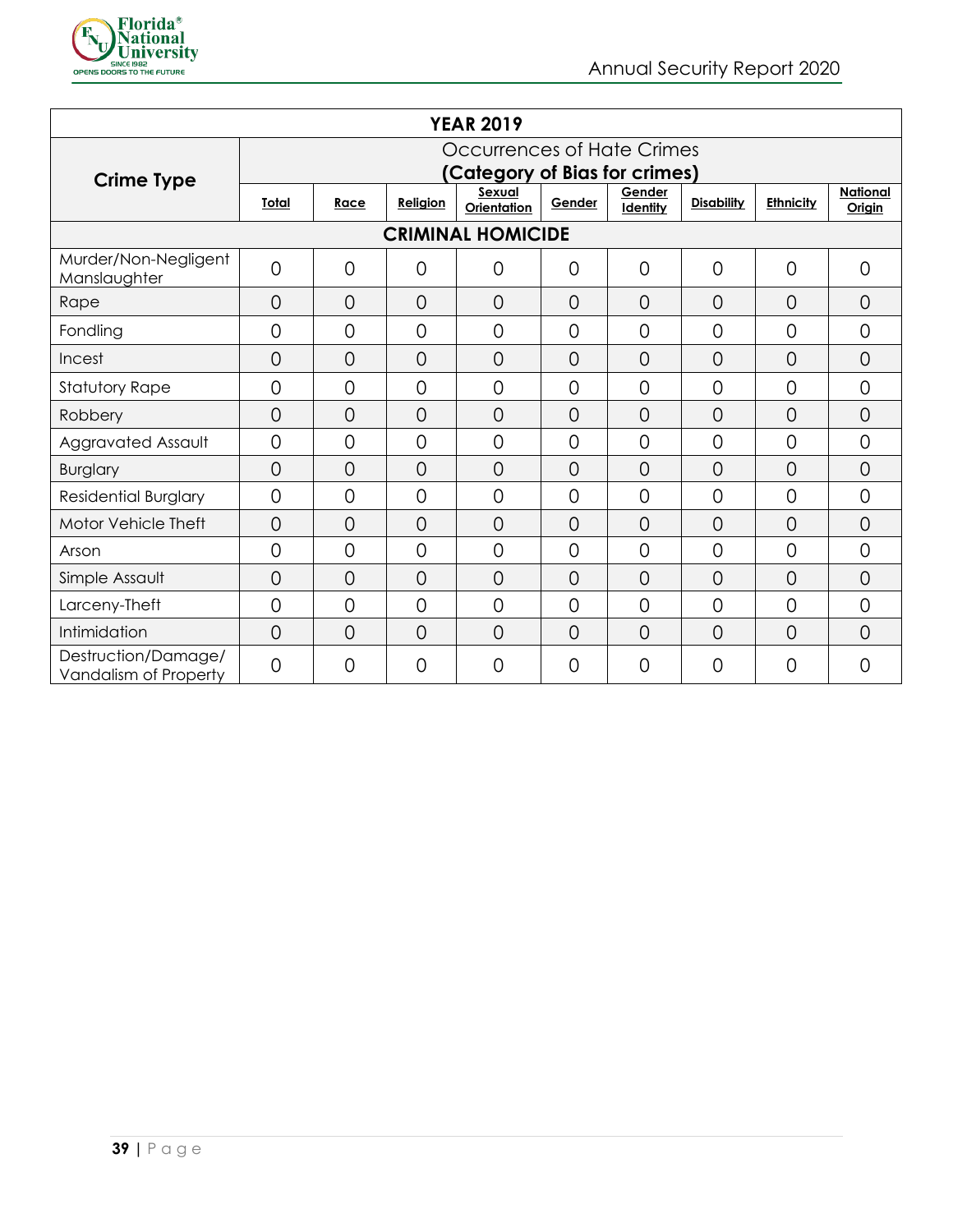

| <b>YEAR 2018</b>                             |                                                                      |                |                |                    |                |                 |                   |                  |                |  |  |  |  |  |
|----------------------------------------------|----------------------------------------------------------------------|----------------|----------------|--------------------|----------------|-----------------|-------------------|------------------|----------------|--|--|--|--|--|
|                                              | Occurrences of Hate Crimes                                           |                |                |                    |                |                 |                   |                  |                |  |  |  |  |  |
| <b>Crime Type</b>                            | (Category of Bias for crimes)<br><b>National</b><br>Sexual<br>Gender |                |                |                    |                |                 |                   |                  |                |  |  |  |  |  |
|                                              | Total                                                                | Race           | Religion       | <b>Orientation</b> | Gender         | <b>Identity</b> | <b>Disability</b> | <b>Ethnicity</b> | Origin         |  |  |  |  |  |
|                                              | <b>CRIMINAL HOMICIDE</b>                                             |                |                |                    |                |                 |                   |                  |                |  |  |  |  |  |
| Murder/Non-Negligent<br>Manslaughter         | $\Omega$                                                             | $\overline{0}$ | $\Omega$       | $\Omega$           | 0              | 0               | $\overline{0}$    | 0                | $\overline{0}$ |  |  |  |  |  |
| Rape                                         | $\overline{O}$                                                       | $\overline{O}$ | $\overline{O}$ | $\overline{0}$     | $\overline{O}$ | 0               | $\overline{O}$    | 0                | $\overline{0}$ |  |  |  |  |  |
| Fondling                                     | $\overline{0}$                                                       | $\overline{0}$ | $\overline{O}$ | $\Omega$           | 0              | 0               | 0                 | 0                | $\overline{0}$ |  |  |  |  |  |
| Incest                                       | $\overline{O}$                                                       | $\overline{O}$ | $\overline{O}$ | $\Omega$           | $\overline{O}$ | 0               | $\overline{O}$    | 0                | $\overline{0}$ |  |  |  |  |  |
| Statutory Rape                               | $\overline{0}$                                                       | $\overline{O}$ | $\overline{O}$ | $\overline{0}$     | 0              | $\overline{O}$  | $\overline{O}$    | 0                | $\overline{0}$ |  |  |  |  |  |
| Robbery                                      | $\overline{O}$                                                       | $\overline{O}$ | $\overline{O}$ | $\overline{0}$     | $\overline{O}$ | 0               | $\overline{O}$    | 0                | $\overline{0}$ |  |  |  |  |  |
| Aggravated Assault                           | $\overline{0}$                                                       | $\overline{0}$ | $\overline{O}$ | $\overline{0}$     | 0              | 0               | $\overline{O}$    | 0                | $\overline{0}$ |  |  |  |  |  |
| <b>Burglary</b>                              | $\overline{O}$                                                       | $\overline{O}$ | $\overline{O}$ | $\Omega$           | $\overline{O}$ | 0               | 0                 | 0                | $\overline{0}$ |  |  |  |  |  |
| Residential Burglary                         | $\overline{0}$                                                       | $\overline{0}$ | $\overline{O}$ | $\overline{0}$     | 0              | $\overline{O}$  | 0                 | 0                | $\overline{0}$ |  |  |  |  |  |
| Motor Vehicle Theft                          | $\overline{O}$                                                       | $\overline{O}$ | $\overline{O}$ | $\overline{0}$     | 0              | 0               | $\overline{O}$    | 0                | $\overline{0}$ |  |  |  |  |  |
| Arson                                        | $\overline{0}$                                                       | $\overline{0}$ | $\overline{O}$ | $\overline{0}$     | 0              | 0               | $\overline{O}$    | 0                | 0              |  |  |  |  |  |
| Simple Assault                               | $\overline{0}$                                                       | $\overline{0}$ | $\overline{0}$ | $\overline{0}$     | 0              | 0               | 0                 | 0                | $\overline{0}$ |  |  |  |  |  |
| Larceny-Theft                                | $\overline{0}$                                                       | $\overline{O}$ | $\overline{O}$ | $\Omega$           | $\overline{0}$ | 0               | 0                 | 0                | $\overline{0}$ |  |  |  |  |  |
| Intimidation                                 | $\overline{0}$                                                       | $\overline{O}$ | $\overline{O}$ | $\overline{0}$     | $\overline{O}$ | 0               | $\overline{0}$    | $\overline{O}$   | $\overline{0}$ |  |  |  |  |  |
| Destruction/Damage/<br>Vandalism of Property | $\Omega$                                                             | $\overline{0}$ | 0              | $\Omega$           | 0              | 0               | $\overline{0}$    | 0                | $\overline{0}$ |  |  |  |  |  |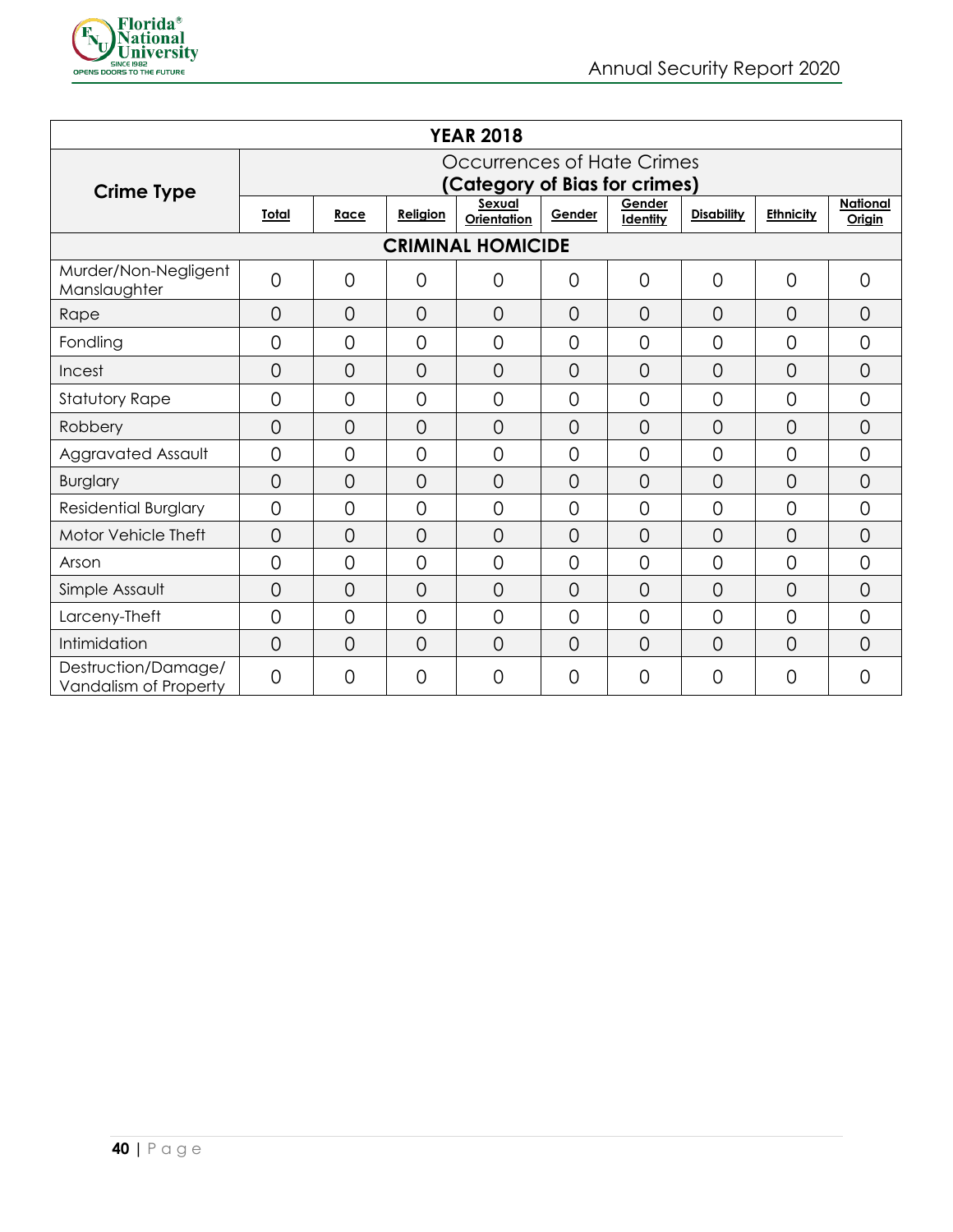

#### **TRAINING CENTER**

<span id="page-40-0"></span>

| <b>YEAR 2020</b>                             |                                                  |                |                |                       |                |                    |                   |                |                |  |  |  |  |
|----------------------------------------------|--------------------------------------------------|----------------|----------------|-----------------------|----------------|--------------------|-------------------|----------------|----------------|--|--|--|--|
|                                              | Occurrences of Hate Crimes                       |                |                |                       |                |                    |                   |                |                |  |  |  |  |
| <b>Crime Type</b>                            | (Category of Bias for crimes)<br><b>National</b> |                |                |                       |                |                    |                   |                |                |  |  |  |  |
|                                              | Total                                            | <b>Race</b>    | Religion       | Sexual<br>Orientation | Gender         | Gender<br>Identity | <b>Disability</b> | Ethnicity      | Origin         |  |  |  |  |
| <b>CRIMINAL HOMICIDE</b>                     |                                                  |                |                |                       |                |                    |                   |                |                |  |  |  |  |
| Murder/Non-Negligent<br>Manslaughter         | $\overline{0}$                                   | $\overline{O}$ | $\overline{0}$ | $\overline{0}$        | 0              | 0                  | $\overline{O}$    | $\overline{O}$ | $\overline{O}$ |  |  |  |  |
| Rape                                         | $\overline{0}$                                   | $\overline{O}$ | $\overline{O}$ | $\Omega$              | $\overline{O}$ | 0                  | $\overline{O}$    | $\overline{O}$ | $\Omega$       |  |  |  |  |
| Fondling                                     | $\overline{0}$                                   | $\overline{O}$ | $\overline{O}$ | $\overline{0}$        | 0              | 0                  | $\overline{O}$    | $\overline{O}$ | $\overline{O}$ |  |  |  |  |
| Incest                                       | $\Omega$                                         | $\Omega$       | $\overline{O}$ | $\Omega$              | $\overline{O}$ | 0                  | $\Omega$          | $\Omega$       | $\Omega$       |  |  |  |  |
| <b>Statutory Rape</b>                        | $\overline{0}$                                   | $\overline{O}$ | $\overline{O}$ | $\overline{0}$        | 0              | 0                  | $\overline{O}$    | $\overline{0}$ | $\overline{O}$ |  |  |  |  |
| Robbery                                      | $\overline{0}$                                   | $\overline{O}$ | $\overline{O}$ | $\Omega$              | $\overline{O}$ | 0                  | $\overline{0}$    | $\overline{O}$ | $\overline{O}$ |  |  |  |  |
| Aggravated Assault                           | $\overline{0}$                                   | $\overline{O}$ | $\overline{0}$ | $\overline{0}$        | 0              | 0                  | $\overline{0}$    | $\overline{O}$ | 0              |  |  |  |  |
| <b>Burglary</b>                              | $\Omega$                                         | $\overline{O}$ | $\overline{O}$ | $\Omega$              | $\overline{O}$ | 0                  | $\overline{O}$    | $\overline{O}$ | $\overline{O}$ |  |  |  |  |
| <b>Residential Burglary</b>                  | $\overline{0}$                                   | $\overline{O}$ | $\overline{O}$ | $\overline{0}$        | $\overline{0}$ | 0                  | $\overline{O}$    | $\overline{0}$ | $\overline{O}$ |  |  |  |  |
| Motor Vehicle Theft                          | $\overline{0}$                                   | $\overline{O}$ | $\overline{O}$ | $\Omega$              | $\overline{O}$ | 0                  | $\overline{O}$    | $\overline{O}$ | $\overline{O}$ |  |  |  |  |
| Arson                                        | $\overline{0}$                                   | $\Omega$       | $\overline{O}$ | $\overline{0}$        | $\overline{O}$ | 0                  | $\Omega$          | $\Omega$       | $\overline{O}$ |  |  |  |  |
| Simple Assault                               | $\overline{0}$                                   | $\overline{O}$ | $\overline{O}$ | $\overline{0}$        | $\overline{O}$ | 0                  | $\overline{O}$    | $\overline{0}$ | $\overline{O}$ |  |  |  |  |
| Larceny-Theft                                | $\overline{0}$                                   | $\overline{O}$ | $\overline{O}$ | $\overline{0}$        | $\overline{O}$ | 0                  | $\overline{O}$    | $\overline{0}$ | $\overline{O}$ |  |  |  |  |
| Intimidation                                 | $\overline{0}$                                   | $\overline{O}$ | $\overline{O}$ | $\overline{0}$        | $\overline{O}$ | 0                  | $\overline{O}$    | $\overline{0}$ | $\overline{O}$ |  |  |  |  |
| Destruction/Damage/<br>Vandalism of Property | $\overline{0}$                                   | $\overline{0}$ | 0              | $\overline{0}$        | 0              | 0                  | $\overline{0}$    | 0              | 0              |  |  |  |  |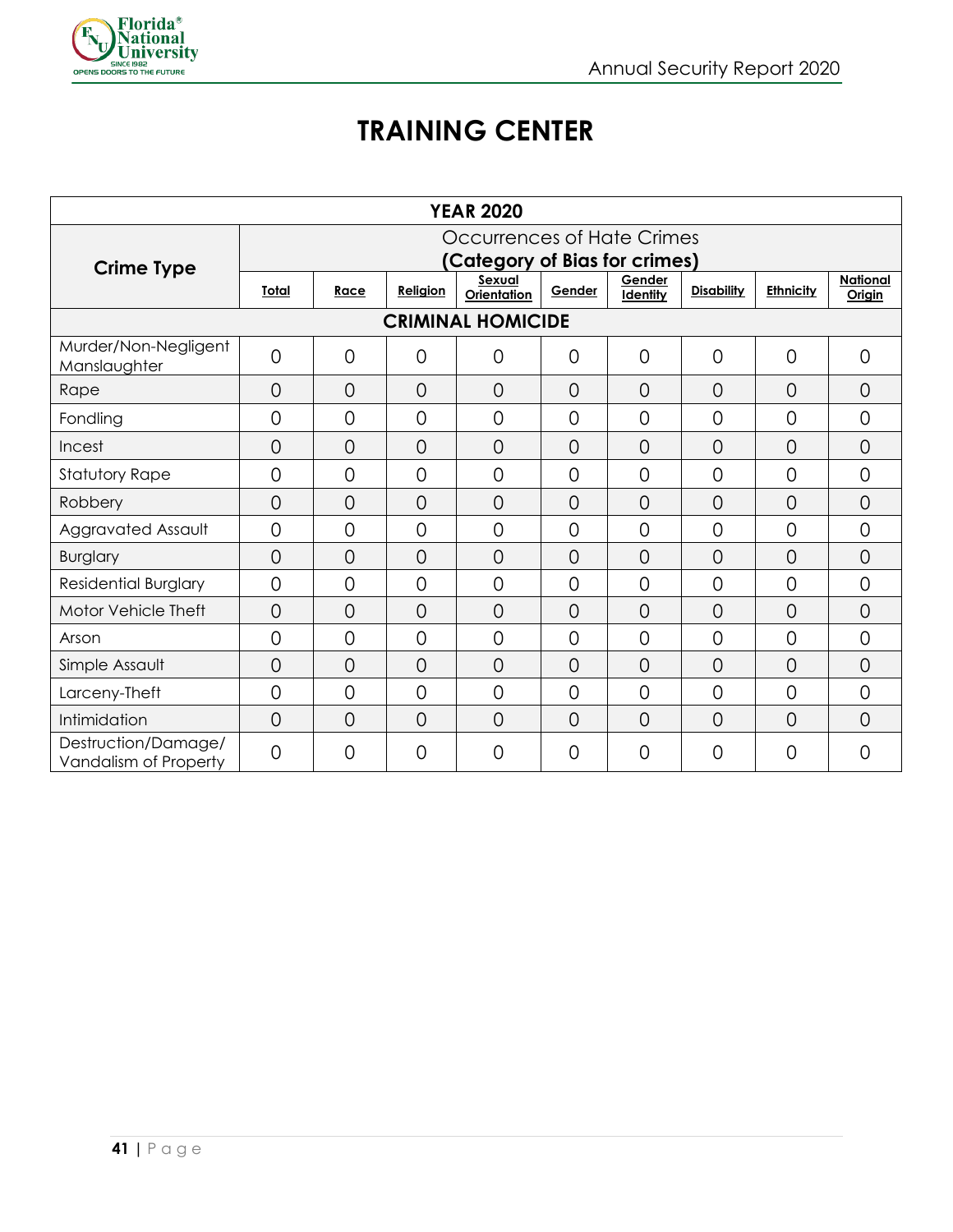

| <b>YEAR 2019</b>                             |                                                            |                |                |                    |                |                    |                   |                |                |  |  |  |  |
|----------------------------------------------|------------------------------------------------------------|----------------|----------------|--------------------|----------------|--------------------|-------------------|----------------|----------------|--|--|--|--|
|                                              | Occurrences of Hate Crimes                                 |                |                |                    |                |                    |                   |                |                |  |  |  |  |
| <b>Crime Type</b>                            | (Category of Bias for crimes)<br><b>National</b><br>Sexual |                |                |                    |                |                    |                   |                |                |  |  |  |  |
|                                              | <b>Total</b>                                               | <b>Race</b>    | Religion       | <b>Orientation</b> | Gender         | Gender<br>Identity | <b>Disability</b> | Ethnicity      | Origin         |  |  |  |  |
| <b>CRIMINAL HOMICIDE</b>                     |                                                            |                |                |                    |                |                    |                   |                |                |  |  |  |  |
| Murder/Non-Negligent<br>Manslaughter         | $\Omega$                                                   | $\overline{O}$ | $\overline{0}$ | $\Omega$           | 0              | $\overline{O}$     | $\overline{0}$    | $\overline{0}$ | $\overline{0}$ |  |  |  |  |
| Rape                                         | $\overline{0}$                                             | $\overline{O}$ | $\overline{O}$ | $\Omega$           | $\overline{O}$ | 0                  | $\overline{O}$    | $\overline{O}$ | $\overline{O}$ |  |  |  |  |
| Fondling                                     | $\Omega$                                                   | $\Omega$       | 0              | $\Omega$           | 0              | $\overline{O}$     | 0                 | $\overline{0}$ | $\Omega$       |  |  |  |  |
| Incest                                       | $\overline{0}$                                             | $\overline{O}$ | $\overline{O}$ | $\overline{O}$     | $\overline{O}$ | $\overline{O}$     | $\overline{O}$    | $\overline{O}$ | $\overline{O}$ |  |  |  |  |
| <b>Statutory Rape</b>                        | $\overline{0}$                                             | $\overline{O}$ | $\overline{O}$ | $\Omega$           | 0              | $\overline{O}$     | $\overline{0}$    | 0              | $\overline{0}$ |  |  |  |  |
| Robbery                                      | $\overline{0}$                                             | $\overline{O}$ | $\overline{O}$ | $\overline{O}$     | $\overline{O}$ | 0                  | $\overline{O}$    | $\overline{O}$ | $\overline{O}$ |  |  |  |  |
| Aggravated Assault                           | $\Omega$                                                   | $\overline{O}$ | $\overline{O}$ | $\Omega$           | 0              | $\overline{O}$     | $\overline{0}$    | $\overline{0}$ | $\overline{0}$ |  |  |  |  |
| <b>Burglary</b>                              | $\Omega$                                                   | $\overline{O}$ | $\overline{O}$ | $\Omega$           | $\overline{O}$ | 0                  | 0                 | $\Omega$       | $\overline{O}$ |  |  |  |  |
| <b>Residential Burglary</b>                  | $\overline{0}$                                             | $\overline{O}$ | $\overline{O}$ | $\Omega$           | $\overline{O}$ | $\overline{O}$     | $\overline{0}$    | 0              | $\overline{0}$ |  |  |  |  |
| Motor Vehicle Theft                          | $\overline{0}$                                             | $\overline{O}$ | $\overline{O}$ | $\overline{O}$     | $\overline{O}$ | 0                  | $\overline{O}$    | 0              | $\overline{O}$ |  |  |  |  |
| Arson                                        | $\Omega$                                                   | $\overline{O}$ | 0              | $\Omega$           | 0              | $\overline{O}$     | 0                 | 0              | $\overline{0}$ |  |  |  |  |
| Simple Assault                               | $\overline{0}$                                             | $\overline{O}$ | $\overline{O}$ | $\Omega$           | $\overline{O}$ | 0                  | $\overline{O}$    | 0              | $\overline{O}$ |  |  |  |  |
| Larceny-Theft                                | $\overline{0}$                                             | $\overline{O}$ | $\overline{O}$ | $\Omega$           | 0              | $\overline{O}$     | $\overline{0}$    | 0              | $\overline{0}$ |  |  |  |  |
| Intimidation                                 | $\Omega$                                                   | $\overline{O}$ | $\overline{O}$ | $\Omega$           | $\overline{O}$ | 0                  | $\overline{O}$    | $\Omega$       | $\Omega$       |  |  |  |  |
| Destruction/Damage/<br>Vandalism of Property | $\Omega$                                                   | 0              | $\overline{0}$ | $\Omega$           | 0              | $\Omega$           | $\overline{0}$    | 0              | $\Omega$       |  |  |  |  |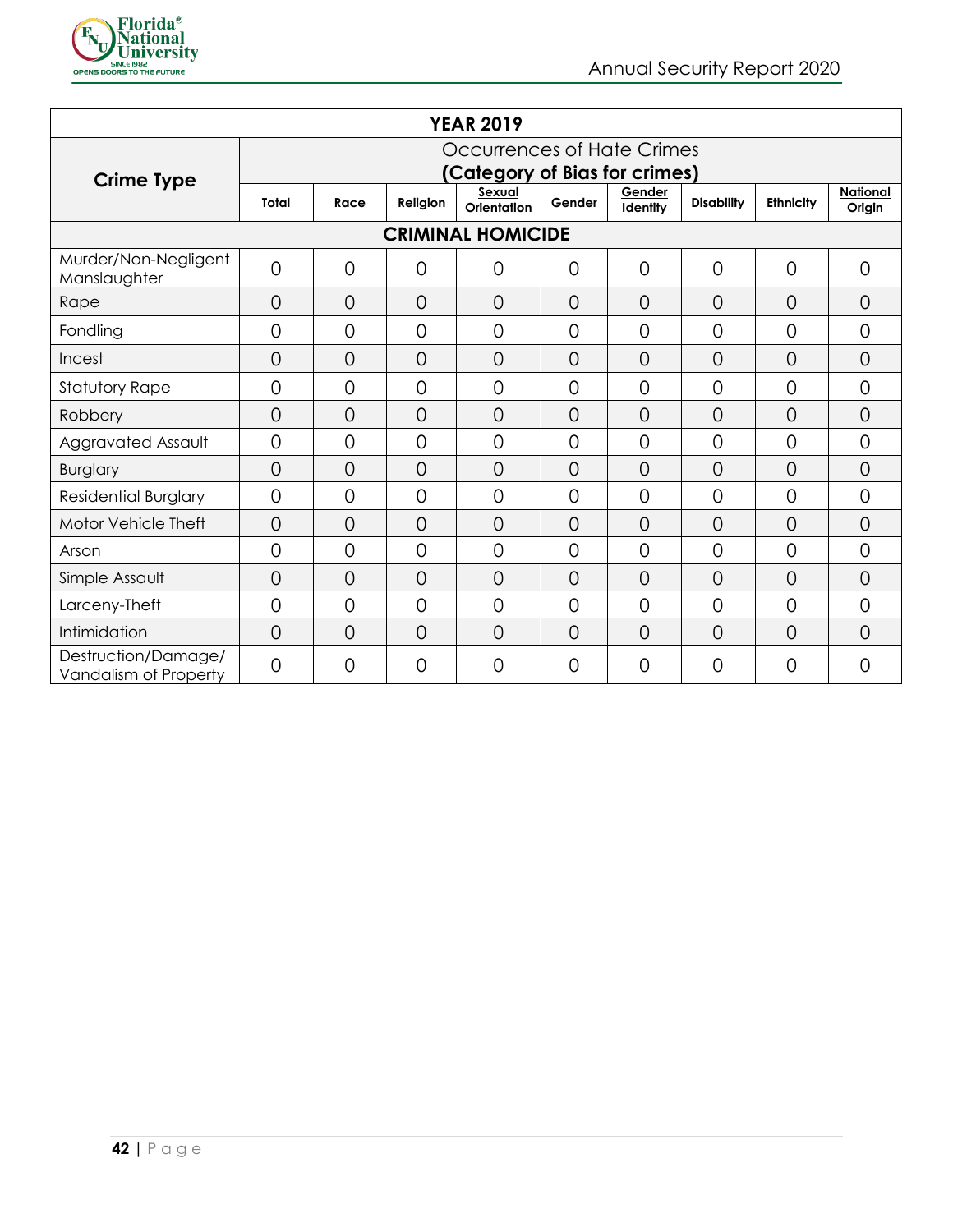

| <b>YEAR 2018</b>                             |                                                                  |                |                |                    |                |                    |                   |                |                |  |  |  |  |  |
|----------------------------------------------|------------------------------------------------------------------|----------------|----------------|--------------------|----------------|--------------------|-------------------|----------------|----------------|--|--|--|--|--|
|                                              | Occurrences of Hate Crimes                                       |                |                |                    |                |                    |                   |                |                |  |  |  |  |  |
| <b>Crime Type</b>                            | <b>Category of Bias for crimes)</b><br><b>National</b><br>Sexual |                |                |                    |                |                    |                   |                |                |  |  |  |  |  |
|                                              | Total                                                            | Race           | Religion       | <b>Orientation</b> | Gender         | Gender<br>Identity | <b>Disability</b> | Ethnicity      | Origin         |  |  |  |  |  |
|                                              | <b>CRIMINAL HOMICIDE</b>                                         |                |                |                    |                |                    |                   |                |                |  |  |  |  |  |
| Murder/Non-Negligent<br>Manslaughter         | $\Omega$                                                         | $\overline{0}$ | $\overline{0}$ | $\Omega$           | 0              | 0                  | $\overline{0}$    | 0              | $\overline{0}$ |  |  |  |  |  |
| Rape                                         | $\overline{O}$                                                   | $\overline{O}$ | $\overline{O}$ | $\Omega$           | $\overline{O}$ | 0                  | $\overline{O}$    | 0              | $\overline{0}$ |  |  |  |  |  |
| Fondling                                     | $\Omega$                                                         | $\Omega$       | $\Omega$       | $\Omega$           | 0              | 0                  | $\Omega$          | 0              | 0              |  |  |  |  |  |
| Incest                                       | $\overline{O}$                                                   | $\overline{O}$ | $\overline{O}$ | $\overline{0}$     | $\overline{O}$ | 0                  | $\overline{0}$    | $\overline{O}$ | $\overline{0}$ |  |  |  |  |  |
| <b>Statutory Rape</b>                        | $\overline{O}$                                                   | $\overline{0}$ | $\overline{O}$ | $\overline{0}$     | 0              | $\overline{O}$     | $\overline{O}$    | 0              | $\overline{0}$ |  |  |  |  |  |
| Robbery                                      | $\overline{O}$                                                   | $\overline{O}$ | $\overline{O}$ | $\overline{0}$     | $\overline{O}$ | 0                  | $\overline{O}$    | $\overline{O}$ | $\overline{0}$ |  |  |  |  |  |
| Aggravated Assault                           | $\overline{O}$                                                   | $\overline{0}$ | $\overline{O}$ | $\overline{0}$     | 0              | 0                  | 0                 | 0              | $\overline{0}$ |  |  |  |  |  |
| <b>Burglary</b>                              | $\overline{O}$                                                   | $\overline{O}$ | $\overline{O}$ | $\overline{0}$     | $\overline{O}$ | 0                  | $\overline{O}$    | $\overline{O}$ | $\overline{0}$ |  |  |  |  |  |
| <b>Residential Burglary</b>                  | $\overline{0}$                                                   | $\overline{O}$ | $\overline{O}$ | $\overline{0}$     | $\overline{O}$ | $\overline{O}$     | $\overline{O}$    | $\overline{O}$ | $\overline{0}$ |  |  |  |  |  |
| Motor Vehicle Theft                          | $\overline{0}$                                                   | $\overline{O}$ | $\overline{O}$ | $\overline{0}$     | $\overline{O}$ | 0                  | $\overline{O}$    | 0              | $\overline{0}$ |  |  |  |  |  |
| Arson                                        | $\overline{0}$                                                   | $\overline{0}$ | $\overline{O}$ | $\overline{0}$     | 0              | 0                  | $\overline{O}$    | 0              | 0              |  |  |  |  |  |
| Simple Assault                               | $\overline{O}$                                                   | $\overline{O}$ | $\overline{O}$ | $\overline{0}$     | $\overline{O}$ | 0                  | $\overline{O}$    | 0              | $\overline{0}$ |  |  |  |  |  |
| Larceny-Theft                                | $\overline{0}$                                                   | $\overline{0}$ | $\overline{O}$ | $\overline{0}$     | 0              | $\overline{O}$     | $\overline{O}$    | 0              | $\overline{0}$ |  |  |  |  |  |
| Intimidation                                 | $\Omega$                                                         | $\overline{O}$ | $\overline{O}$ | $\Omega$           | $\overline{O}$ | 0                  | $\overline{0}$    | 0              | $\Omega$       |  |  |  |  |  |
| Destruction/Damage/<br>Vandalism of Property | $\Omega$                                                         | $\overline{0}$ | 0              | $\Omega$           | 0              | 0                  | $\overline{0}$    | 0              | $\overline{0}$ |  |  |  |  |  |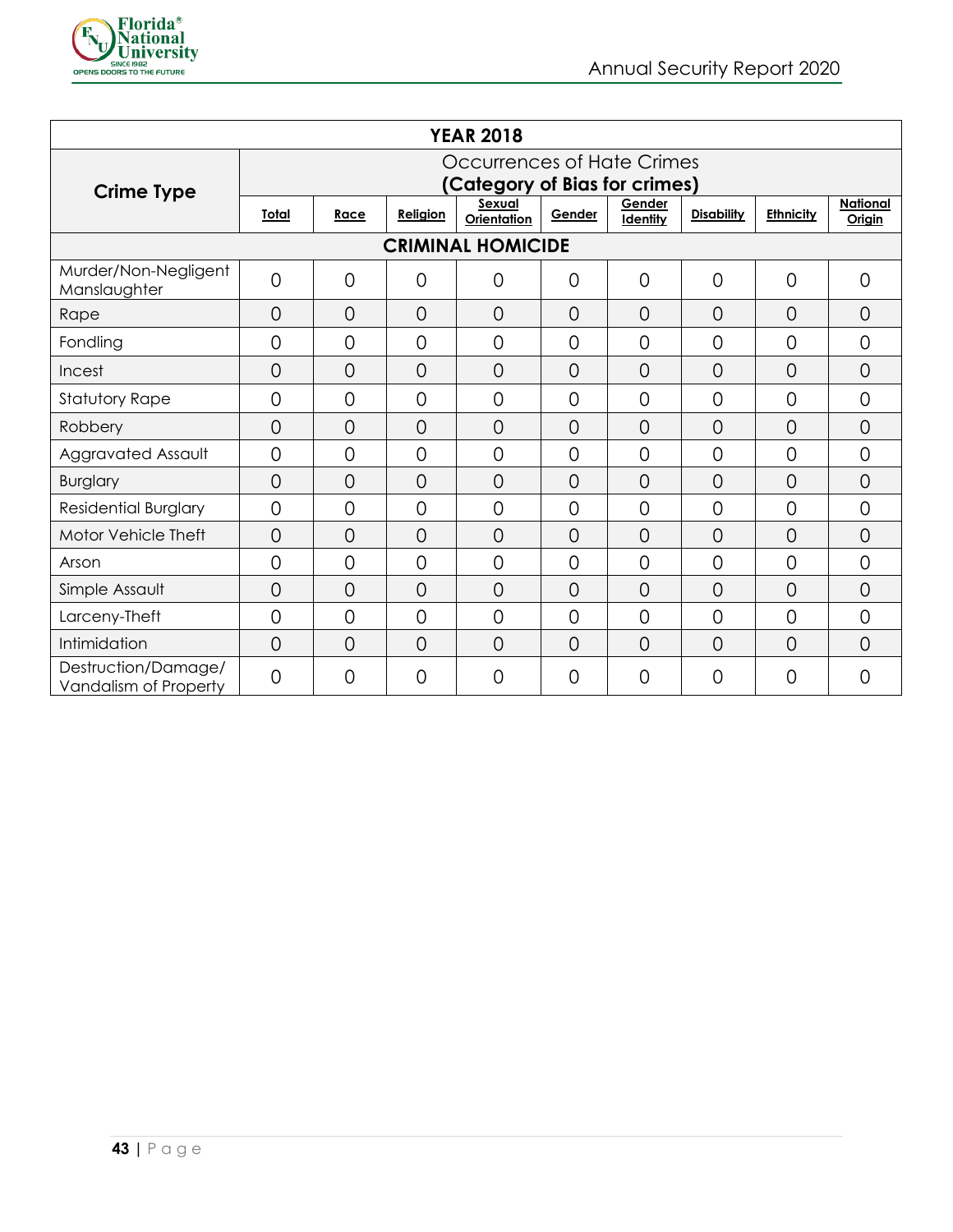

#### **SOUTH CAMPUS**

<span id="page-43-0"></span>

| <b>YEAR 2020</b>                             |                               |                |                |                              |                |                    |                   |                |                           |  |
|----------------------------------------------|-------------------------------|----------------|----------------|------------------------------|----------------|--------------------|-------------------|----------------|---------------------------|--|
|                                              | Occurrences of Hate Crimes    |                |                |                              |                |                    |                   |                |                           |  |
| <b>Crime Type</b>                            | (Category of Bias for crimes) |                |                |                              |                |                    |                   |                |                           |  |
|                                              | Total                         | Race           | Religion       | Sexual<br><b>Orientation</b> | Gender         | Gender<br>Identity | <b>Disability</b> | Ethnicity      | <b>National</b><br>Origin |  |
|                                              |                               |                |                | <b>CRIMINAL HOMICIDE</b>     |                |                    |                   |                |                           |  |
| Murder/Non-Negligent<br>Manslaughter         | $\overline{0}$                | $\overline{0}$ | $\overline{0}$ | $\Omega$                     | $\overline{0}$ | $\overline{O}$     | $\overline{0}$    | $\overline{0}$ | $\overline{0}$            |  |
| Rape                                         | $\overline{O}$                | $\overline{O}$ | $\overline{O}$ | $\Omega$                     | 0              | 0                  | 0                 | $\overline{0}$ | $\overline{O}$            |  |
| Fondling                                     | $\overline{0}$                | $\overline{O}$ | 0              | $\overline{0}$               | 0              | 0                  | $\overline{0}$    | $\overline{0}$ | $\overline{0}$            |  |
| Incest                                       | $\overline{O}$                | $\overline{O}$ | $\overline{O}$ | $\Omega$                     | $\overline{O}$ | 0                  | $\overline{O}$    | $\Omega$       | $\overline{O}$            |  |
| Statutory Rape                               | $\overline{0}$                | $\overline{O}$ | $\overline{0}$ | $\overline{0}$               | $\overline{0}$ | 0                  | 0                 | $\overline{O}$ | $\overline{O}$            |  |
| Robbery                                      | $\overline{O}$                | $\overline{O}$ | $\overline{O}$ | $\overline{O}$               | 0              | 0                  | 0                 | $\overline{0}$ | $\overline{O}$            |  |
| Aggravated Assault                           | $\overline{O}$                | $\overline{O}$ | $\overline{O}$ | $\Omega$                     | 0              | 0                  | 0                 | $\overline{O}$ | $\overline{O}$            |  |
| <b>Burglary</b>                              | $\overline{O}$                | $\overline{O}$ | $\overline{O}$ | $\overline{O}$               | 0              | 0                  | 0                 | $\overline{O}$ | $\overline{O}$            |  |
| <b>Residential Burglary</b>                  | $\overline{0}$                | $\overline{O}$ | $\overline{O}$ | $\Omega$                     | $\overline{0}$ | 0                  | 0                 | $\overline{O}$ | $\overline{O}$            |  |
| Motor Vehicle Theft                          | $\overline{O}$                | $\overline{O}$ | $\overline{0}$ | $\overline{O}$               | 0              | 0                  | 0                 | $\overline{O}$ | $\overline{O}$            |  |
| Arson                                        | $\Omega$                      | $\overline{O}$ | $\overline{O}$ | $\Omega$                     | $\overline{0}$ | 0                  | 0                 | $\Omega$       | $\Omega$                  |  |
| Simple Assault                               | $\overline{O}$                | $\overline{O}$ | $\overline{O}$ | $\overline{O}$               | 0              | 0                  | 0                 | 0              | $\overline{O}$            |  |
| Larceny-Theft                                | $\overline{0}$                | $\overline{O}$ | $\overline{O}$ | $\overline{0}$               | $\overline{0}$ | 0                  | 0                 | $\Omega$       | $\Omega$                  |  |
| Intimidation                                 | $\overline{O}$                | $\overline{O}$ | $\overline{O}$ | $\Omega$                     | 0              | 0                  | 0                 | $\overline{0}$ | 0                         |  |
| Destruction/Damage/<br>Vandalism of Property | $\overline{0}$                | $\overline{O}$ | $\overline{0}$ | $\overline{0}$               | 0              | 0                  | $\overline{0}$    | 0              | $\overline{0}$            |  |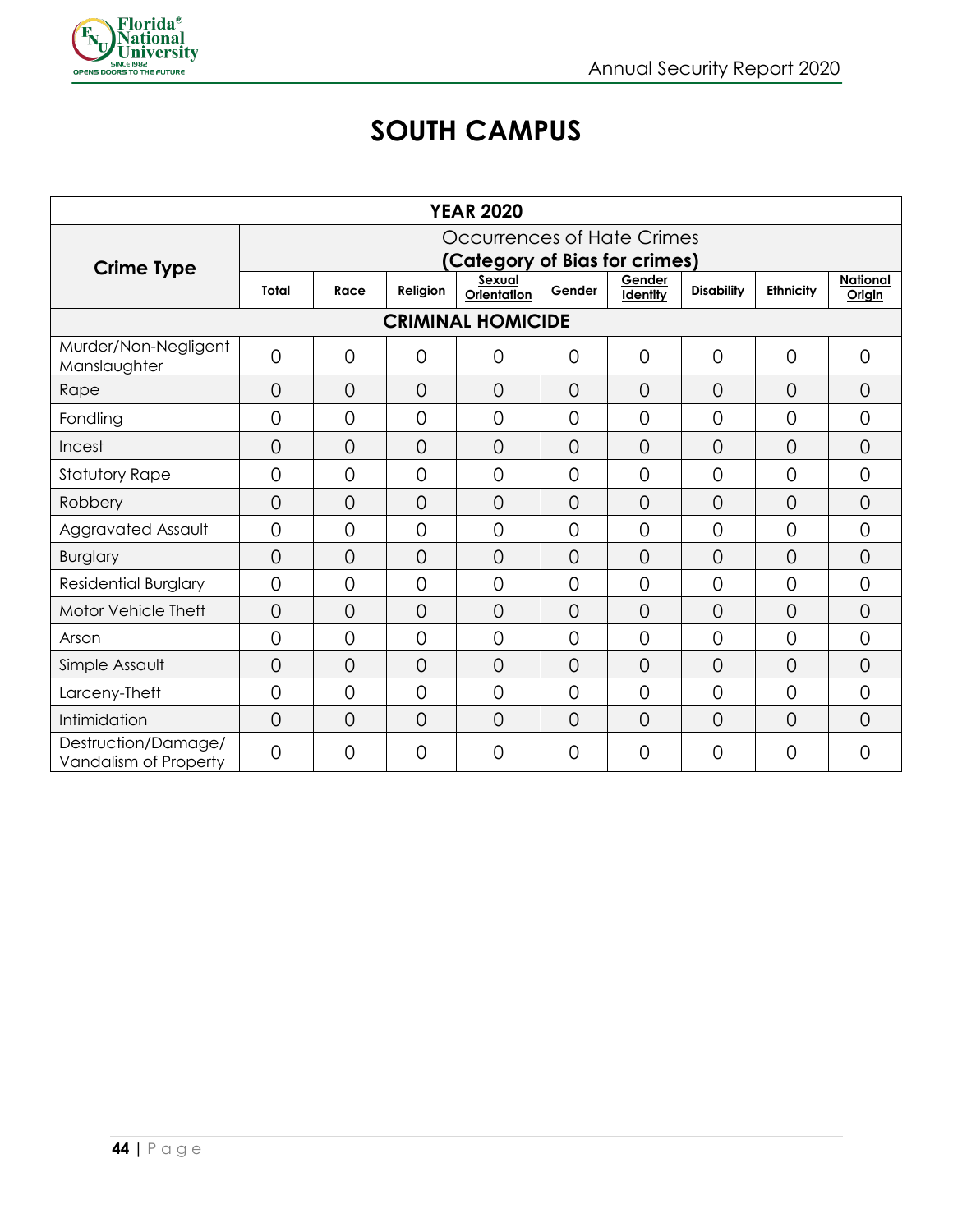

| <b>YEAR 2019</b>                             |                                                                      |                |                |                          |                |                |                   |                |                |  |  |
|----------------------------------------------|----------------------------------------------------------------------|----------------|----------------|--------------------------|----------------|----------------|-------------------|----------------|----------------|--|--|
|                                              | Occurrences of Hate Crimes                                           |                |                |                          |                |                |                   |                |                |  |  |
| <b>Crime Type</b>                            | (Category of Bias for crimes)<br><b>National</b><br>Sexual<br>Gender |                |                |                          |                |                |                   |                |                |  |  |
|                                              | <b>Total</b>                                                         | <b>Race</b>    | Religion       | <b>Orientation</b>       | Gender         | Identity       | <b>Disability</b> | Ethnicity      | Origin         |  |  |
|                                              |                                                                      |                |                | <b>CRIMINAL HOMICIDE</b> |                |                |                   |                |                |  |  |
| Murder/Non-Negligent<br>Manslaughter         | $\Omega$                                                             | $\overline{O}$ | $\overline{0}$ | $\Omega$                 | 0              | $\overline{O}$ | $\overline{0}$    | $\overline{0}$ | $\overline{0}$ |  |  |
| Rape                                         | $\overline{0}$                                                       | $\overline{O}$ | $\overline{O}$ | $\Omega$                 | $\overline{O}$ | 0              | $\overline{O}$    | $\overline{O}$ | $\overline{O}$ |  |  |
| Fondling                                     | $\Omega$                                                             | $\Omega$       | 0              | $\Omega$                 | 0              | $\overline{O}$ | 0                 | $\overline{0}$ | $\Omega$       |  |  |
| Incest                                       | $\overline{0}$                                                       | $\overline{O}$ | $\overline{O}$ | $\overline{O}$           | $\overline{O}$ | $\overline{O}$ | $\overline{O}$    | $\overline{O}$ | $\overline{O}$ |  |  |
| <b>Statutory Rape</b>                        | $\overline{0}$                                                       | $\overline{O}$ | $\overline{O}$ | $\Omega$                 | 0              | $\overline{O}$ | $\overline{0}$    | 0              | $\overline{0}$ |  |  |
| Robbery                                      | $\overline{0}$                                                       | $\overline{O}$ | $\overline{O}$ | $\overline{O}$           | $\overline{O}$ | 0              | $\overline{O}$    | $\overline{O}$ | $\overline{O}$ |  |  |
| Aggravated Assault                           | $\Omega$                                                             | $\overline{O}$ | $\overline{O}$ | $\Omega$                 | 0              | $\overline{O}$ | $\overline{0}$    | $\overline{0}$ | $\overline{0}$ |  |  |
| <b>Burglary</b>                              | $\Omega$                                                             | $\overline{O}$ | $\overline{O}$ | $\Omega$                 | $\overline{O}$ | 0              | 0                 | $\Omega$       | $\overline{O}$ |  |  |
| <b>Residential Burglary</b>                  | $\overline{0}$                                                       | $\overline{O}$ | $\overline{O}$ | $\Omega$                 | $\overline{O}$ | $\overline{O}$ | $\overline{0}$    | 0              | $\overline{0}$ |  |  |
| Motor Vehicle Theft                          | $\overline{0}$                                                       | $\overline{O}$ | $\overline{O}$ | $\overline{O}$           | $\overline{O}$ | 0              | $\overline{O}$    | 0              | $\overline{O}$ |  |  |
| Arson                                        | $\Omega$                                                             | $\overline{O}$ | 0              | $\Omega$                 | 0              | $\overline{O}$ | 0                 | 0              | $\overline{0}$ |  |  |
| Simple Assault                               | $\overline{0}$                                                       | $\overline{O}$ | $\overline{O}$ | $\Omega$                 | $\overline{O}$ | 0              | $\overline{O}$    | 0              | $\overline{O}$ |  |  |
| Larceny-Theft                                | $\overline{0}$                                                       | $\overline{O}$ | $\overline{O}$ | $\Omega$                 | 0              | $\overline{O}$ | $\overline{0}$    | 0              | $\overline{0}$ |  |  |
| Intimidation                                 | $\Omega$                                                             | $\overline{O}$ | $\overline{O}$ | $\Omega$                 | $\overline{O}$ | 0              | $\overline{O}$    | $\Omega$       | $\Omega$       |  |  |
| Destruction/Damage/<br>Vandalism of Property | $\Omega$                                                             | 0              | $\overline{0}$ | $\Omega$                 | 0              | $\Omega$       | $\overline{0}$    | 0              | $\Omega$       |  |  |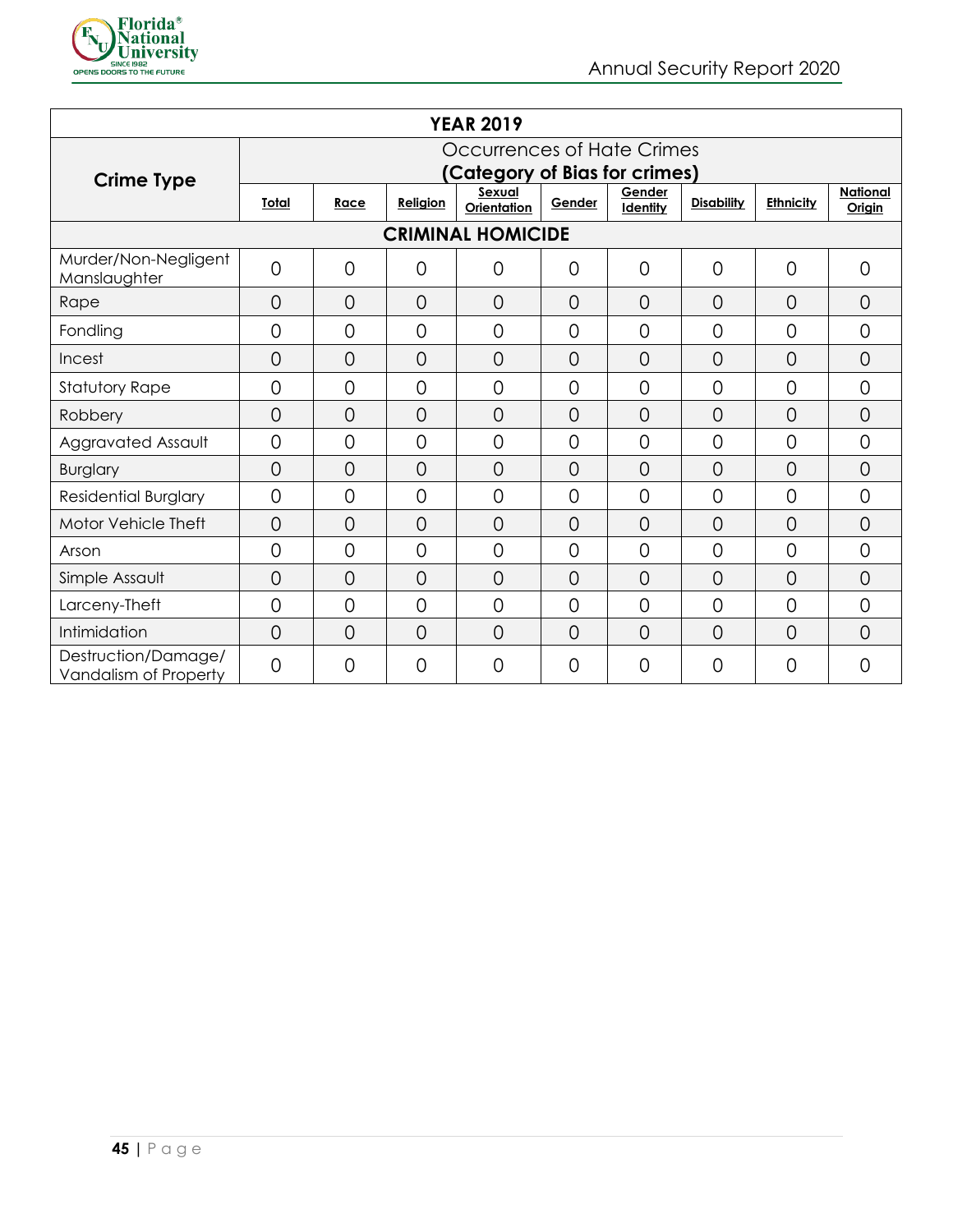

| <b>YEAR 2018</b>                             |                                                                      |                |                |                          |                |                 |                   |                  |                |  |
|----------------------------------------------|----------------------------------------------------------------------|----------------|----------------|--------------------------|----------------|-----------------|-------------------|------------------|----------------|--|
|                                              | Occurrences of Hate Crimes                                           |                |                |                          |                |                 |                   |                  |                |  |
| <b>Crime Type</b>                            | (Category of Bias for crimes)<br><b>National</b><br>Sexual<br>Gender |                |                |                          |                |                 |                   |                  |                |  |
|                                              | Total                                                                | Race           | Religion       | <b>Orientation</b>       | Gender         | <b>Identity</b> | <b>Disability</b> | <b>Ethnicity</b> | Origin         |  |
|                                              |                                                                      |                |                | <b>CRIMINAL HOMICIDE</b> |                |                 |                   |                  |                |  |
| Murder/Non-Negligent<br>Manslaughter         | $\Omega$                                                             | $\overline{0}$ | $\Omega$       | $\Omega$                 | 0              | 0               | $\overline{0}$    | 0                | $\overline{0}$ |  |
| Rape                                         | $\overline{O}$                                                       | $\overline{O}$ | $\overline{O}$ | $\overline{0}$           | $\overline{O}$ | 0               | $\overline{O}$    | 0                | $\overline{0}$ |  |
| Fondling                                     | $\overline{0}$                                                       | $\overline{0}$ | 0              | $\Omega$                 | 0              | 0               | 0                 | 0                | $\overline{0}$ |  |
| Incest                                       | $\overline{O}$                                                       | $\overline{O}$ | $\overline{O}$ | $\Omega$                 | $\overline{O}$ | 0               | $\overline{O}$    | 0                | $\overline{0}$ |  |
| Statutory Rape                               | $\overline{0}$                                                       | $\overline{O}$ | $\overline{O}$ | $\overline{0}$           | 0              | $\overline{O}$  | $\overline{O}$    | 0                | $\overline{0}$ |  |
| Robbery                                      | $\overline{O}$                                                       | $\overline{O}$ | $\overline{O}$ | $\overline{0}$           | $\overline{O}$ | 0               | $\overline{O}$    | 0                | $\overline{0}$ |  |
| Aggravated Assault                           | $\overline{0}$                                                       | $\overline{0}$ | $\overline{O}$ | $\overline{0}$           | 0              | 0               | $\overline{O}$    | 0                | $\overline{0}$ |  |
| <b>Burglary</b>                              | $\overline{O}$                                                       | $\overline{O}$ | $\overline{O}$ | $\Omega$                 | $\overline{O}$ | 0               | 0                 | 0                | $\overline{0}$ |  |
| Residential Burglary                         | $\overline{0}$                                                       | $\overline{0}$ | $\overline{O}$ | $\overline{0}$           | 0              | $\overline{O}$  | 0                 | 0                | $\overline{0}$ |  |
| Motor Vehicle Theft                          | $\overline{O}$                                                       | $\overline{O}$ | $\overline{O}$ | $\overline{0}$           | 0              | 0               | $\overline{O}$    | 0                | $\overline{0}$ |  |
| Arson                                        | $\overline{0}$                                                       | $\overline{0}$ | $\overline{O}$ | $\overline{0}$           | 0              | 0               | $\overline{O}$    | 0                | 0              |  |
| Simple Assault                               | $\overline{0}$                                                       | $\overline{0}$ | $\overline{0}$ | $\overline{0}$           | 0              | 0               | 0                 | 0                | $\overline{0}$ |  |
| Larceny-Theft                                | $\overline{0}$                                                       | $\overline{O}$ | $\overline{O}$ | $\Omega$                 | $\overline{0}$ | $\overline{O}$  | 0                 | 0                | $\overline{0}$ |  |
| Intimidation                                 | $\overline{0}$                                                       | $\overline{O}$ | $\overline{O}$ | $\overline{0}$           | $\overline{O}$ | 0               | $\overline{0}$    | $\overline{O}$   | $\overline{0}$ |  |
| Destruction/Damage/<br>Vandalism of Property | $\Omega$                                                             | $\overline{0}$ | 0              | $\Omega$                 | 0              | 0               | $\overline{0}$    | 0                | $\overline{0}$ |  |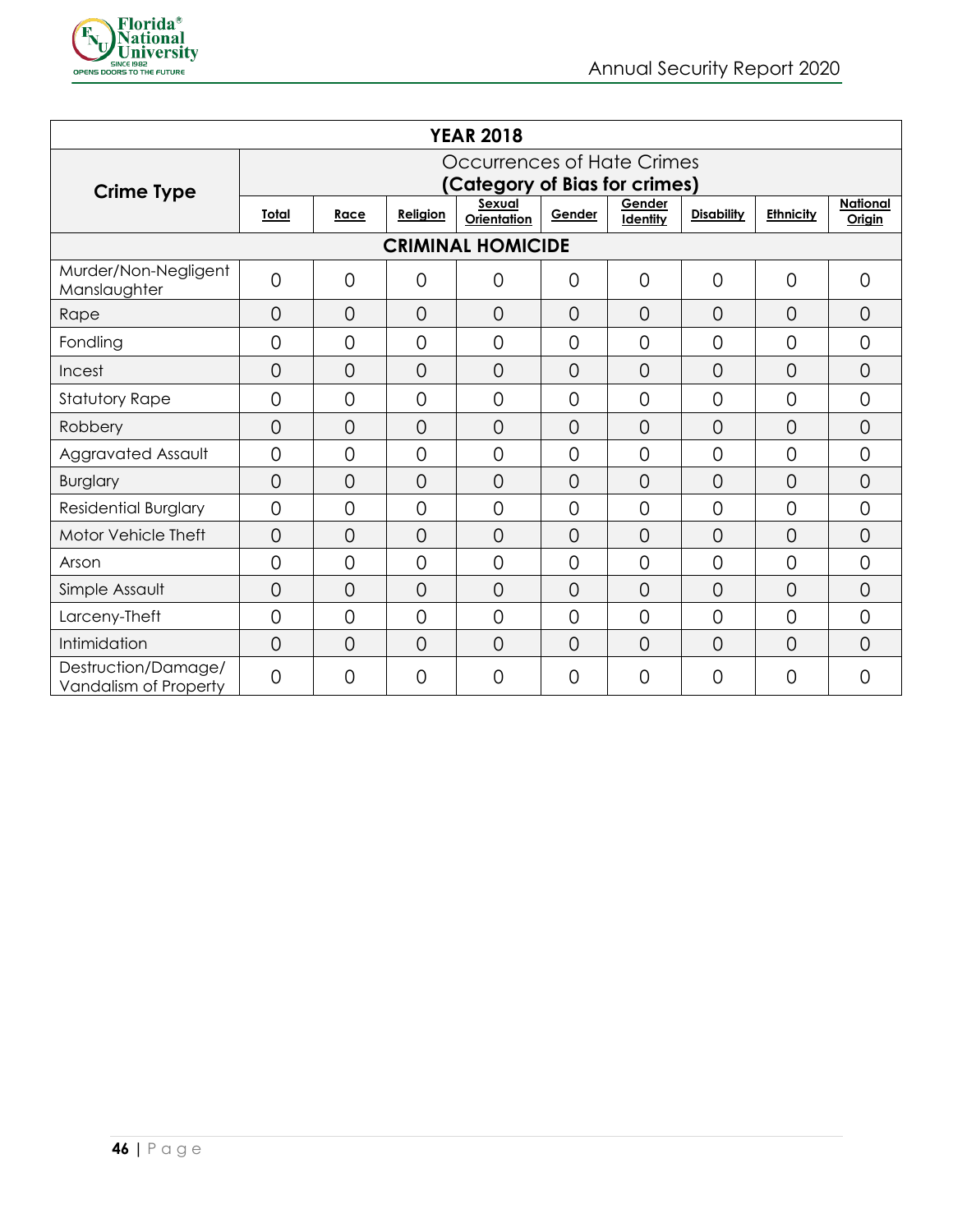

### <span id="page-46-1"></span><span id="page-46-0"></span>**APPENDICCES APPENDIX A - CAMPUS CONTACT INFORMATION HIALEAH CAMPUS - (305) 821-3333**

<span id="page-46-2"></span>Campus Dean ext. 1015

Assistant Deans ext. 1044, 1009 & 1164

Academic Advising ext. 1013 & 1069

Bursar's Office ext. 1014

Distance Learning ext. 1067/1049

Financial Aid ext. 1030 & 1061

Job Placement ext. 1057 & 1019

Library ext. 1020

Registrar's Office ext. 1018

<span id="page-46-3"></span>Student Services ext. 1004 & 1040

#### **TRAINING CENTER - (305) 231-3326**

Campus Dean ext. 1209

Campus Registrar ext. 1210

Financial Aid ext. 1212

<span id="page-46-4"></span>Admissions ext. 1211

#### **SOUTH CAMPUS - (305) 226-9999**

Campus Dean ext. 1309

Assistant Dean ext. 1339 & 1373

Academic Advising ext. 1346

Bursar's Office ext. 1304 & 1338

Distance Learning ext. 1345

Financial Aid ext. 1305 & 1306

Job Placement ext. 1311

Library ext. 1320

Registrar's Office ext. 1307 & 1374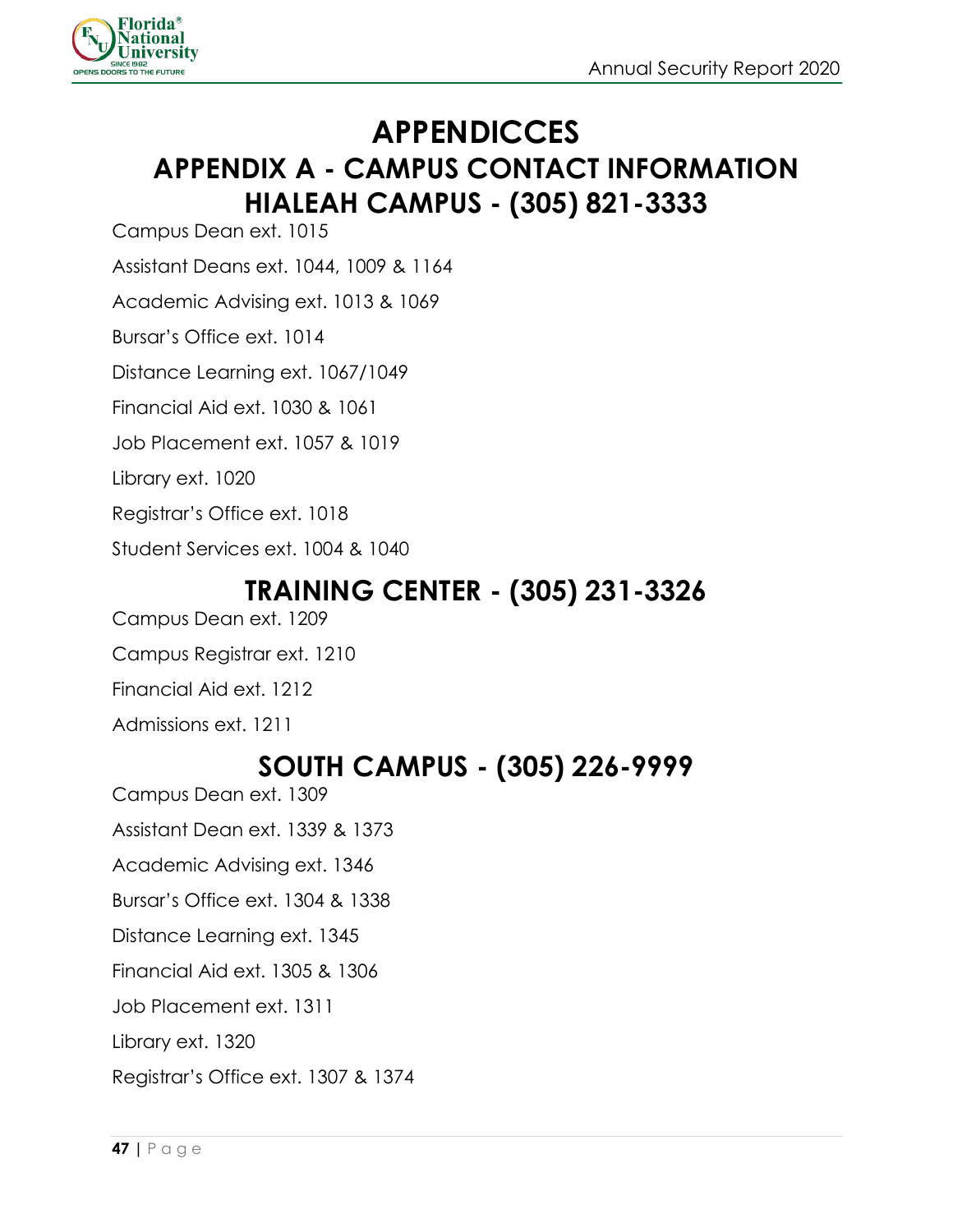

<span id="page-47-0"></span>Student Services ext. 1372

#### **DISTANCE LEARNING - (305) 821-3333**

Online Director ext. 1066

Student Support ext. 1066

Blackboard Administrator ext. 1067

Academic Advisor ext. 1069

Job Placement ext. 1057

<span id="page-47-1"></span>Admissions ext. 1038

#### **APPENDIX B - CRIMINAL OFFENSE DEFINITIONS**

The definitions for Murder, Rape, Robbery, Aggravated Assault, Burglary, Motor Vehicle Theft, Arson, Weapons Carrying, Possessing, Etc. Law Violations, Drug Abuse Violations, and Liquor Law Violations are from the Summary Reporting System (SRS) User Manual from the FBI's UCR Program. The definitions of Fondling, Incest and Statutory Rape are from the FBI's National Incident-Based Reporting System (NIBRS) Data Collection Guidelines edition of the UCR. Hate Crimes are classified according to the FBI's Uniform Crime Reporting Hate Crime Data Collection Guidelines and Training Manual.

Note that, although the law states that institutions must use the UCR Program definitions, Clery Act crime reporting does not have to meet all of the other UCR Program standards.

Violence Against Women Act of 1994 definitions citation 34 CFR 668.46(c)(6)(A)(i)

For the categories of Domestic Violence, Dating Violence and Stalking, the Clery Act specifies that you must use the definitions provided by the Violence Against Women Act of 1994 and repeated in the Department's Clery Act regulations.

**CRIMINAL HOMICIDE:** These offenses are separated into two categories: Murder and Non-Negligent Manslaughter, and Manslaughter by Negligence.

**MURDER/NON-NEGLIGENT MANSLAUGHTER:** The willful (non-negligent) killing of one human being by another. Includes any death caused by injuries received in a fight, argument, quarrel, assault or the commission of a crime. Deaths caused by negligence, suicide, accidental deaths, and justifiable homicides are excluded.

**NEGLIGENT MANSLAUGHTER:** The killing of another person through gross negligence.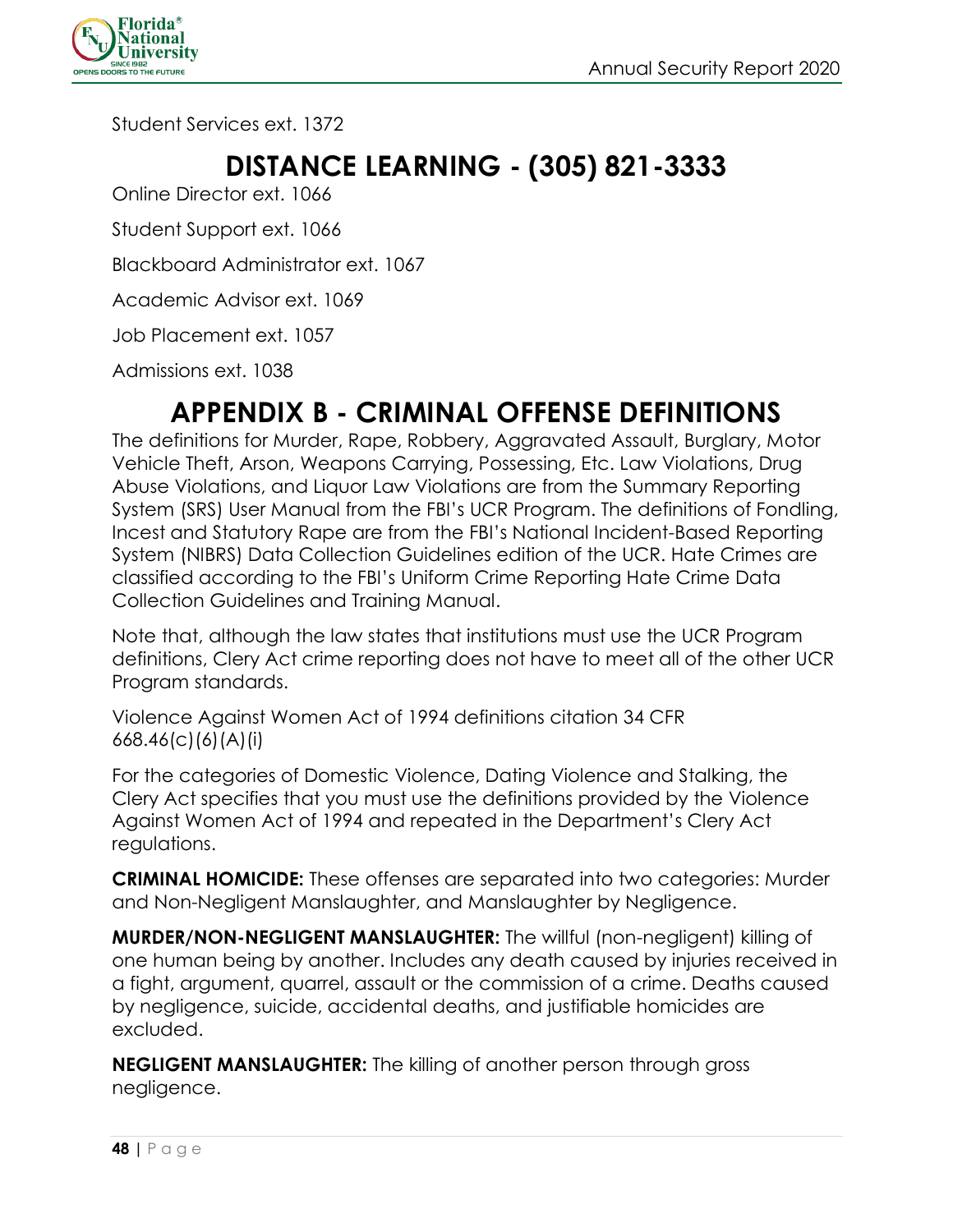

Includes any death caused by the gross negligence of another. In other words, it's something that a reasonable and prudent person would not do.

**ROBBERY:** The taking or attempting to take anything of value from the care, custody, or control of a person or persons by force or threat of force or violence and/or by putting the victim in fear.

**AGGRAVATED ASSAULT:** An unlawful attack by one person upon another for inflicting severe or aggravated bodily injury. This type of assault is usually accompanied by the use of a weapon or by means likely to produce death or great bodily harm. It is not necessary that injury result from an aggravated assault when a gun, knife, or other weapon is used which could and probably would result in serious personal injury if the crime were successfully completed.

**BURGLARY:** is the unlawful entry of a structure to commit a felony or a theft. For reporting purposes, this definition includes: Unlawful entry with intent to commit a larceny or felony; breaking and entering with intent to commit larceny; housebreaking; safe-cracking; and all attempts to commit any of the aforementioned.

**MOTOR VEHICLE THEFT:** Motor Vehicle Theft is the theft or attempted theft of a motor vehicle.

**ARSON:** is any willful or malicious burning or attempt to burn, with or without intent to defraud, a dwelling house, public building, motor vehicle or air0craft, personal property of Another, etc.

**SEXUAL ASSAULT (SEX OFFENSES):** any sexual act directed against another person, without consent of the victim, including instances where the victim is incapable of giving consent.

**RAPE:** penetration, no matter how slight, of the vagina or anus, with any body part or object, or oral penetration by a sex organ of another person, without the consent of the victim. This offense includes the rape of both males and females.

**FONDLING:** the touching of the private body parts of another person for the purpose of sexual gratification, without the consent of the victim, including instances where the victim is incapable of giving consent because of his/her age or because of his/her temporary or permanent mental Incapacity.

**INCEST:** sexual intercourse between persons who are related to each other within the degrees wherein marriage is prohibited by law.

**STATUTORY RAPE:** sexual intercourse with a person who is under the statutory age of consent.

**HATE CRIME:** a criminal offense that manifests evidence that the victim was intentionally selected because of the perpetrator's bias against the victim. The following eight categories have to be reported: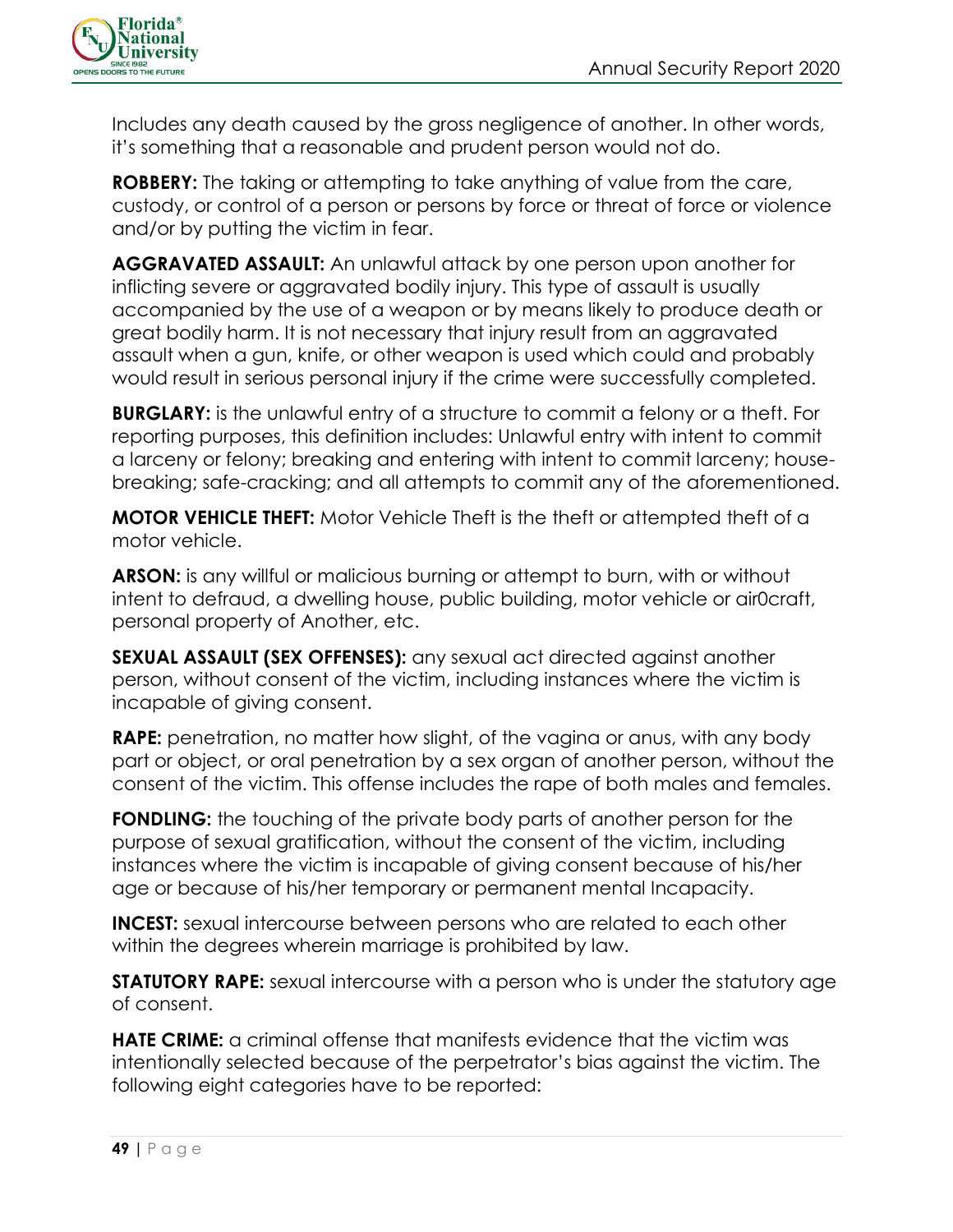

- Race: A preformed negative attitude toward a group of persons who possess common physical characteristics, e.g., color of skin, eyes, and/or hair; facial features, etc., genetically transmitted by descent and heredity which distinguish them as a distinct division of humankind, e.g., Asians, blacks or African Americans, whites.
- Religion: A preformed negative opinion or attitude toward a group of persons who share the same religious beliefs regarding the origin and purpose of the universe and the existence or nonexistence of a supreme being, e.g., Catholics, Jews, Protestants, atheists.
- Sexual Orientation: A preformed negative opinion or attitude toward a group of persons based on their actual or perceived sexual orientation. Sexual Orientation is the term for a person's physical, romantic, and/or emotional attraction to members of the same and/or opposite sex, including lesbian, gay, bisexual, and heterosexual (straight) individuals.
- Gender: A preformed negative opinion or attitude toward a person or group of persons based on their actual or perceived gender, e.g., male or female.
- Gender Identity: A preformed negative opinion or attitude toward a person or group of persons based on their actual or perceived gender identity, e.g., bias against transgender or gender non-conforming individuals. Gender non-conforming describes a person who does not conform to the gender-based expectations of society, e.g., a woman dressed in traditionally male clothing or a man wearing makeup.
- A gender non-conforming person may or may not be a lesbian, gay, bisexual, or transgender person but may be perceived as such.
- Ethnicity: A preformed negative opinion or attitude toward a group of people whose members identify with each other, through a common heritage, often consisting of a common language, common culture (often including a shared religion) and/or ideology that stresses common ancestry. The concept of ethnicity differs from the closely related term "race" in that
- "Race" refers to a grouping based mostly upon biological criteria, while "ethnicity" also encompasses additional cultural factors.
- National Origin: A preformed negative opinion or attitude toward a group of people based on their actual or perceived country of birth. This bias maybe against people that have a name or accent associated with a national origin group, participate in certain customs associated with a national origin group, or because they are married to or associate with people of a certain national origin.
- Disability: A preformed negative opinion or attitude toward a group of persons based on their physical or mental impairments, whether such disability is temporary or permanent, congenital or acquired by heredity, accident, injury, advanced age or illness.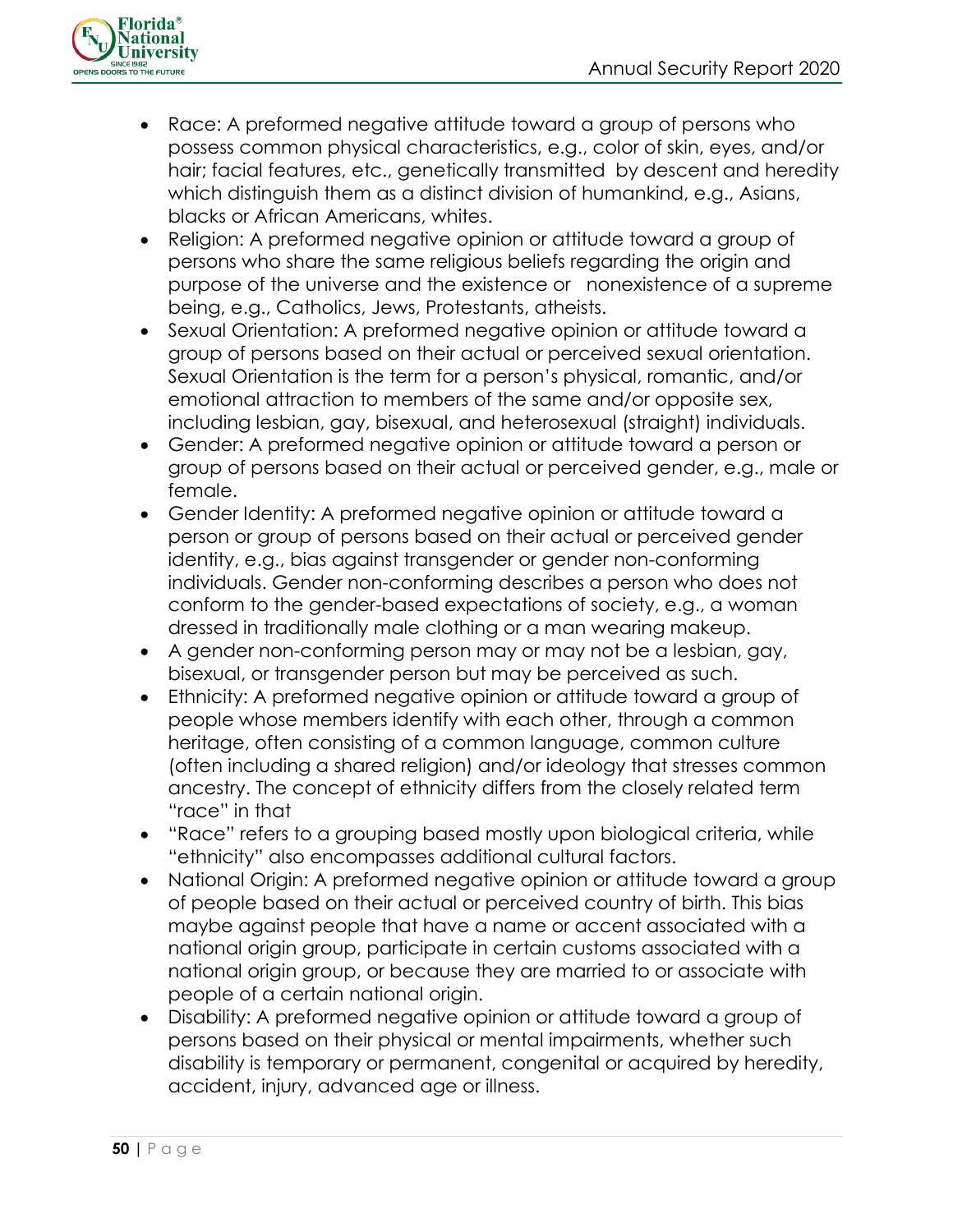

For Clery Act purposes, Hate Crimes include any of the following offenses that are motivated by bias:

- Murder and Non-Negligent Manslaughter
- Sexual Assault
- Robbery
- Aggravated Assault
- Burglary
- Motor Vehicle Theft
- Arson
- Larceny-Theft
- Simple Assault
- Intimidation
- Destruction/Damage/Vandalism of Property

The first seven offenses are defined and discussed in earlier in this section. In addition to those offenses, Larceny-Theft, Simple Assault, Intimidation, and destruction/Damage/Vandalism of Property are included in your Clery Act statistics only if they are Hate Crimes.

**LARCENY-THEFT:** the unlawful taking, carrying, leading or riding away of property from the possession or constructive possession of another.

**SIMPLE ASSAULT:** an unlawful physical attack by one person upon another where neither the offender displays a weapon, nor the victim suffers obvious severe or aggravated bodily injury involving apparent broken bones, loss of teeth, possible internal injury, severe laceration, or loss of consciousness.

**INTIMIDATION:** to unlawfully place another person in reasonable fear of bodily harm through the use of threatening words and/or other conduct, but without displaying a weapon or subjecting the victim to actual physical attack.

**DESTRUCTION/DAMAGE/VANDALISM OF PROPERTY:** to willfully or maliciously destroy, damage, deface, or otherwise injure real or personal property without the consent of the owner or the person having custody or control of it.

### **VAWA OFFENSES:**

<span id="page-50-0"></span>Dating Violence is defined as violence committed by a person who is or has been in a social relationship of a romantic or intimate nature with the victim. The existence of such a relationship shall be determined based on the reporting party's statement and with consideration of the length of the relationship, the type of relationship, and the frequency of interaction between the persons involved in the relationship:

 Dating violence includes, but is not limited to, sexual or physical abuse or the threat of such abuse.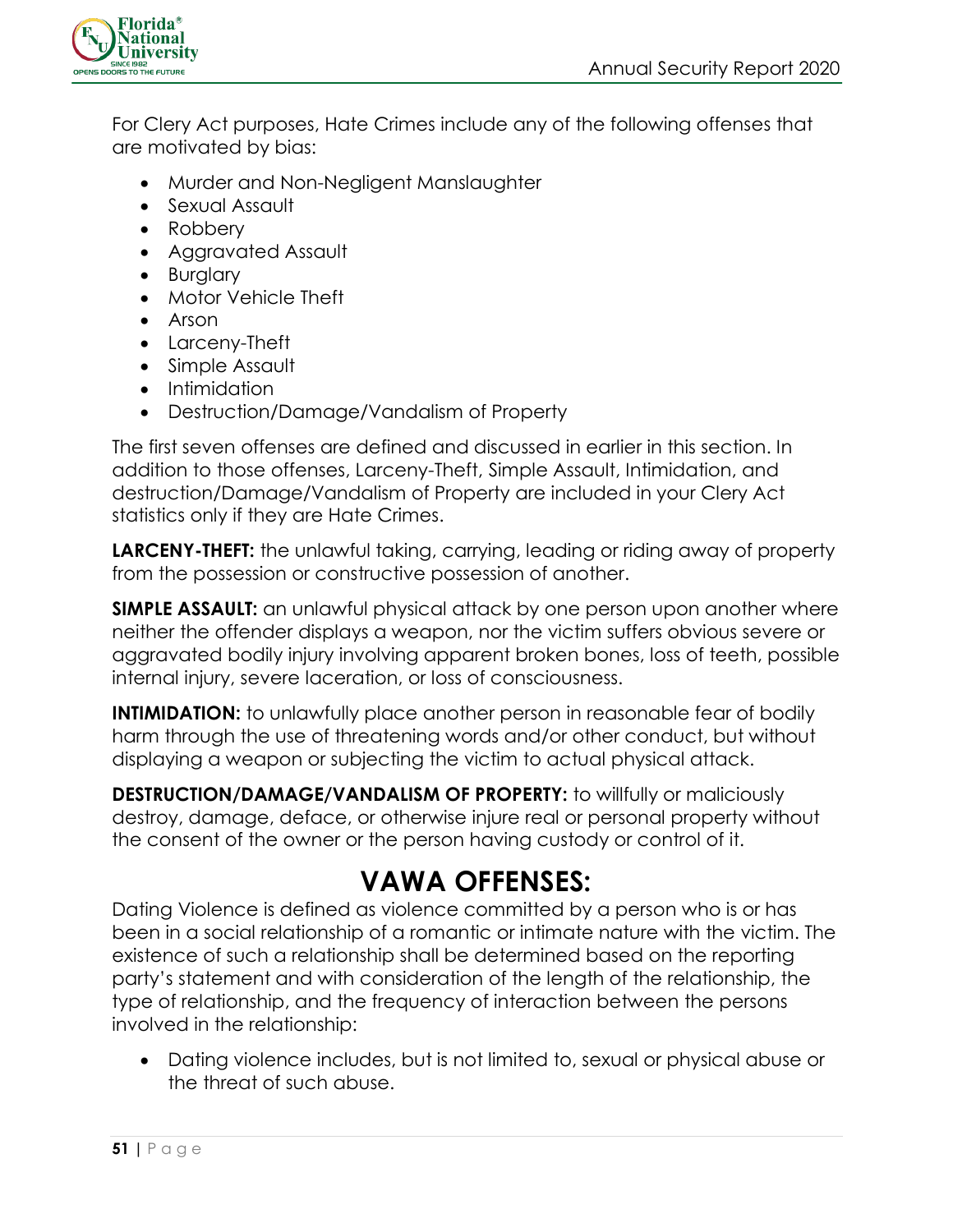

- Dating violence does not include acts covered under the definition of domestic violence. Domestic Violence: is defined as a felony or misdemeanor crime of violence committed:
- By a current or former spouse or intimate partner of the victim;
- By a person with whom the victim shares a child in common;
- By a person who is cohabitating with, or has cohabitated with, the victim as a spouse or intimate partner;
- By a person similarly situated to a spouse of the victim under the domestic or family violence laws of the jurisdiction in which the crime of violence occurred;
- By any other person against an adult or youth victim who is protected from that person's acts under the domestic or family violence laws of the jurisdiction in which the crime of violence occurred.
- Stalking is defined as engaging in a course of conduct directed at a specific person that would cause a reasonable person to:
- Fear for the person's safety or the safety of others; or Suffer substantial emotional distress. For the purposes of this definition
- Course of conduct means two or more acts, including, but not limited to, acts in which the stalker directly, indirectly, or through third parties, by any action, method, device, or means, follows, monitors, observes, surveils, threatens, or communicates to or about a person, or interferes with a person's property.
- Reasonable person means a reasonable person under similar circumstances and with similar identities to the victim.

Substantial emotional distress means significant mental suffering or anguish that may, but does not necessarily require medical or other professional treatment or counseling.

**BYSTANDER:** is a social science model that predicts that most people are unlikely to help others in certain situations. A bystander is anyone who observes an emergency or a situation that looks like someone could use some help. They must then decide if they are comfortable stepping in and offering assistance.

**RETALIATION:** This includes any form of retaliation against students, student organizations, staff, or faculty. Retaliation is conduct that creates an intimidating, hostile, or offensive working, residential, or educational environment. Retaliation also includes harassment of a complainant or other person or organization alleging misconduct, including, but not limited to, intimidation and threats.

"The Federal civil rights laws make it unlawful to retaliate against an individual for the purpose of interfering with any right or privilege secured by these laws. If, for example, an individual brings concerns about possible civil rights problems to a school's attention, it is unlawful for the school to retaliate against that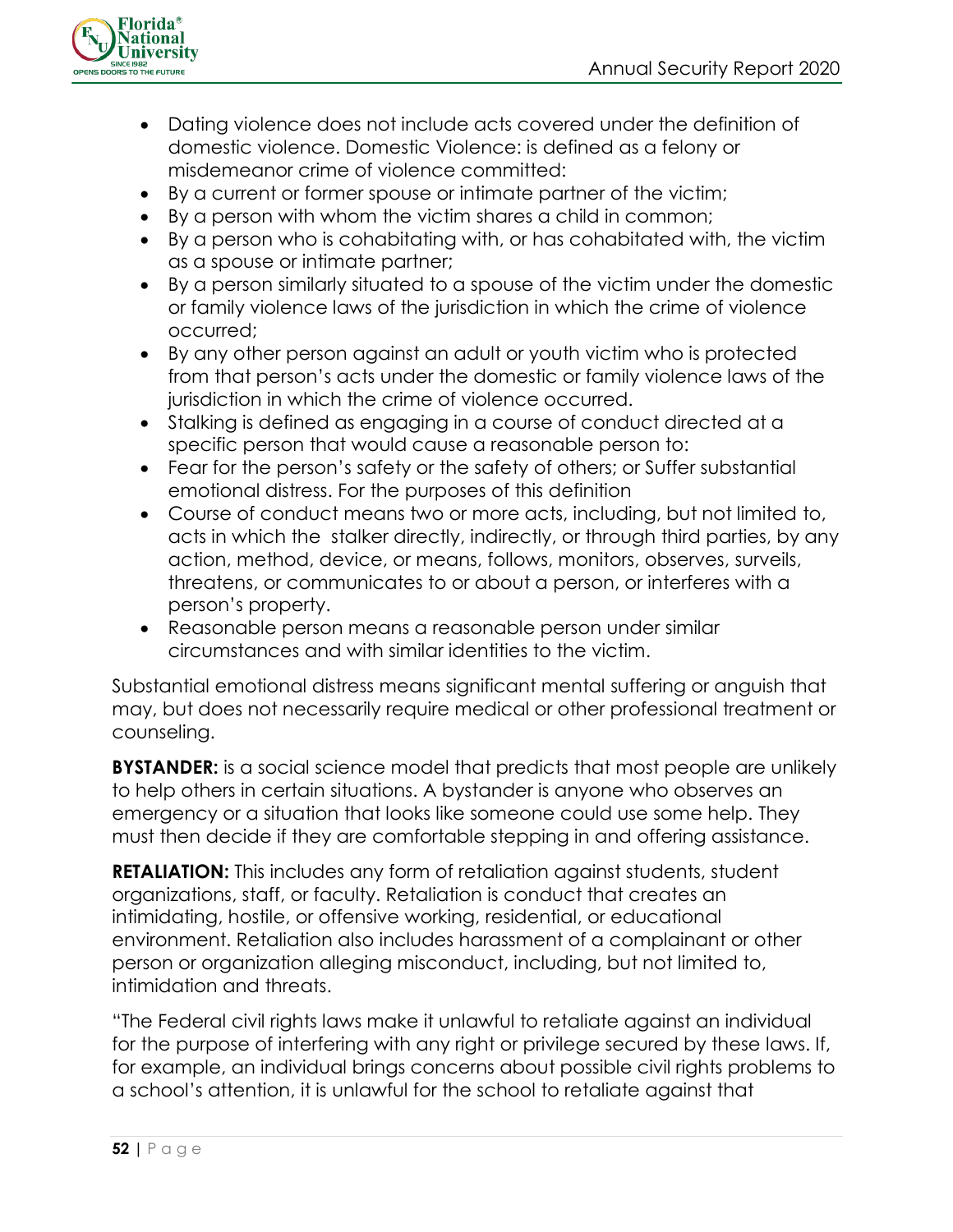

individual for doing so. It is also unlawful to retaliate against an individual because he or she made a complaint, testified, or participated in any manner in an OCR investigation or proceeding."

If you wish to file a complaint of discrimination with OCR, you may use the online complaint form available at<http://www.ed.gov/ocr/complaintintro.html> or send a letter to the OCR enforcement office responsible for the state in which the school is located. You may also email general questions to OCR at [ocr@ed.gov](mailto:ocr@ed.gov)